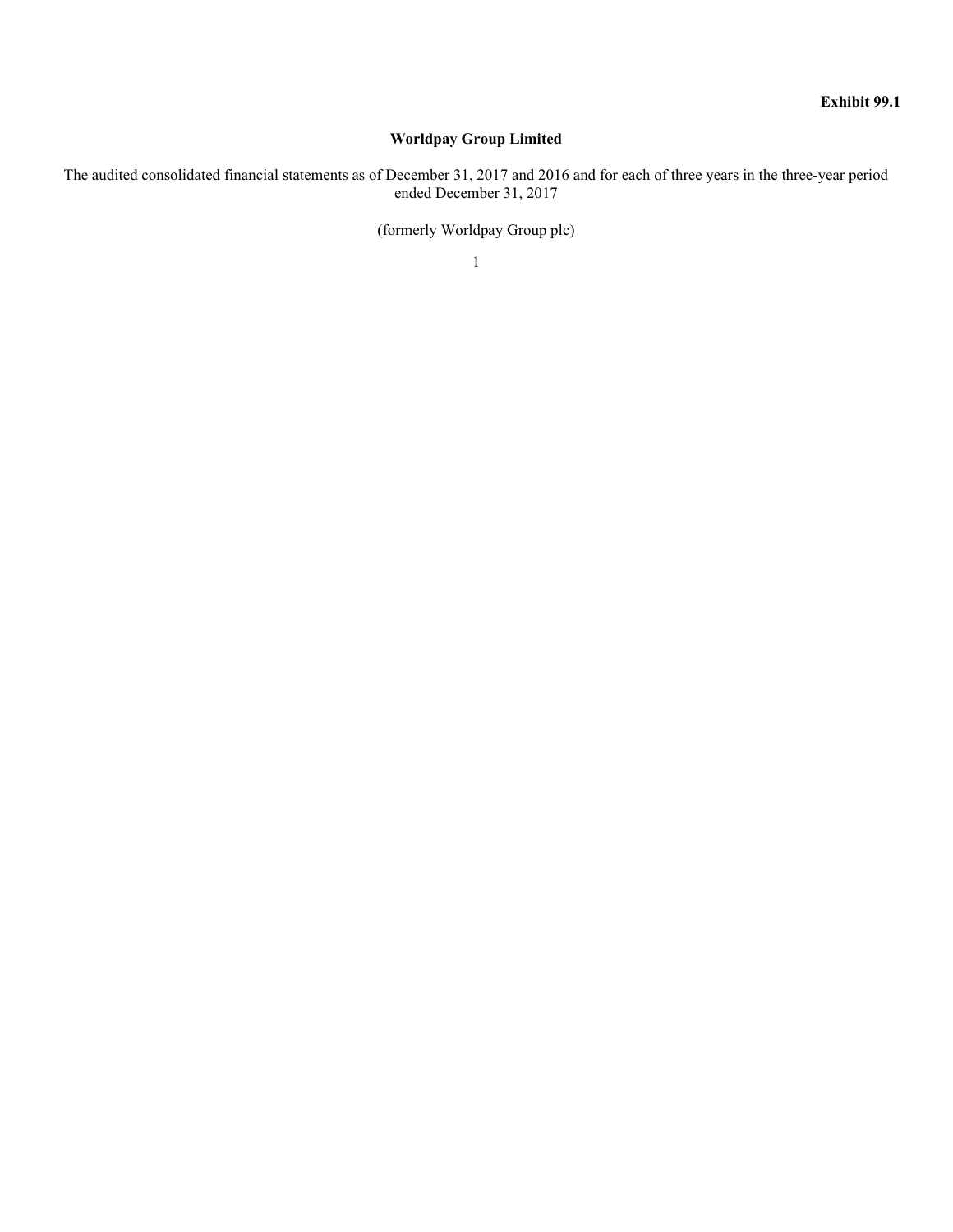#### **Independent Auditors' Report**

The Board of Directors Worldpay Group Limited The Walbrook Building 25 Walbrook London EC4N 8AF

We have audited the accompanying consolidated financial statements of Worldpay Group Limited and its subsidiaries, which comprise the consolidated balance sheets as of December 31, 2017 and 2016, and the related consolidated income statements, statements of comprehensive income, statements of changes in equity, and cash flow statements for each of the years in the three-year period ended December 31, 2017 and the related notes to the consolidated financial statements.

#### *Management's Responsibility for the Financial Statements*

Management is responsible for the preparation and fair presentation of these consolidated financial statements in accordance with International Financial Reporting Standards as issued by the International Accounting Standards Board; this includes the design, implementation, and maintenance of internal control relevant to the preparation and fair presentation of consolidated financial statements that are free from material misstatement, whether due to fraud or error.

#### *Auditors' Responsibility*

Our responsibility is to express an opinion on these consolidated financial statements based on our audits. We conducted our audits in accordance with auditing standards generally accepted in the United States of America. Those standards require that we plan and perform the audit to obtain reasonable assurance about whether the consolidated financial statements are free from material misstatement.

An audit involves performing procedures to obtain audit evidence about the amounts and disclosures in the consolidated financial statements. The procedures selected depend on the auditors' judgment, including the assessment of the risks of material misstatement of the consolidated financial statements, whether due to fraud or error. In making those risk assessments, the auditor considers internal control relevant to the entity's preparation and fair presentation of the consolidated financial statements in order to design audit procedures that are appropriate in the circumstances, but not for the purpose of expressing an opinion on the effectiveness of the entity's internal control. Accordingly, we express no such opinion. An audit also includes evaluating the appropriateness of accounting policies used and the reasonableness of significant accounting estimates made by management, as well as evaluating the overall presentation of the consolidated financial statements.

We believe that the audit evidence we have obtained is sufficient and appropriate to provide a basis for our audit opinion.

#### *Opinion*

In our opinion, the consolidated financial statements referred to above present fairly, in all material respects, the financial position of Worldpay Group Limited and its subsidiaries as of December 31, 2017 and 2016, and the results of their operations and their cash flows for each of the years in the three-year period ended December 31, 2017 in accordance with International Financial Reporting Standards as issued by the International Accounting Standards Board.

$$
\mathbb{L}^{(\textit{signed})\,KPMG\,LLP}
$$

London, United Kingdom April 3, 2018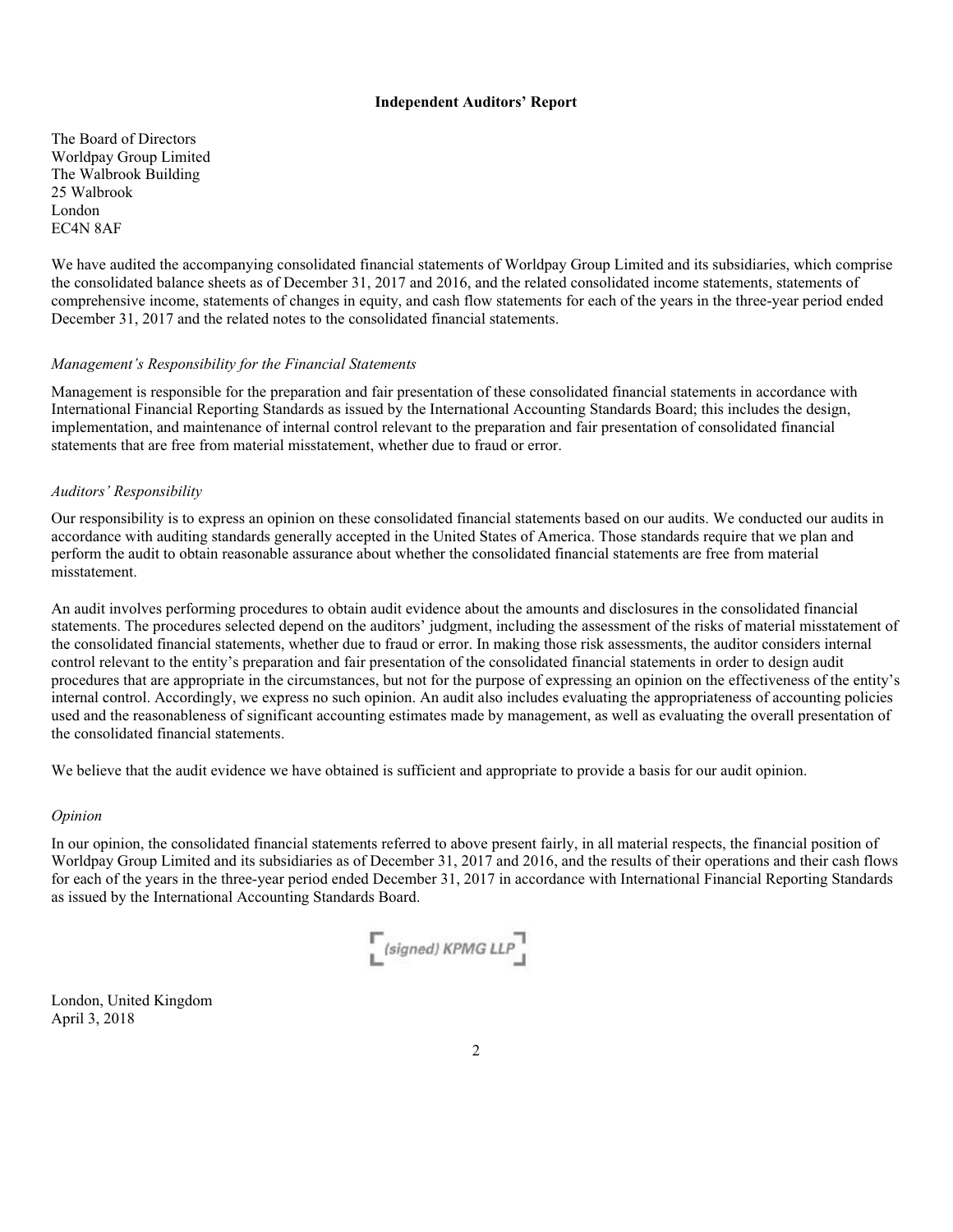# **Consolidated income statement**

# **For the years ended 31 December 2017, 2016 and 2015**

|                                                 | <b>Notes</b>   | <b>Year ended</b><br>31 December 2017<br>$\mathbf{f}_{\mathbf{m}}$ | Year ended<br>31 December 2016<br>$\pounds$ m | Year ended<br>31 December 2015<br>$\pounds$ m |
|-------------------------------------------------|----------------|--------------------------------------------------------------------|-----------------------------------------------|-----------------------------------------------|
| <b>Revenue</b>                                  | 2a             | 5,070.9                                                            | 4,540.8                                       | 3,963.0                                       |
| Interchange and scheme fees                     |                | (3,849.7)                                                          | (3,416.6)                                     | (2,981.3)                                     |
| <b>Net revenue</b>                              | 2a             | 1,221.2                                                            | 1,124.2                                       | 981.7                                         |
| Other cost of sales                             |                | (154.7)                                                            | (139.0)                                       | (121.3)                                       |
| <b>Gross profit</b>                             |                | 1,066.5                                                            | 985.2                                         | 860.4                                         |
| Personnel expenses                              | 2c             | (352.4)                                                            | (340.0)                                       | (334.5)                                       |
| General, selling and administrative expenses    | 2d             | (255.1)                                                            | (240.0)                                       | (223.5)                                       |
| Depreciation and amortisation                   | 3b,3c          | (168.0)                                                            | (128.7)                                       | (135.5)                                       |
| <b>Operating profit</b>                         |                | 291.0                                                              | 276.5                                         | 166.9                                         |
| Finance income - Visa Europe                    | 5a             | 100.8                                                              | 271.6                                         | 195.7                                         |
| Finance $costs - CVR$ liabilities               | 5a             | (77.0)                                                             | (161.7)                                       | (140.9)                                       |
| Finance costs – other                           | 5a             | (67.8)                                                             | (120.8)                                       | (201.4)                                       |
| Share of results of joint venture and associate | 6 <sub>b</sub> | (1.0)                                                              | (1.5)                                         | (1.2)                                         |
| Gain on disposal of investment and subsidiary   | 6 <sub>b</sub> | 6.9                                                                |                                               |                                               |
| Profit before tax                               | 2f             | 252.9                                                              | 264.1                                         | 19.1                                          |
| Tax charge                                      | 2g             | (63.7)                                                             | (132.6)                                       | (48.9)                                        |
| Profit/(loss) for the year                      |                | 189.2                                                              | 131.5                                         | (29.8)                                        |
| Total earnings/(loss) per share (pence)         |                |                                                                    |                                               |                                               |
| Basic                                           | 2j             | 13.6                                                               | 6.6                                           | (1.8)                                         |
| Diluted                                         |                | 13.5                                                               | 6.6                                           | (1.8)                                         |

The accompanying notes form an integral part of these financial statements.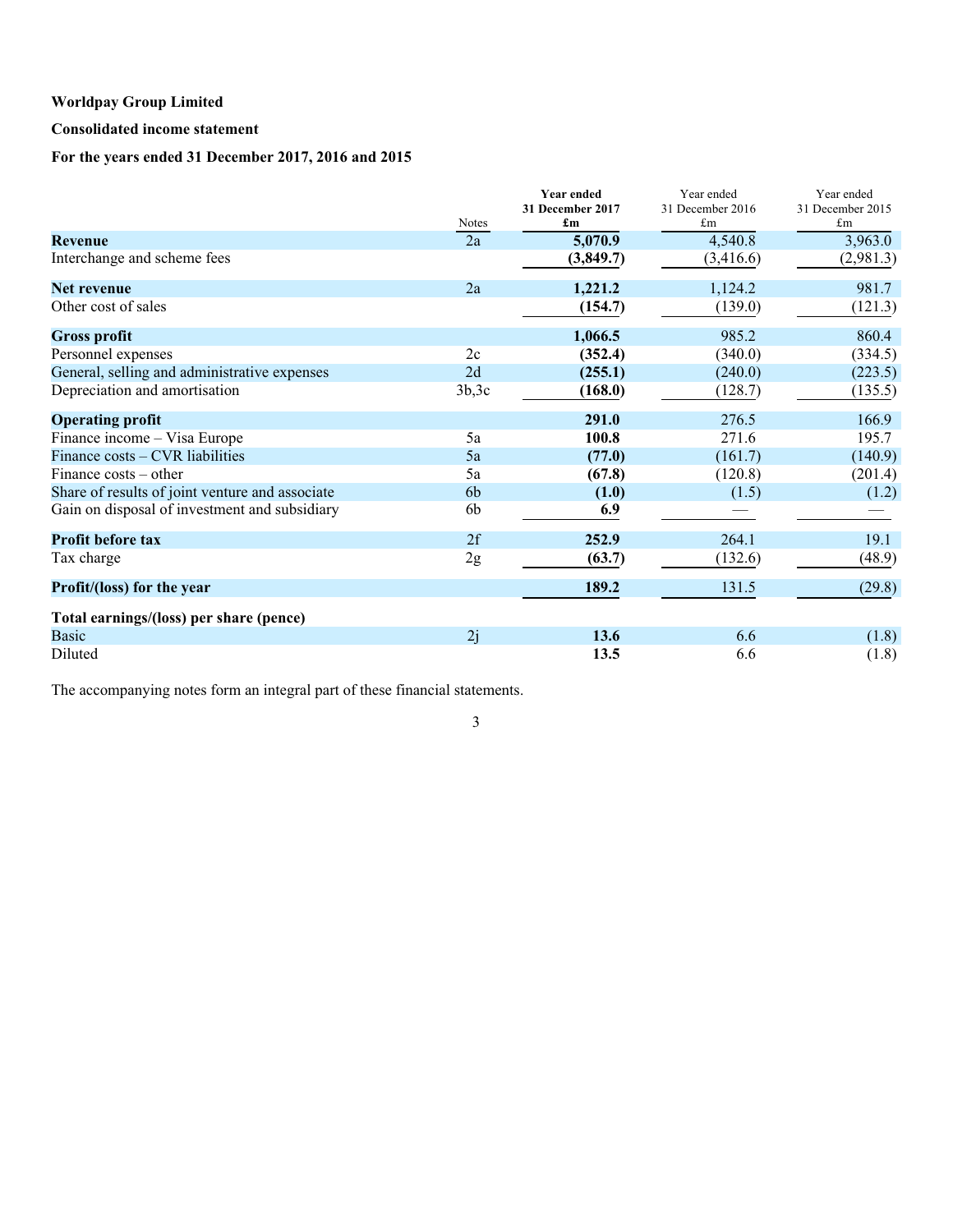# **Consolidated statement of comprehensive income**

# **For the years ended 31 December 2017, 2016 and 2015**

|                                                                            | Year ended<br>31 December<br>2017<br>£m | Year ended<br>31 December<br>2016<br>£m | Year ended<br>31 December<br>2015<br>£m |
|----------------------------------------------------------------------------|-----------------------------------------|-----------------------------------------|-----------------------------------------|
| <b>Profit/(loss)</b> for the year                                          | 189.2                                   | 131.5                                   | (29.8)                                  |
| Items that are or may subsequently be reclassified to profit or loss:      |                                         |                                         |                                         |
| Currency translation movement on net investment in subsidiary undertakings | (19.4)                                  | 63.6                                    |                                         |
| Currency translation movement due to net investment hedging                | (7.0)                                   | (21.8)                                  | (8.2)                                   |
| Total comprehensive income/(loss) for the year                             | 162.8                                   | 173.3                                   | (36.8)                                  |

4

The accompanying notes form an integral part of these financial statements.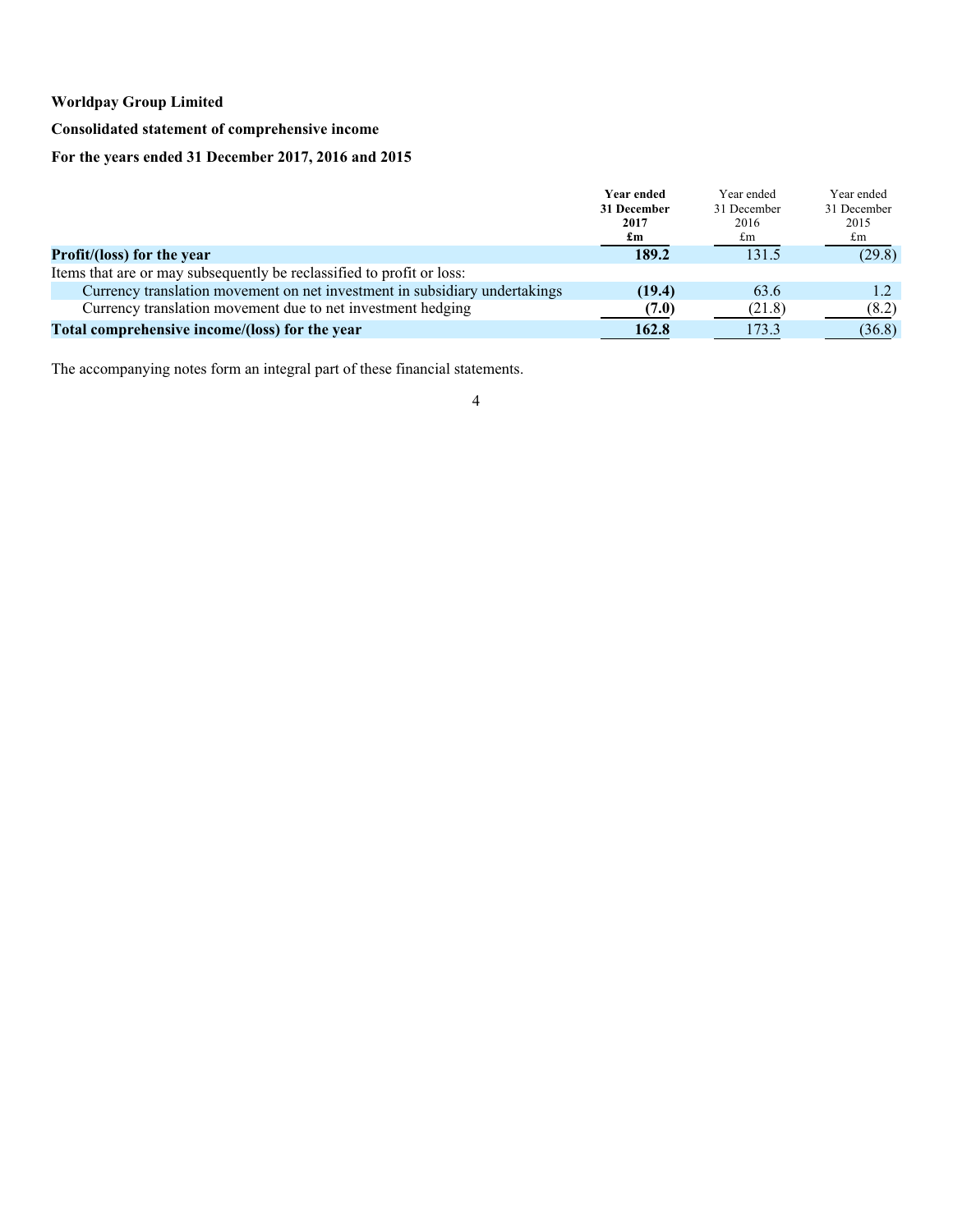## **Consolidated balance sheet**

# **As at 31 December 2017 and 2016**

|                                                | <b>Notes</b>   | 2017<br>$\mathbf{f}_{\mathbf{m}}$ | 2016<br>$\mathbf{f}_{\text{m}}$ |
|------------------------------------------------|----------------|-----------------------------------|---------------------------------|
| <b>Non-current assets</b>                      |                |                                   |                                 |
| Goodwill                                       | 3a             | 1,305.8                           | 1,336.8                         |
| Other intangible assets                        | 3 <sub>b</sub> | 828.6                             | 813.6                           |
| Property, plant and equipment                  | 3c             | 97.6                              | 124.7                           |
| Investment in joint venture and associate      | 6 <sub>b</sub> | 4.6                               | 4.3                             |
| Investment                                     | 6b             | 8.4                               | 3.3                             |
| Deferred consideration - Visa Europe           | 5i             | 49.8                              | 48.0                            |
| Financial assets - Visa Inc. preference shares | 5i             | 279.5                             | 192.1                           |
| Deferred tax assets                            | 2i             | 5.2                               | 4.6                             |
|                                                |                | 2,579.5                           | 2,527.4                         |
| <b>Current assets</b>                          |                |                                   |                                 |
| Inventory                                      |                | 0.7                               | 2.7                             |
| Trade and other receivables                    | 4 <sub>b</sub> | 517.2                             | 473.8                           |
| Scheme debtors                                 | 4a             | 3,107.9                           | 1,821.8                         |
| Current tax assets                             | 2h             | 16.9                              | 10.5                            |
| Merchant float                                 | 4a             | 1,152.7                           | 1,012.1                         |
| Own cash and cash equivalents                  | 5 <sub>b</sub> | 767.7                             | 714.4                           |
|                                                |                | 5,563.1                           | 4,035.3                         |
|                                                |                |                                   |                                 |
| <b>Current liabilities</b>                     |                |                                   |                                 |
| Trade and other payables                       | 4c             | (425.8)                           | (432.5)                         |
| Merchant creditors                             | 4a             | (4,260.6)                         | (2,833.9)                       |
| Current tax liabilities                        | 2h             | (49.6)                            | (94.5)                          |
| Financial liabilities $-CVR$ liabilities       | 5i             | (379.5)                           | (302.5)                         |
| Borrowings                                     | 5c             | (255.7)                           | (11.2)                          |
| <b>Finance leases</b>                          | 5d             | (15.7)                            | (13.8)                          |
| Provisions                                     | 4d             | (280.1)                           | (272.8)                         |
|                                                |                | (5,667.0)                         | (3,961.2)                       |
| <b>Non-current liabilities</b>                 |                |                                   |                                 |
| <b>Borrowings</b>                              | 5c             | (1,374.8)                         | (1,637.5)                       |
| Finance leases                                 | 5d             | (11.4)                            | (18.5)                          |
| Provisions                                     | 4d             | (1.7)                             | (1.3)                           |
| Deferred tax liabilities                       | 2i             | (127.2)                           | (112.3)                         |
|                                                |                | (1,515.1)                         | (1,769.6)                       |
| <b>Net assets</b>                              |                | 960.5                             | 831.9                           |
| <b>Equity</b>                                  |                |                                   |                                 |
| Called-up share capital                        | 5f             | 60.0                              | 60.0                            |
| Share premium                                  |                | 883.8                             | 883.8                           |
| Own shares                                     | 5h             | (30.4)                            | (30.6)                          |
| Capital contribution reserve                   | $5h$           | 38.1                              | 38.1                            |
| Merger reserve                                 | 5h             | (374.5)                           | (374.5)                         |
| Foreign exchange reserve                       |                | 6.1                               | 32.5                            |
| Retained earnings                              |                | 377.4                             | 222.6                           |
| <b>Total equity</b>                            |                | 960.5                             | 831.9                           |

The accompanying notes form an integral part of these financial statements.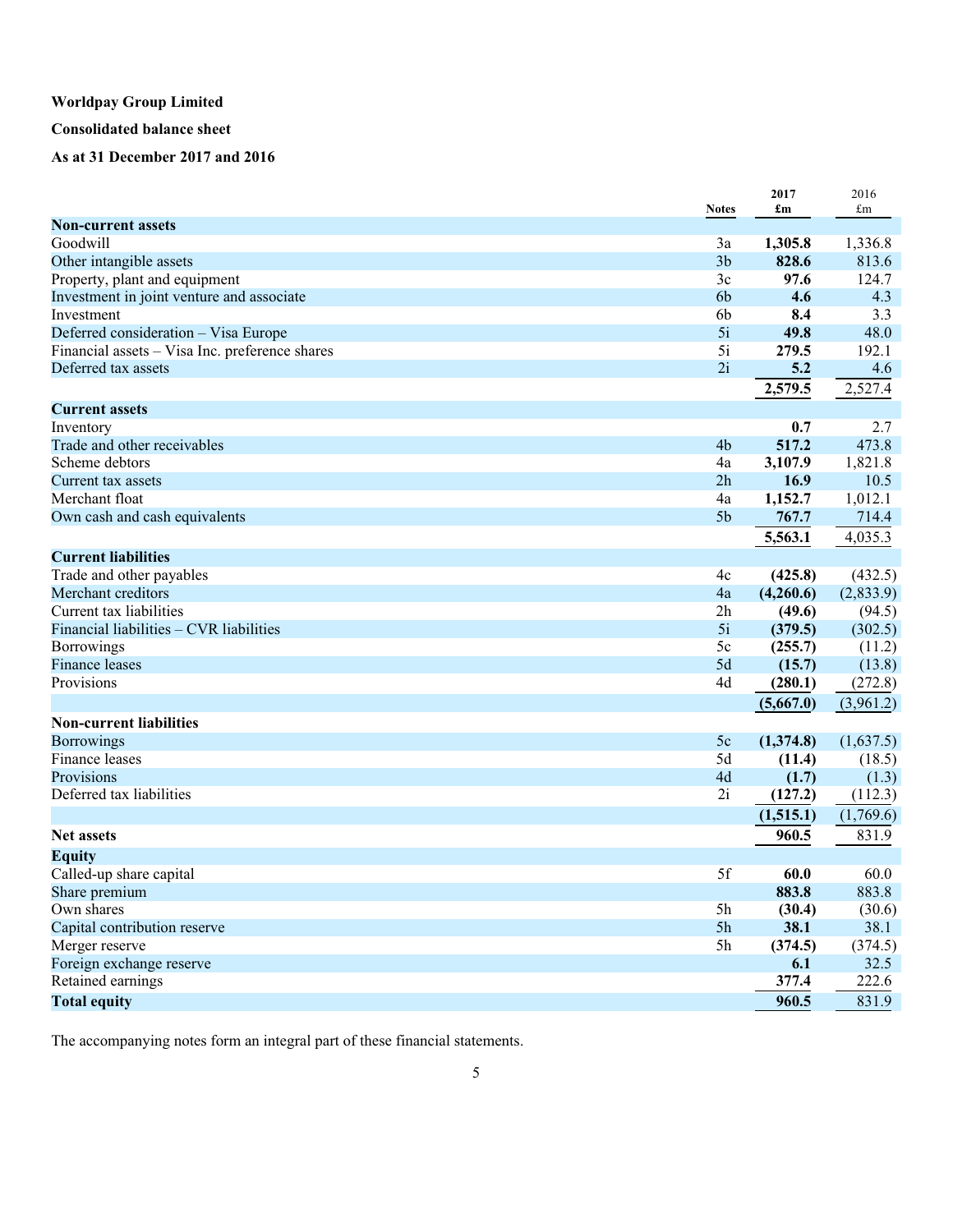# **Consolidated statement of changes in equity**

# **For the years ended 31 December 2017, 2016 and 2015**

|                                     | Notes | Called-<br>up share<br>capital<br>£m | <b>Share</b><br>premium<br>$\mathbf{f}_{\mathbf{m}}$ | Own<br>shares<br>$\mathbf{f}_{\mathbf{m}}$ | Capital<br>contribution<br>reserve<br>$\mathbf{f}_{\mathbf{m}}$ | Merger<br>reserve<br>$\mathbf{f}_{\mathbf{m}}$ | Foreign<br>exchange<br>reserve<br>$\mathbf{f}_{\mathbf{m}}$ | <b>Retained</b><br>earnings/<br>(deficit)<br>$\mathbf{f}_{\mathbf{m}}$ | <b>Total</b><br>$\mathbf{f}_{\mathbf{m}}$ |
|-------------------------------------|-------|--------------------------------------|------------------------------------------------------|--------------------------------------------|-----------------------------------------------------------------|------------------------------------------------|-------------------------------------------------------------|------------------------------------------------------------------------|-------------------------------------------|
| At 1 January 2015                   |       | 50.0                                 | 818.7                                                |                                            | 6.7                                                             | (374.5)                                        | (2.3)                                                       | (690.7)                                                                | (192.1)                                   |
| Loss for the year                   |       |                                      |                                                      |                                            |                                                                 |                                                |                                                             | (29.8)                                                                 | (29.8)                                    |
| Capital reduction                   | 5h    | $\overline{\phantom{m}}$             | (818.7)                                              | $\overline{\phantom{0}}$                   |                                                                 |                                                |                                                             | 818.7                                                                  |                                           |
| Ordinary shares conversion          | 5f    | (1.8)                                |                                                      |                                            |                                                                 |                                                |                                                             | $\qquad \qquad$                                                        | (1.8)                                     |
| Ordinary shares issuance            | 5f    | 11.8                                 | 936.0                                                | $\overline{\phantom{0}}$                   | $\overline{\phantom{0}}$                                        | ш,                                             | $\equiv$                                                    | $\frac{1}{2}$                                                          | 947.8                                     |
| IPO fees capitalised                |       |                                      | (52.2)                                               |                                            |                                                                 |                                                |                                                             |                                                                        | (52.2)                                    |
| Capital contributions received from |       |                                      |                                                      |                                            |                                                                 |                                                |                                                             |                                                                        |                                           |
| former parent companies             | 5h    |                                      |                                                      |                                            | 31.4                                                            |                                                |                                                             |                                                                        | 31.4                                      |
| Dividend paid                       |       |                                      |                                                      |                                            |                                                                 |                                                |                                                             | (1.5)                                                                  | (1.5)                                     |
| Investment in own shares            | 5h    |                                      |                                                      | (23.7)                                     | $\overline{\phantom{0}}$                                        |                                                |                                                             | $\frac{1}{2}$                                                          | (23.7)                                    |
| Foreign currency translation        |       |                                      |                                                      |                                            |                                                                 |                                                | 1.2                                                         |                                                                        | 1.2                                       |
| Foreign currency translation — net  |       |                                      |                                                      |                                            |                                                                 |                                                |                                                             |                                                                        |                                           |
| investment hedging                  |       |                                      |                                                      |                                            |                                                                 |                                                | (8.2)                                                       |                                                                        | (8.2)                                     |
| At 31 December 2015                 |       | 60.0                                 | 883.8                                                | (23.7)                                     | 38.1                                                            | (374.5)                                        | (9.3)                                                       | 96.7                                                                   | 671.1                                     |
| Profit for the year                 |       |                                      |                                                      |                                            | $\overline{\phantom{0}}$                                        |                                                |                                                             | 131.5                                                                  | 131.5                                     |
| Share-based payments                |       |                                      |                                                      |                                            |                                                                 |                                                | $\qquad \qquad$                                             | 7.3                                                                    | 7.3                                       |
| Dividend paid                       |       | <u>e a</u>                           | $\frac{1}{2}$                                        | $\equiv$                                   | $\overline{\phantom{0}}$                                        | $\equiv$                                       | $\equiv$                                                    | (12.9)                                                                 | (12.9)                                    |
| Investment in own shares            | 5h    | $\qquad \qquad$                      | $\frac{1}{1}$                                        | (6.9)                                      |                                                                 |                                                | $\overline{\phantom{0}}$                                    |                                                                        | (6.9)                                     |
| Foreign currency translation        |       |                                      |                                                      |                                            |                                                                 |                                                | 63.6                                                        | $\frac{1}{1}$                                                          | 63.6                                      |
| Foreign currency translation – net  |       |                                      |                                                      |                                            |                                                                 |                                                |                                                             |                                                                        |                                           |
| investment hedging                  |       |                                      |                                                      |                                            |                                                                 |                                                | (21.8)                                                      |                                                                        | (21.8)                                    |
| At 31 December 2016                 |       | 60.0                                 | 883.8                                                | (30.6)                                     | 38.1                                                            | (374.5)                                        | 32.5                                                        | 222.6                                                                  | 831.9                                     |
| Profit for the year                 |       |                                      |                                                      |                                            |                                                                 |                                                |                                                             | 189.2                                                                  | 189.2                                     |
| Share-based payments                |       |                                      |                                                      | —                                          | $\overline{\phantom{0}}$                                        |                                                |                                                             | 8.5                                                                    | 8.5                                       |
| Dividend paid                       |       |                                      |                                                      |                                            |                                                                 |                                                |                                                             | (42.7)                                                                 | (42.7)                                    |
| Distribution of own shares          | 5h    |                                      |                                                      | 0.2                                        |                                                                 |                                                |                                                             | (0.2)                                                                  |                                           |
| Foreign currency translation        |       |                                      |                                                      |                                            |                                                                 | $\overline{\phantom{0}}$                       | (19.4)                                                      | $\qquad \qquad \overline{\qquad \qquad }$                              | (19.4)                                    |
| Foreign currency translation - net  |       |                                      |                                                      |                                            |                                                                 |                                                |                                                             |                                                                        |                                           |
| investment hedging                  |       |                                      |                                                      |                                            |                                                                 |                                                | (7.0)                                                       |                                                                        | (7.0)                                     |
| At 31 December 2017                 |       | 60.0                                 | 883.8                                                | (30.4)                                     | 38.1                                                            | (374.5)                                        | 6.1                                                         | 377.4                                                                  | 960.5                                     |

The accompanying notes form an integral part of these financial statements.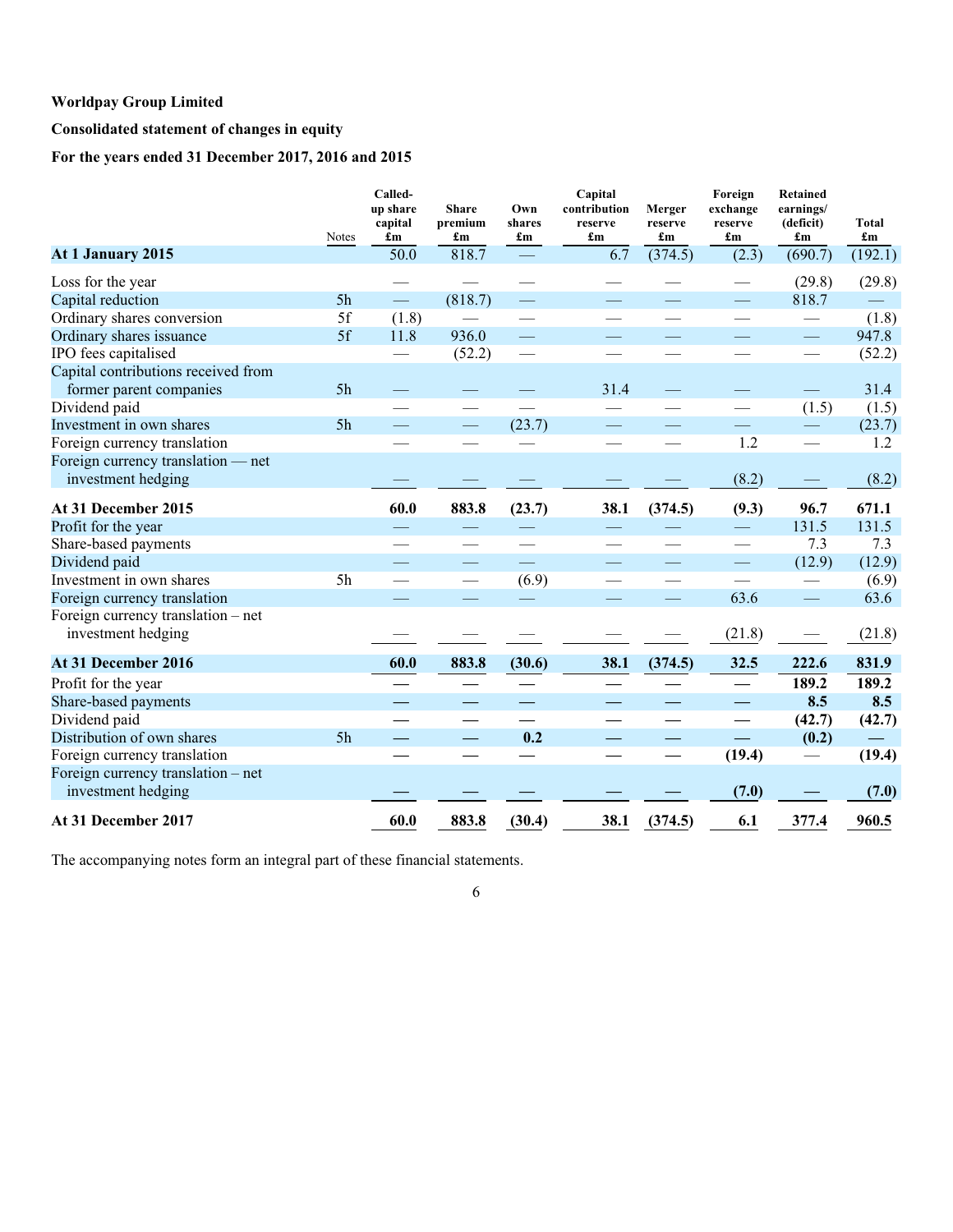# **Consolidated cash flow statement**

# **For the years ended 31 December 2017, 2016 and 2015**

|                                                                  |       | <b>Year ended</b><br>31 December<br>2017 | Year ended<br>31 December<br>2016 | Year ended<br>31 December<br>2015 |
|------------------------------------------------------------------|-------|------------------------------------------|-----------------------------------|-----------------------------------|
|                                                                  | Notes | $\mathbf{f}_{\mathbf{m}}$                | £m                                | $\mathbf{f}_{\text{m}}$           |
| <b>Cash flows from operating activities</b>                      |       |                                          |                                   |                                   |
| Cash generated by operations                                     | 4e    | 442.1                                    | 392.4                             | 345.7                             |
| Tax paid                                                         |       | (99.6)                                   | (73.8)                            | (8.6)                             |
| Net cash inflow from operating activities                        |       | 342.5                                    | 318.6                             | 337.1                             |
| <b>Investing activities</b>                                      |       |                                          |                                   |                                   |
| Cash received from sale of Visa Europe                           |       |                                          | 452.8                             |                                   |
| Purchase of intangible assets                                    |       | (155.1)                                  | (124.6)                           | (148.8)                           |
| Purchases of property, plant and equipment                       |       | (35.2)                                   | (36.2)                            | (30.2)                            |
| Proceeds from sale of investment and subsidiary and property     | 4e    | 9.6                                      |                                   |                                   |
| Acquisitions                                                     | 4e    | (8.9)                                    | (4.1)                             | (16.6)                            |
| Net cash (outflow)/inflow from investing activities              |       | (189.6)                                  | 287.9                             | (195.6)                           |
| <b>Financing activities</b>                                      |       |                                          |                                   |                                   |
| Finance costs paid                                               |       | (56.4)                                   | (55.5)                            | (208.7)                           |
| New finance leases                                               |       | 12.1                                     | 25.0                              | 15.8                              |
| Repayment of finance lease obligations                           |       | (17.3)                                   | (21.9)                            | (14.5)                            |
| Dividend income                                                  |       | 0.9                                      |                                   |                                   |
| Repayment of loan notes                                          |       | —                                        |                                   | (101.8)                           |
| Proceeds on issue of shares                                      |       |                                          |                                   | 947.8                             |
| Costs incurred for the issue of shares, taken directly to equity |       |                                          |                                   | (52.2)                            |
| Proceeds on new borrowings                                       |       |                                          | $\overline{\phantom{0}}$          | 1,895.3                           |
| Repayment of borrowings                                          |       |                                          | (40.0)                            | (2,615.4)                         |
| Payment of borrowing fees                                        |       | (1.2)                                    | (2.2)                             | (19.6)                            |
| Equity contributions received from shareholders                  |       |                                          |                                   | 31.4                              |
| Investment in own shares                                         |       |                                          | (6.9)                             | (23.7)                            |
| Payment of dividend                                              |       | (42.7)                                   | (12.9)                            | (1.5)                             |
| Net cash used in financing activities                            |       | (104.6)                                  | (114.4)                           | (147.1)                           |
| Net increase/(decrease) in own cash and cash equivalents         |       | 48.3                                     | 492.1                             | (5.6)                             |
| Own cash and cash equivalents at beginning of the year           |       | 714.4                                    | 165.3                             | 168.7                             |
| Effect of foreign exchange rate changes                          |       | 5.0                                      | 57.0                              | 2.2                               |
| Own cash and cash equivalents at end of the year                 | 5b,5e | 767.7                                    | 714.4                             | 165.3                             |

The accompanying notes form an integral part of these financial statements.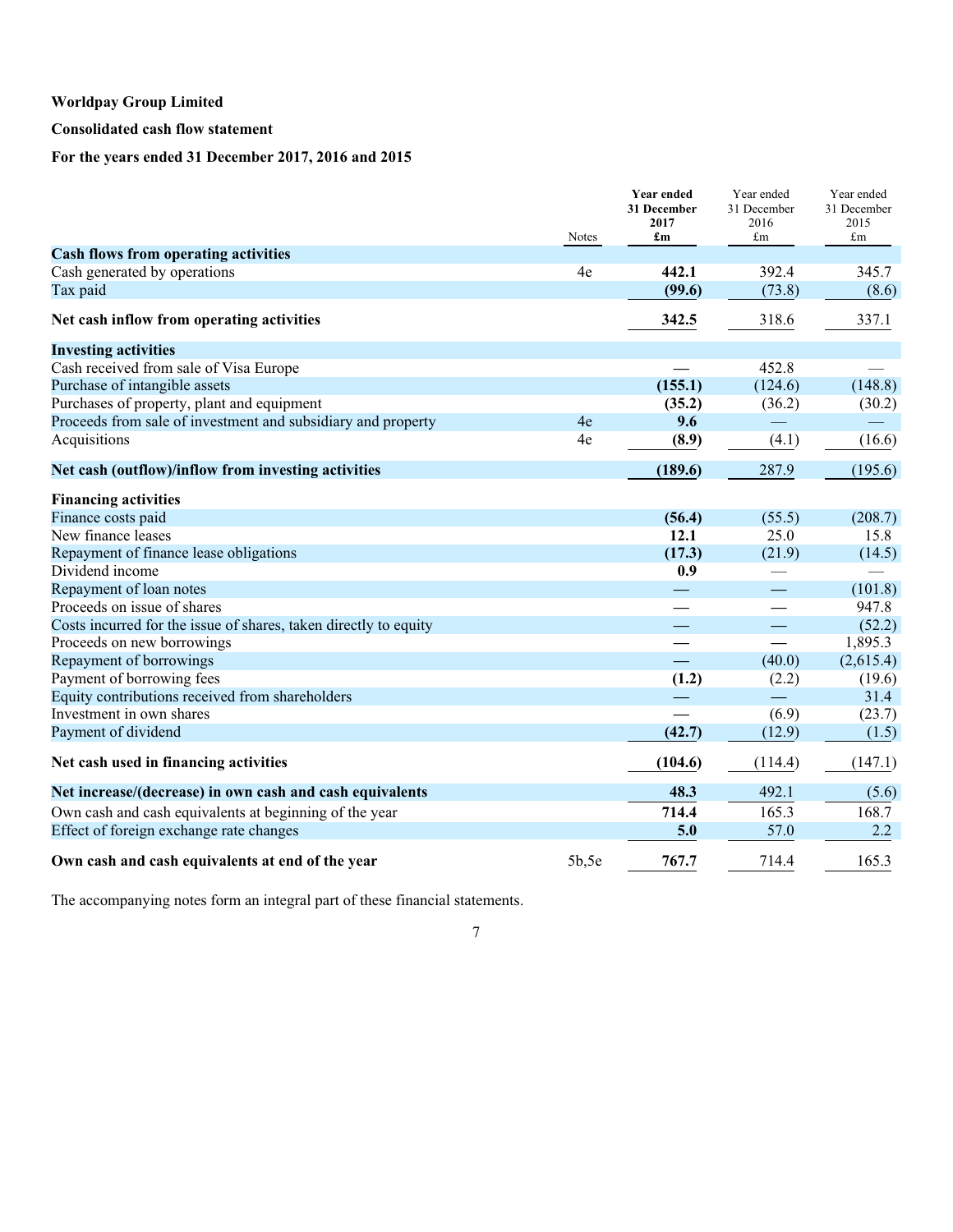*Except as otherwise noted or where context otherwise requires, references in this statement to "Worldpay," the "Group", the "Company," "we," "us" and "our" refer to Worldpay Group Limited and its subsidiaries.* 

#### **Notes to the consolidated financial statements**

#### **Section 1 – Basis of preparation**

This section sets out the accounting policies of Worldpay Group Limited (the 'Company') and its subsidiaries (the 'Group' and the 'Worldpay Group') that relate to the financial statements as a whole. Where an accounting policy is specific to one note, the policy is described in the note to which it relates.

This section also details new accounting standards that have been endorsed in the year and have either become effective in 2017 or will become effective in later periods.

These financial statements were approved by the Worldpay Board of Directors on 28 March 2018.

#### **Note 1a**

The consolidated financial statements for all periods have been prepared in accordance with International Financial Reporting Standards (IFRS) as adopted by the International Accounting Standards Board.

The financial statements are presented in Pound Sterling which is the Company's functional currency. All information is given to the nearest one hundred thousand Pounds.

The financial statements are prepared on the historical cost basis except for the derivative financial instruments and certain items arising from the Visa Europe transaction, which are stated at their fair value.

Net revenue, which is defined as revenue less interchange and scheme fees, is presented on the face of the income statement as the Directors believe that this best reflects the relationship between revenue and profitability.

The Directors believe that due to the size and nature of the segments that comprise the Group it is appropriate to voluntarily report IFRS 8 'Operating Segments,' in Note 2a, to provide a better understanding of the operating performance.

The Directors have decided to voluntarily adopt IAS 33 'Earnings per share' in Note 2j of these financial statements.

The Group's cash flow statement is presented excluding merchant float. Merchant float represents surplus cash balances that the Group holds on behalf of its customers when the incoming amount from the card networks precedes when the funding to customers falls due. The funds are held in a fiduciary capacity and cannot be utilised by the Group to fund its own cash requirements. The merchant float is also subject to significant period by period fluctuations depending on the day of the week a period end falls. For these reasons, the Directors have excluded the merchant float from the cash flow statement to allow a better understanding of the Group's underlying own cash flows.

#### **Going concern**

The Group has made a profit of £189.2m in 2017 (2016: profit of £131.5m; 2015: loss of £29.8m). As at year end, the Group was in a net asset position of £960.5m (2016: £831.9m).

In considering the going concern basis for preparing the financial statements, the Directors have reviewed the Group's trading forecasts for the 12 months from the date of approval of these accounts. These forecasts, which include detailed cash flow projections, comprise assumptions as to sales and profit performance by business unit and by month. It demonstrates the Group's ability to operate within its current borrowing facilities.

Notwithstanding the above, however, there remains a risk that a downturn in the economy could result in the Group's sales and profits being worse than the Directors are currently envisaging.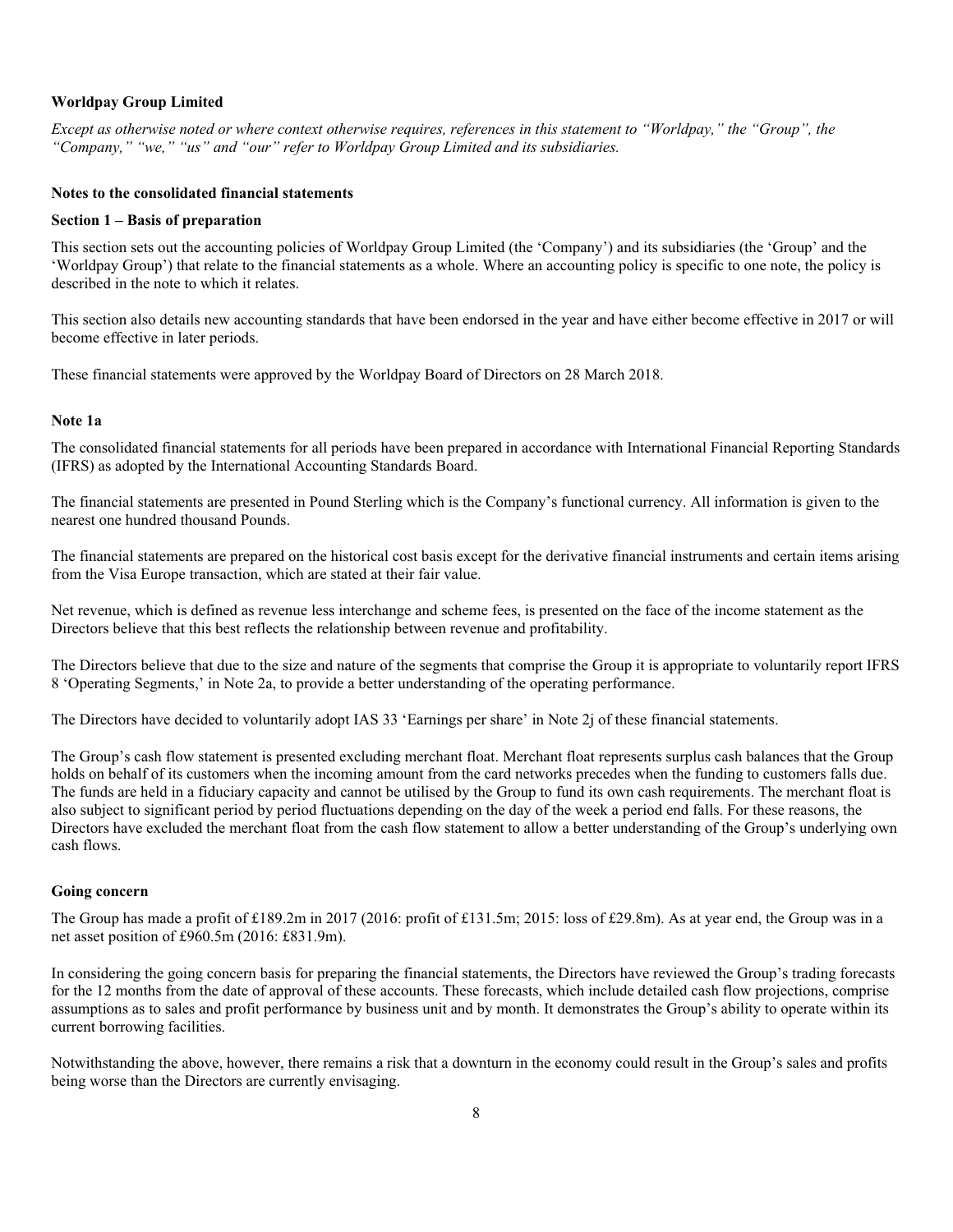### **Note 1a**

### **Going concern** (continued)

As a result, the Directors have also reviewed forecasts which include sensitivities that make allowance for this risk. Should such a scenario arise, the Directors are confident they have adequate liquidity and covenant headroom to ensure that the Group can meet its liabilities as they fall due for the foreseeable future, a period of not less than 12 months from the date of this report.

Following the merger with Vantiv (renamed Worldpay, Inc. subsequent to the merger), the Directors do not consider that there will be a material change in the trading forecasts and cash flows used as a basis to consider whether the Group can meet its liabilities as they fall due for the foreseeable future.

Accordingly, the Directors believe that it is appropriate to prepare the financial statements on a going concern basis.

#### **Accounting policies**

## **Foreign exchange**

The consolidated financial statements of the Worldpay Group are presented in Pound Sterling, which is the functional currency of the Company and the presentational currency of the Group.

The net assets of foreign subsidiaries are translated to Pound Sterling as follows:

- The assets and liabilities of the entity (including goodwill and fair value adjustments on acquisition) are translated at the rate prevailing at the end of the reporting period;
- Income and expenses are translated at the rate ruling on the date of the transaction or an appropriate average rate; and
- Equity elements are translated at the date of the transaction and not retranslated in subsequent periods.

All exchange differences arising on consolidation are taken through other comprehensive income to the foreign currency reserve.

Foreign currency transactions are initially recorded at the rate ruling on the date of the transaction. At the end of each reporting period, foreign currency items on the balance sheet are translated as follows:

- Non-monetary items, including equity, held at historic cost are not retranslated;
- Non-monetary items held at fair value are translated at the rate ruling on the date the fair value was determined; and
- Monetary items are retranslated at the rate prevailing at the end of the reporting period.

Foreign exchange gains and losses arising from the retranslation of foreign currency transactions are recognised in the income statement.

#### **Netting**

The Group is party to a number of arrangements, including master netting agreements that give it the right to offset financial assets and financial liabilities.

Where it does not intend to settle the amounts net or simultaneously, the assets and liabilities concerned are presented gross.

## **Own shares held in Employee Benefit Trust (EBT)**

The consideration for any ordinary shares of the Company held by the EBT is deducted from equity attributable to the owners of the Company until the shares are cancelled or reissued.

On the sale or reissue of these shares, the consideration received is credited to equity, net of any directly attributable incremental costs and related tax.

The EBT purchases the Group's shares in order to hedge the cash outflow upon the exercise of a share option or a share award.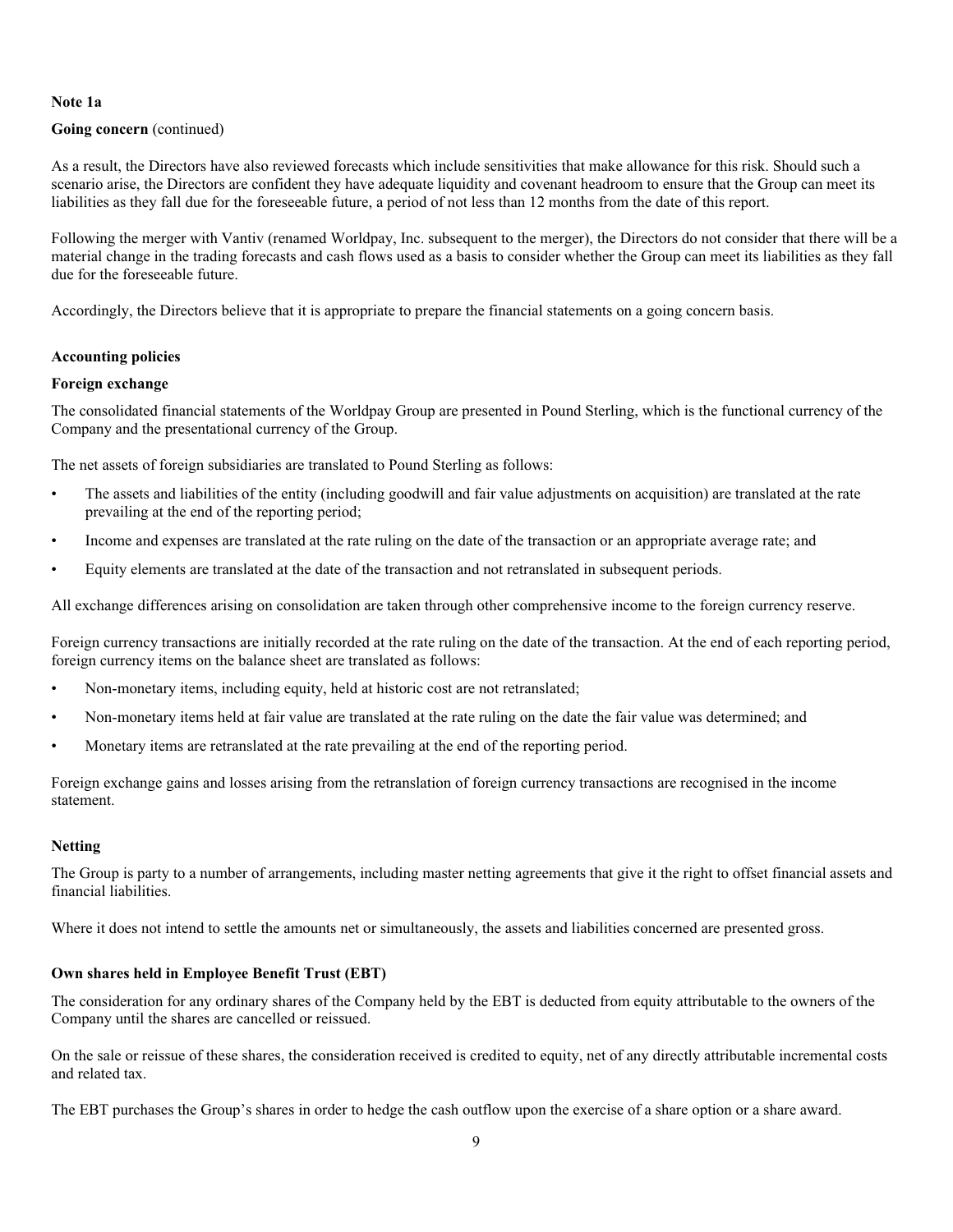#### **Note 1a** (continued)

#### **Accounting developments**

## **Impact of new accounting standards**

The following standards are new, revised or include changes to existing standards which have been adopted by the Group in the year ended 31 December 2017. These have not impacted the balance sheet or reported results for the year, nor any previously reported results, but may have impacted how such results are disclosed:

- Amendments to IAS 12 'Income taxes' clarifies how to account for deferred tax assets related to debt instruments measured at fair value;
- Amendments to IAS 7 'Statement of Cash Flow' requires disclosures that enable evaluation of changes in liabilities arising from financing activities, including both changes arising from the cash flow and non-cash movements.

## **New standards and interpretations not yet adopted**

The following standards are in issue but not yet effective and have not yet been adopted by the Group. The Group is in the process of completing Its final assessment of the impact of these standards following the Merger with Vantiv, Inc..

- IFRS 9 'Financial Instruments' (2009 and 2010) will replace IAS 39 but currently only details the requirements for recognition and measurement of financial assets. The effective date for the Group is 1 January 2018.
- IFRS 15 'Revenue from Contracts with Customer' replaces IAS 18, 'Revenues', and introduces a five step approach to revenue recognition based on performance obligations in customer contracts. The effective date for the Group is 1 January 2018.
- Clarifications to IFRS 15 'Revenue from Contracts with Customers' provides further clarification on a number of points including recognition of licence revenue; application of the control principle to assess whether a company is a principal or an agent; and transition options. The effective date for the Group is 1 January 2018.
- IFRS 16 'Leases' eliminates the distinction between on-balance sheet finance leases and off-balance sheet operating leases and introduces a single, on-balance sheet accounting model that is similar to current finance lease accounting. The effective date is no later than 1 January 2019, although earlier adoption is permitted only if IFRS 15 'Revenue from Contracts with Customers' is also adopted.
- Amendments to IFRS 2 'Share-based payment' improves consistency in the measurement of cash-settled share-based payments and the classification of share-based payments settled net of tax withholdings. It also includes a modification to a share-based payment from cash-settled to equity-settled. The effective date for the Group is 1 January 2018.
- Annual improvement of IFRSs: 2014- 2016 cycle and 2015-2017 cycle.

## **Note 1b**

## **Critical accounting estimates and judgements**

The reported results of the Group for the financial year ended 31 December 2017 are sensitive to the accounting policies, assumptions and estimates that underlie the preparation of its financial statements.

The judgements and assumptions involved in the Group's accounting policies that are considered by the Directors to be the most important to the portrayal of its financial condition are discussed below.

The use of estimates, assumptions or models that differ from those adopted by the Group would affect its reported results.

## **Fair value of Visa Europe transaction and related Contingent Value Rights (CVRs)**

The Visa Europe asset was recognised in the Group's balance sheet at 31 December 2015 as a fair value through profit and loss financial asset. On disposal on 21 June 2016, it has been derecognised from the Group's balance sheet with the net gain on disposal recognised in 'Finance income - Visa Europe' in the Group's income statement.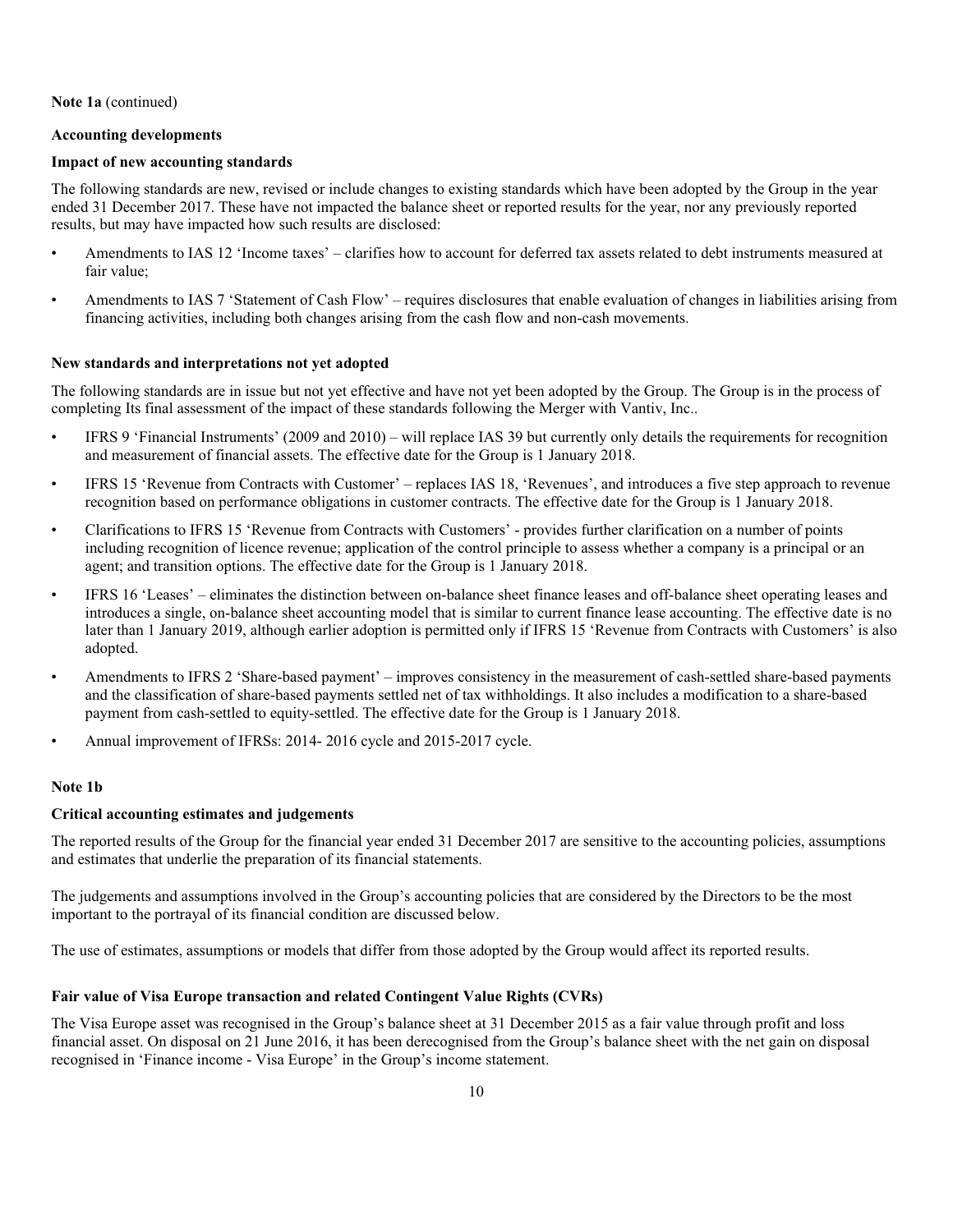#### **Note 1b**

#### **Critical accounting estimates and judgements** (continued)

The preference stock received on disposal of our interest in Visa Europe has been recognised as a financial asset under the non-current 'Financial assets – Visa Inc. preference shares' category. It has been recognised at fair value initially and has been classified as fair value through profit and loss. Subsequent movements on the fair value of the preferred stock are recognised in 'Finance income – Visa Europe' and the movement on the CVR liabilities is recognised in 'Finance costs – CVR liabilities' in the Group's income statement. The value of the Visa Inc. preference shares is based on the expected conversion ratio, which will be adjusted by Visa Inc. based on the potential losses from Visa Europe interchange litigation under the Litigation Management Deed ('LMD'). Any excess of potential losses from Visa Europe interchange litigation under a Loss Sharing Agreement ('LSA') has been included in 'Provisions' within current liabilities.

When measuring the fair values of the financial asset – Visa Inc. preference shares as well as the LSA liability, the Group uses observable market data as far as possible. In order to fair value the LSA liability as at 31 December 2017, the Directors have considered a range of potential outcomes, including the likely value of the potential level of Visa Europe liabilities that the Group may be liable for, and calculated a weighted average.

The CVR liabilities have been classified as financial liabilities at amortised cost based on a re-estimation of future cash flows, with any changes being recognised in 'Finance costs – CVR liabilities' in the income statement.

Further details on the key assumptions made in valuing the consideration received and the CVR and LSA liabilities, together with sensitivity analysis, are provided in Note 5i.

#### **Income and deferred taxes**

The Group's tax charge on ordinary activities is the sum of the total current and deferred tax charges calculated by reference to the legal requirements applying to each jurisdiction in which the Group operates.

As an integral part of this process, the Group applies its judgement in order to determine the tax charge applying to those matters for which the final tax treatment is considered by the Group to be uncertain.

Where the final tax outcome of these matters is different from the amounts that were initially recorded, such differences are recognised in the period in which such determination is made.

Based on the Group's current tax position, a material change in estimates for tax purposes is not expected to occur over the next 12 month period.

### **Trade receivable impairment provisions**

A trade receivable is impaired when there is objective evidence that, due to events since the trade receivable was created, the Group cannot recover the original expected cash flows from the trade receivable. Trade receivable impairment provisions can be either bad debt provisions or merchant potential liability provisions.

A bad debt provision represents the difference between the carrying value of the trade receivable and the present value of estimated future cash flows.

A merchant potential liability provision is required when a merchant goes into liquidation or bankruptcy and the Group is exposed to potential chargebacks. Judgement is necessary to assess the likelihood that a pending claim will succeed, or a liability will arise, and to quantify the possible range of any financial settlement.

See Notes 4b and 4d for further information.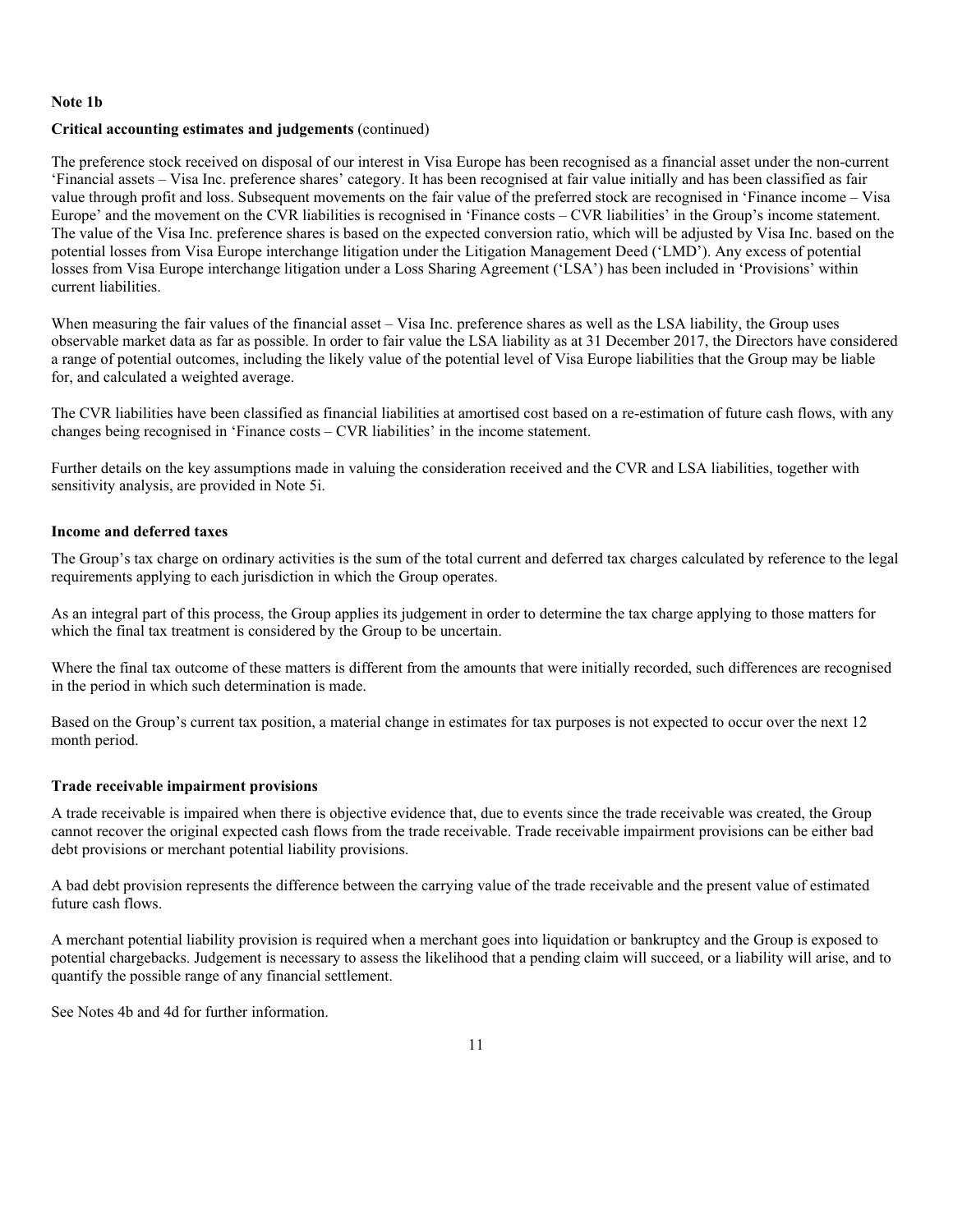#### **Section 2 – Results for the year**

This section focuses on the results and performance of the Group in the financial year ended 31 December 2017.

#### **Accounting policies**

#### **Revenue recognition**

Revenue represents the consideration received or receivable from merchants for services provided. Key revenue streams that the Group reports are:

Transaction service charges relate to services provided to process transactions between the customer and an acquiring bank, which is a bank that accepts card payments from the card-issuing banks. Revenue is recognised when the transactions are successfully processed and is recognised per transaction.

Terminal rental fees are due from terminal lessees. Revenue is recognised on a straight-line basis over the term of the lease agreements.

Income from treasury management and foreign exchange services is generated from settling foreign currency transactions on behalf of customers. Revenue is recognised when the Group's obligation in relation to the transaction is fulfilled.

Ancillary income includes fees charged per transaction for providing gateway services, fraud and risk management services, float income, and charges levied for the acceptance of alternative payments. Gateway services work in the same manner as transaction processing services, but are provided for online transactions only. Local and alternative payment services allow merchants to accept payments worldwide which do not directly involve a credit or debit card. Revenue is recognised when the transactions are successfully processed.

Cost of sales primarily consist of fees charged by card networks (e.g. Mastercard and Visa) to provide the functionality necessary to allow the processing of transactions (scheme fees) and fees from cardholder banks for the provision of services to accept card-based transactions (interchange fees). These fees arise and are recognised on each transaction processed, and as a consequence in the same period as the related revenue (being the transaction service charge).

Net revenue is revenue after deducting scheme fees and interchange fees. Other cost of sales, which mainly comprises third party commission costs and alternative payment bank fees, are recognised in the period to which they relate.

Items paid in advance or invoiced in arrears are shown as prepayments or accruals, as appropriate, on the balance sheet at the end of the year.

## **Note 2a**

## **Segmental information**

IFRS 8 requires operating segments to be identified on the basis of internal reports about components of the Group that are regularly reviewed by the Chief Operating Decision Maker (the Executive Team) to allocate resources and assess performance. For each identified operating segment, the Group has disclosed information for the key performance indicators that are assessed internally to review and steer performance.

The Directors of the Group have presented the performance measure Adjusted EBITDA as they monitor this performance measure at a segment level and they believe this measure is relevant to an understanding of the Group's financial performance. Adjusted EBITDA is calculated by adjusting profit for the period to exclude the impact of taxation, total finance income/(costs), depreciation, amortisation and impairment, gain on disposal of investment and subsidiary, share of results of joint venture and associate and separately disclosed items. Separately disclosed items are costs or income that have been recognised in the income statement which the Directors of the Group believe, due to their nature or size, should be excluded from the segmental analysis to give a more comparable view of the yearon-year underlying financial performance of each of the operating segments (see Note 2b). Adjusted EBITDA is not a defined performance measure in IFRS. The Group's definition of Adjusted EBITDA may not be comparable with similarly titled performance measures and disclosures by other entities.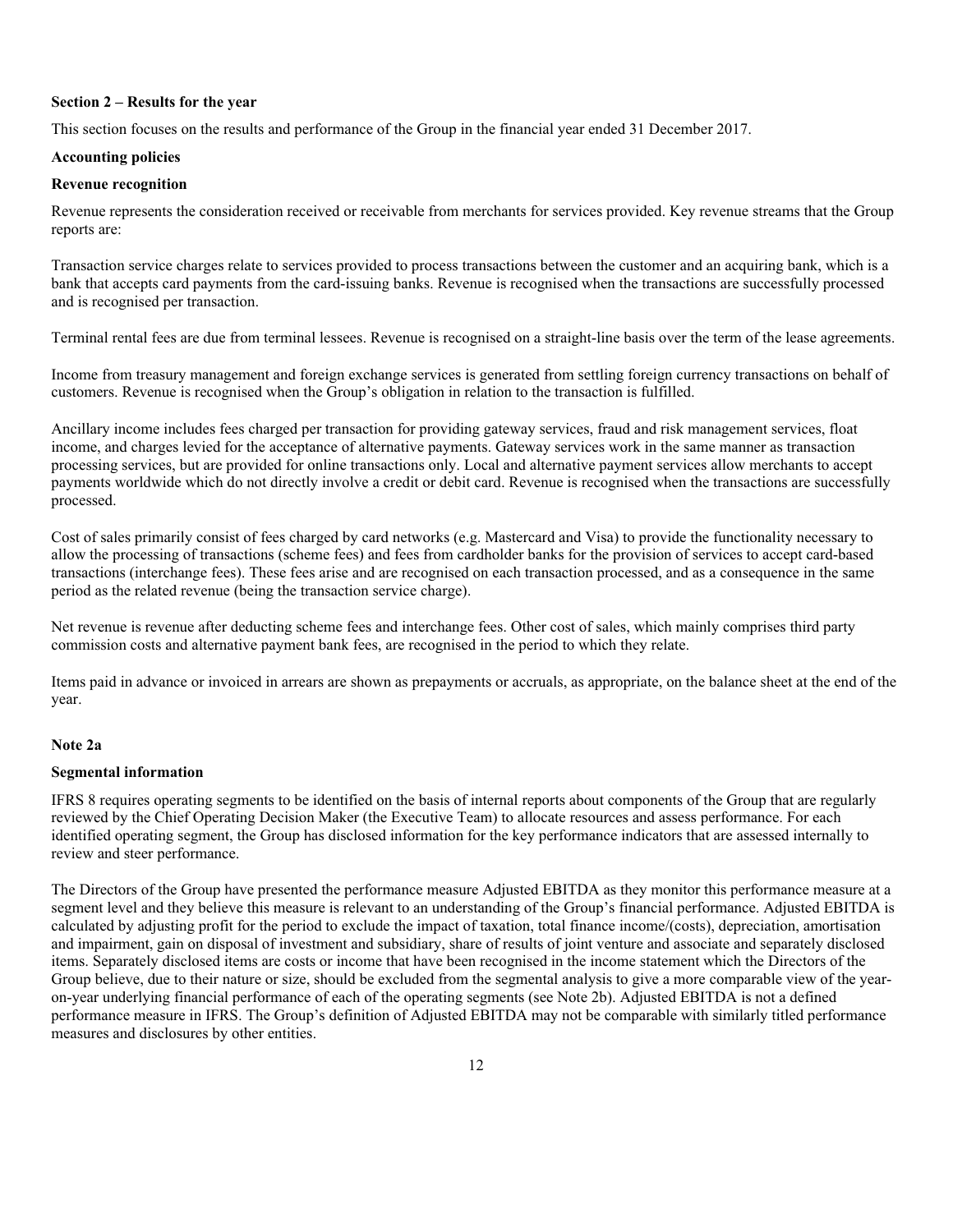## **Note 2a**

## **Segmental information** (continued)

The Group reports four segments: Global eCom, WPUK, WPUS and Corporate. Corporate principally contains central personnel costs and Group strategy and head office costs.

|                             | Global eCom               | <b>WPUK</b> | <b>WPUS</b>               | Corporate                      | Total   |
|-----------------------------|---------------------------|-------------|---------------------------|--------------------------------|---------|
| Year ended 31 December 2017 | $\mathbf{f}_{\mathbf{m}}$ | £m          | $\mathbf{f}_{\mathbf{m}}$ | £m                             | £m      |
| Income statement            |                           |             |                           |                                |         |
| Revenue                     | 1,485.7                   | 1,097.8     | 2,487.4                   |                                | 5,070.9 |
| Net revenue                 | 458.1                     | 442.8       | 320.3                     | —                              | 1,221.2 |
| <b>Adjusted EBITDA</b>      | 263.4                     | 195.9       | 84.4                      | (23.6)                         | 520.1   |
|                             | Global eCom               | <b>WPUK</b> | <b>WPUS</b>               | Corporate                      | Total   |
| Year ended 31 December 2016 | £m                        | $\pounds$ m | $\pounds$ m               | $\pounds$ m                    | £m      |
| Income statement            |                           |             |                           |                                |         |
| Revenue                     | 1,174.6                   | 1,027.7     | 2,338.5                   |                                | 4,540.8 |
| Net revenue                 | 386.6                     | 438.6       | 299.0                     | $\qquad \qquad \longleftarrow$ | 1,124.2 |
| <b>Adjusted EBITDA</b>      | 216.9                     | 198.3       | 77.4                      | (25.0)                         | 467.6   |
|                             | Global eCom               | <b>WPUK</b> | <b>WPUS</b>               | Corporate                      | Total   |
| Year ended 31 December 2015 | £m                        | £m          | $\pounds$ m               | £m                             | £m      |
| Income statement            |                           |             |                           |                                |         |
| Revenue                     | 898.6                     | 1,130.7     | 1,933.7                   |                                | 3,963.0 |
| Net revenue                 | 317.7                     | 405.2       | 258.8                     |                                | 981.7   |
| <b>Adjusted EBITDA</b>      | 184.2                     | 179.2       | 62.3                      | (19.6)                         | 406.1   |

# **Reconciliation of profit/(loss) for the year to Adjusted EBITDA**

|                                                 | <b>Year ended</b><br>31 December<br>2017<br>£m | Year ended<br>31 December<br>2016<br>£m | Year ended<br>31 December<br>2015<br>£m |
|-------------------------------------------------|------------------------------------------------|-----------------------------------------|-----------------------------------------|
| <b>Profit/(loss)</b> for year                   | 189.2                                          | 131.5                                   | (29.8)                                  |
| Tax charge                                      | 63.7                                           | 132.6                                   | 48.9                                    |
| <b>Profit before tax</b>                        | 252.9                                          | 264.1                                   | 19.1                                    |
| Total finance costs                             | 44.0                                           | 10.9                                    | 146.6                                   |
| Gain on investments                             | (6.9)                                          |                                         |                                         |
| Share of results of joint venture and associate | 1.0                                            | 1.5                                     | 1.2                                     |
| <b>Operating profit</b>                         | 291.0                                          | 276.5                                   | 166.9                                   |
| Depreciation and amortisation                   | 168.0                                          | 128.7                                   | 135.5                                   |
| Separately disclosed Items (see Note 2b)        | 61.1                                           | 62.4                                    | 103.7                                   |
| <b>Adjusted EBITDA</b>                          | 520.1                                          | 467.6                                   | 406.1                                   |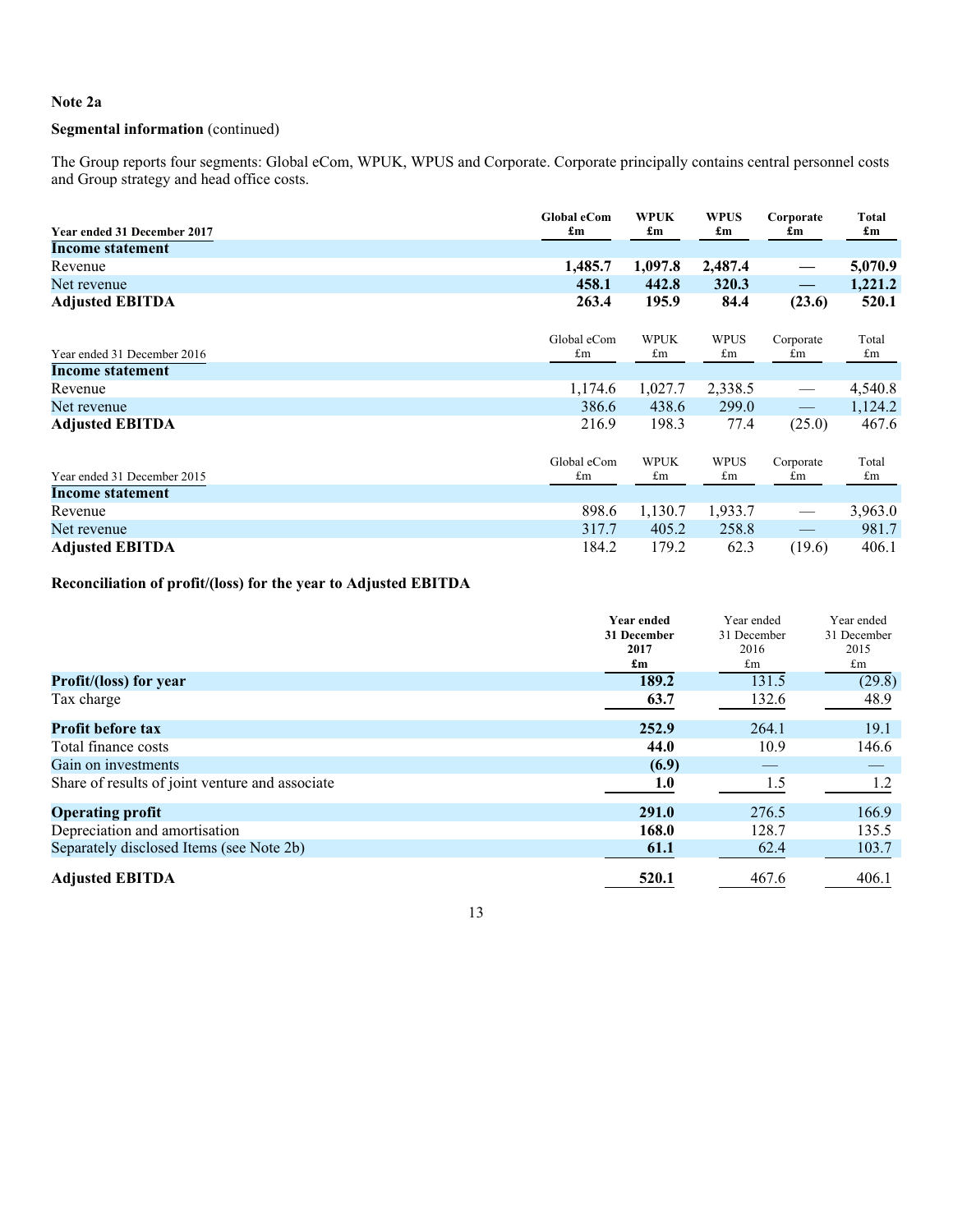#### **Note 2a**

#### **Segmental information** (continued)

#### **Segmental information by revenue streams**

|                                                   | Year ended<br>31 December<br>2017<br>£m | Year ended<br>31 December<br>2016<br>£m | Year ended<br>31 December<br>2015<br>£m |
|---------------------------------------------------|-----------------------------------------|-----------------------------------------|-----------------------------------------|
| Transaction service charges                       | 4,501.9                                 | 4,037.7                                 | 3,508.1                                 |
| Terminal rental fees                              | 64.0                                    | 65.1                                    | 65.7                                    |
| Treasury management and foreign exchange services | 194.7                                   | 158.6                                   | 128.8                                   |
| Ancillary income                                  | 310.3                                   | 279.4                                   | 260.4                                   |
| <b>Revenue</b>                                    | 5,070.9                                 | 4.540.8                                 | 3,963.0                                 |

The Group's revenue is generally consistent with the geographical locations of the operating segments, with the exception of the Global eCom business, whose revenue is derived from worldwide sources. No individual customer accounts for more than 10% of Group revenue.

#### **Note 2b**

#### **Separately disclosed items**

Separately disclosed items are costs or income that have been recognised in the income statement which the Directors believe, due to their nature or size, should be disclosed separately to give a more comparable view of the year-on-year underlying financial performance. They are presented in their relevant income statement category, but highlighted through separate disclosure. The following table gives further details of the items included.

|                                        | <b>Year ended</b> | Year ended  | Year ended  |
|----------------------------------------|-------------------|-------------|-------------|
|                                        | 31 December       | 31 December | 31 December |
|                                        | 2017              | 2016        | 2015        |
|                                        | £m                | £m          | £m          |
| <b>Affecting Adjusted EBITDA</b>       |                   |             |             |
| Merger costs                           | (22.1)            |             |             |
| Separation – platform costs            | (15.2)            | (30.2)      | (33.3)      |
| Separation – other costs               | (12.1)            | (17.5)      | (20.1)      |
| Costs of IPO                           | (1.5)             | (4.9)       | (35.0)      |
| Reorganisation and restructuring costs | (3.4)             | (6.0)       | (6.4)       |
| Other costs                            | (6.8)             | (3.8)       | (8.9)       |
| <b>Total affecting Adjusted EBITDA</b> | (61.1)            | (62.4)      | (103.7)     |
|                                        |                   |             |             |

Merger costs are mainly advisor costs incurred to date in relation to the merger and integration of Worldpay and Vantiv. Platformrelated separation costs are non-capitalised costs associated with the upgrade and migration of the Group's core systems from RBS. They are principally staff and maintenance costs and decommissioning costs payable to RBS. Other costs related to the separation from RBS principally relate to the costs of interim staff required to test and double-run systems as we ramp up to full platform launch. The IPO-related costs largely comprise the costs of the one-off share awards granted to management as part of the IPO. Reorganisation and restructuring costs are largely costs incurred in the turnaround of our WPUS business. These include consultancy fees, redundancy costs and other staff-related costs. Other costs include the costs incurred in relation to a number of M&A projects, litigation expenses and a reserve for a potential historic US compliance breach.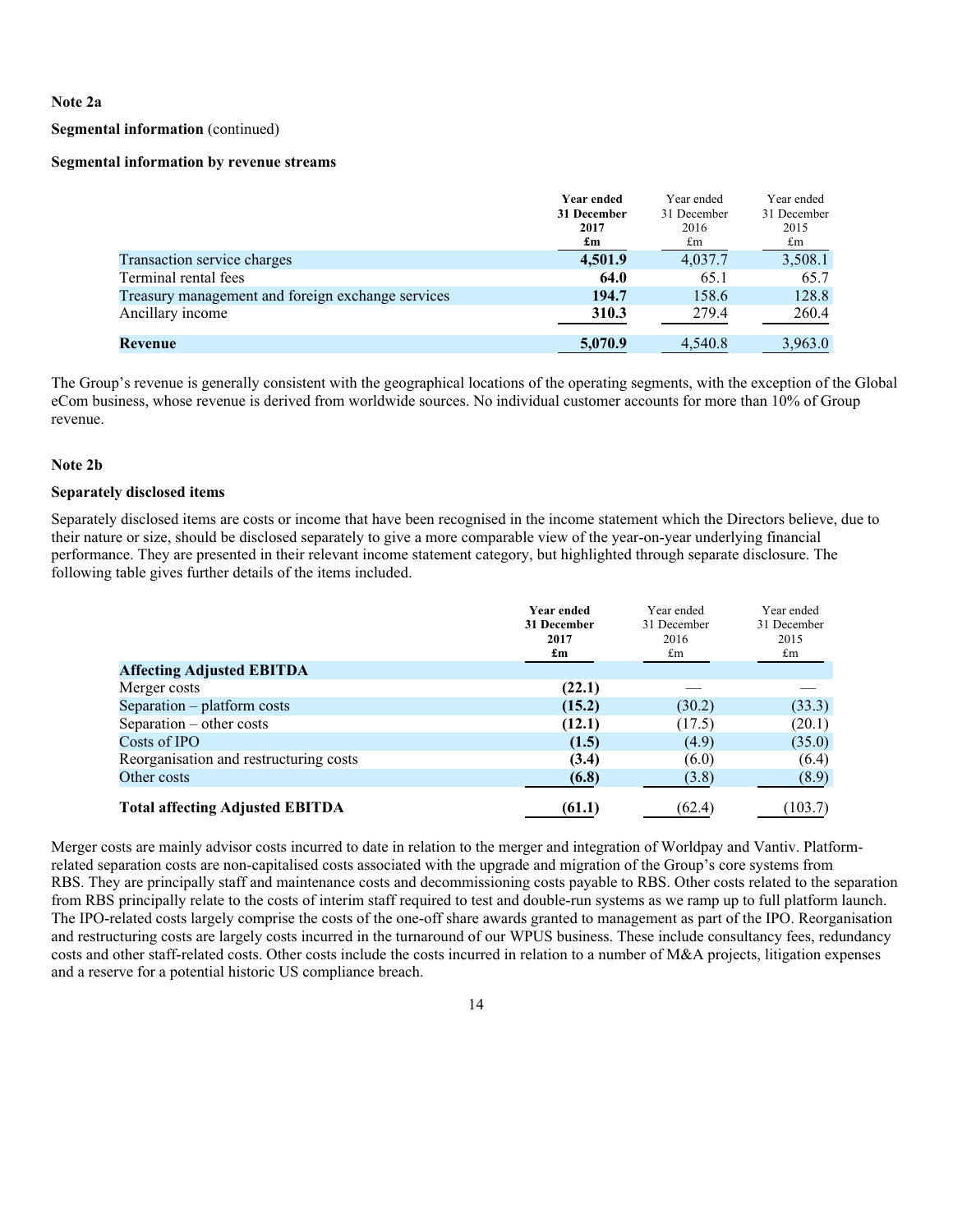### **Note 2c**

#### **Personnel expenses**

Expenses related to services rendered by employees are recognised in the year in which the service is rendered. This includes wages and salaries, social security contributions, pension contributions, bonuses, termination benefits and share-based payment charges.

Where payments of amounts due are outstanding at the end of the reporting year, an accrual is recognised. Where payments have been made in advance prior to the end of the reporting year, a prepayment is recognised.

The Group operates defined contribution pension schemes. The amounts charged to the profit and loss account in respect of pension costs and other post-retirement benefits are the contributions payable in the year. Differences between contributions payable in the year and contributions actually paid are shown as either accruals or prepayments on the balance sheet.

## **Key management**

Key management for 2017, 2016 and 2015 comprises the Directors of Worldpay. Their emoluments are shown below.

|                          | Year ended<br>31 December 2017<br>$_{\rm fm}$ | Year ended<br>31 December 2016<br>£m | Year ended<br>31 December 2015<br>£m |
|--------------------------|-----------------------------------------------|--------------------------------------|--------------------------------------|
| Short term benefits      | 6.8                                           | 6.4                                  | 2.6                                  |
| Other long term benefits | 3.2                                           | 2.2                                  | 0.3                                  |
| Post employment benefits | 0.4                                           | 0.4                                  | 0.2                                  |
| <b>Total</b>             | 10.4                                          |                                      |                                      |

Short term benefits include base salary, taxable benefits and annual bonus. Other long term benefits comprise share awards which are subject to performance conditions. Post employment benefits relate to pension contributions.

#### **Share-based payments**

Equity-settled share-based payments are measured at fair value at the date of grant. The fair value determined at the grant date of the equity-settled share-based payments is expensed on a straight-line basis over the vesting period, based upon estimation of the number of shares which will eventually vest, with a corresponding increase in equity. Fair value is measured by reference to the market value of the Group's shares, adjusted as necessary for the terms and conditions of the award, or an appropriate option pricing model, depending on the nature of the award.

The Group recognised a charge of £8.5m in 2017 (2016: £7.3m; 2015: £1.2m) for equity-settled share-based payments. Details of each of the equity-settled share-based payment plans are set out below.

#### **Transitional award**

On the date of the IPO, the Group granted a transitional share award plan to certain members of the senior management team. Shares will be given to eligible employees three years after the date of grant, subject to satisfaction of the minimum shareholding requirement and continued employment. The value of any dividends earned on the vested shares during the three years will be paid on vesting. As at 31 December 2017, 4.9m (2016: 5.9m) shares were outstanding under the scheme and a charge of £3.2m (2016: £5.6m; 2015: £1.2m) was made to the income statement. Given the one-off nature of these share awards, the costs have been classified as separately disclosed items.

#### **Long-term incentive plans**

In March 2016 and 2017, the Group issued awards under a Performance Share Plan (PSP) and a Conditional Share Plan (CSP). Both the PSP and the CSP mature three years from the grant date.

The vesting of the PSP shares is subject to satisfaction of non-market-based performance conditions and include having an additional holding period of up to two years following the end of the three year performance period. The CSP shares have no performance conditions other than continued employment within the Group. Under both plans the value of any dividends earned on the vested shares during the three years will be paid on vesting. As at 31 December 2017, the PSP had 6.8m (2016: 3.8m) and the CSP had 1.7m (2016: 0.7m) shares outstanding.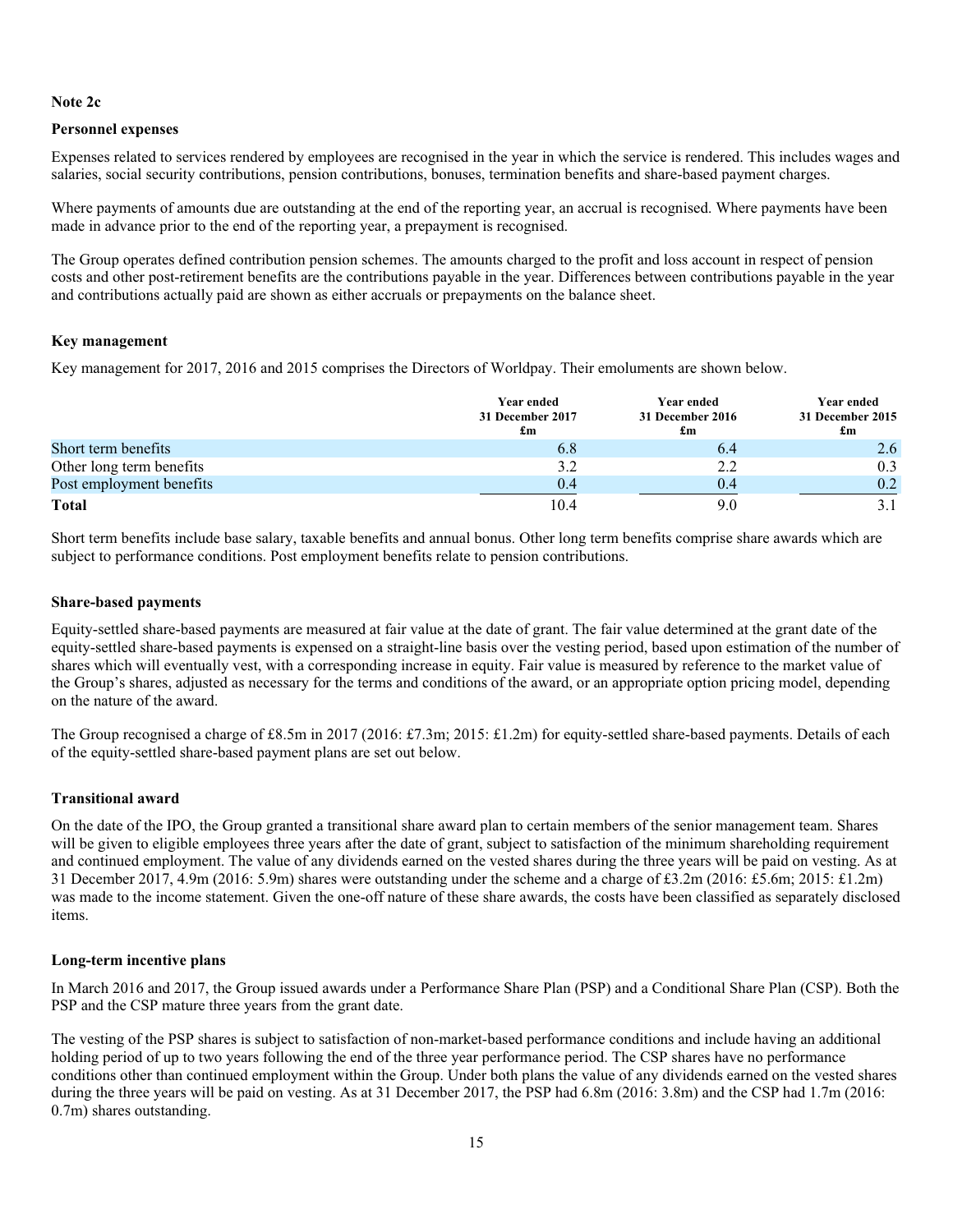## **Note 2c**

## **Personnel expenses** (continued)

## **All employee share plans**

Save As You Earn scheme (SAYE) and Employee Stock Purchase Plan (ESPP)

In 2016, the Group introduced a SAYE plan in the UK and an ESPP in the US. These two plans cover approximately 90% of our employee base and offer the opportunity for colleagues to save monthly in order to buy Worldpay Group Limited shares at a discount. The SAYE plan runs for a period of either three or five years depending on the length of contract chosen by the employee and the ESPP is run bi-annually for a six month plan period. In September 2017 the ESPP was closed. As at 31 December 2017, the SAYE scheme had 4.8m (2016: 5.5m) options outstanding and the ESPP had no options outstanding (2016: 0.2m).

The Black-Scholes option model has been used to determine the fair value of the options issued. There are no inputs which are sufficiently sensitive to there being a reasonable possibility of a material adjustment in a future period.

## **Employee numbers**

The average number of employees during the year was:

|                                               | <b>Year ended</b><br>31 December<br>2017                              | Year ended<br>31 December<br>2016       | Year ended<br>31 December<br>2015                |
|-----------------------------------------------|-----------------------------------------------------------------------|-----------------------------------------|--------------------------------------------------|
| Global eCom                                   | 491                                                                   | 467                                     | 485                                              |
| WPUK                                          | 1,216                                                                 | 1,223                                   | 1,350                                            |
| <b>WPUS</b>                                   | 1,219                                                                 | 1,276                                   | 1,316                                            |
| Technology                                    | 1,365                                                                 | 1,307                                   | 1,131                                            |
| Corporate                                     | 920                                                                   | 822                                     | 700                                              |
| <b>Total</b>                                  | 5,211                                                                 | 5,095                                   | 4,982                                            |
|                                               | <b>Year ended</b><br>31 December<br>2017<br>$\mathbf{f}_{\mathbf{m}}$ | Year ended<br>31 December<br>2016<br>£m | Year ended<br>31 December<br>2015<br>$\pounds$ m |
| Wages and salaries including redundancy costs | 308.0                                                                 | 298.3                                   | 297.2                                            |
| Pensions                                      | 17.8                                                                  | 17.5                                    | 14.5                                             |
| Social security costs                         | 26.6                                                                  | 24.2                                    | 22.8                                             |
| <b>Total personnel expenses</b>               | 352.4                                                                 | 340.0                                   | 334.5                                            |
|                                               |                                                                       |                                         |                                                  |

## **Note 2d**

## **General, selling and administrative expenses**

|                                                    | <b>Year ended</b><br>31 December<br>2017<br>£m | Year ended<br>31 December<br>2016<br>£m | Year ended<br>31 December<br>2015<br>£m |
|----------------------------------------------------|------------------------------------------------|-----------------------------------------|-----------------------------------------|
| Selling costs                                      | 14.6                                           | 14.5                                    | 12.3                                    |
| Operating costs                                    | 90.6                                           | 89.3                                    | 92.2                                    |
| Office costs                                       | 40.5                                           | 36.9                                    | 31.9                                    |
| Administrative costs                               | 32.3                                           | 34.0                                    | 32.0                                    |
| Professional fees                                  | 46.5                                           | 28.6                                    | 22.9                                    |
| Bad debt                                           | 20.7                                           | 20.8                                    | 15.5                                    |
| Other                                              | 9.9                                            | 15.9                                    | 16.7                                    |
| Total general, selling and administrative expenses | 255.1                                          | 240.0                                   | 223.5                                   |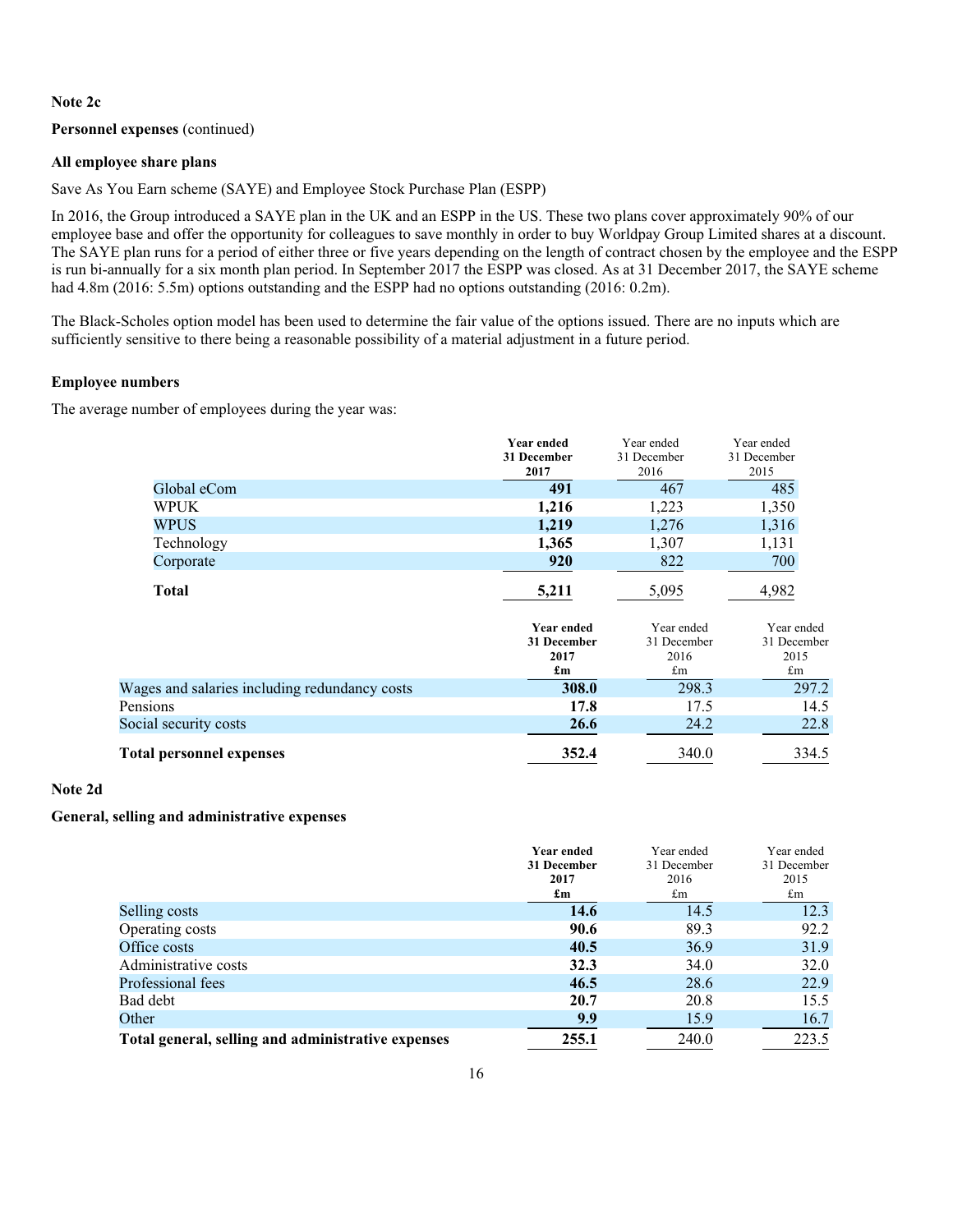### **Note 2e**

### **Auditor remuneration**

|                                                          | <b>Year ended</b><br>31 December<br>2017<br>$\mathbf{f}_{\mathbf{m}}$ | Year ended<br>31 December<br>2016<br>$\pounds$ m | Year ended<br>31 December<br>2015<br>£m |
|----------------------------------------------------------|-----------------------------------------------------------------------|--------------------------------------------------|-----------------------------------------|
| Fees payable to the Group's auditor for the audit of the |                                                                       |                                                  |                                         |
| Group's Annual Report and Accounts                       | 1.1                                                                   | 0.9                                              | 0.8                                     |
| Fees payable to the Group's auditor and its associates   |                                                                       |                                                  |                                         |
| for other services:                                      |                                                                       |                                                  |                                         |
| Review of Half Year financial statements                 | 0.1                                                                   | 0.1                                              |                                         |
| Other assurance services                                 | 0.8                                                                   | 0.2                                              | 3.3                                     |
| Other non-audit services                                 | 0.8                                                                   | 0.4                                              | 0.1                                     |
| <b>Total</b>                                             | 2.8                                                                   | 1.6                                              | 4.2                                     |

## **Note 2f**

## **Profit/(loss) before tax**

Profit/(loss) before tax is stated after charging:

|                                                  | <b>Year ended</b><br>31 December<br>2017<br>£m | Year ended<br>31 December<br>2016<br>£m | Year ended<br>31 December<br>2015<br>£m |
|--------------------------------------------------|------------------------------------------------|-----------------------------------------|-----------------------------------------|
| Interchange and scheme fees                      | (3,849.7)                                      | (3,416.6)                               | (2,981.3)                               |
| Other cost of sales                              | (154.7)                                        | (139.0)                                 | (121.3)                                 |
| Amortisation of business combination intangibles | (46.9)                                         | (50.3)                                  | (67.9)                                  |
| Amortisation of other intangibles                | (79.7)                                         | (43.4)                                  | (31.0)                                  |
| Depreciation of property, plant and equipment    | (41.4)                                         | (35.0)                                  | (34.4)                                  |
| Operating lease costs                            | (20.4)                                         | (20.0)                                  | (18.5)                                  |
| Foreign exchange losses                          | (6.6)                                          | (60.5)                                  | (5.5)                                   |
| Impairment of property, plant and equipment      |                                                |                                         | (0.2)                                   |
| Impairment of other intangibles                  |                                                |                                         | (2.0)                                   |

Research and development expenditure recognised in the year ended 31 December 2017 was £35.4m (2016: £30.2m; 2015: £33.3m). This represents the amount charged to the profit and loss account in relation to the new acquiring platform.

## **Note 2g**

#### **Tax**

Tax on the profit or loss for the year comprises current and deferred tax. Current tax, including all applicable UK and foreign taxes, is the expected tax payable on the taxable income for the year, using tax rates and bases of calculation which have been enacted or substantively enacted in the applicable jurisdiction for the current accounting year, together with any necessary adjustments to tax payable in respect of previous accounting periods. Current tax is recognised in the income statement unless it arises from a transaction recognised directly in equity, in which case the associated tax is also recognised directly in equity. Relief for foreign taxation in calculating UK taxation liabilities is taken into account where appropriate.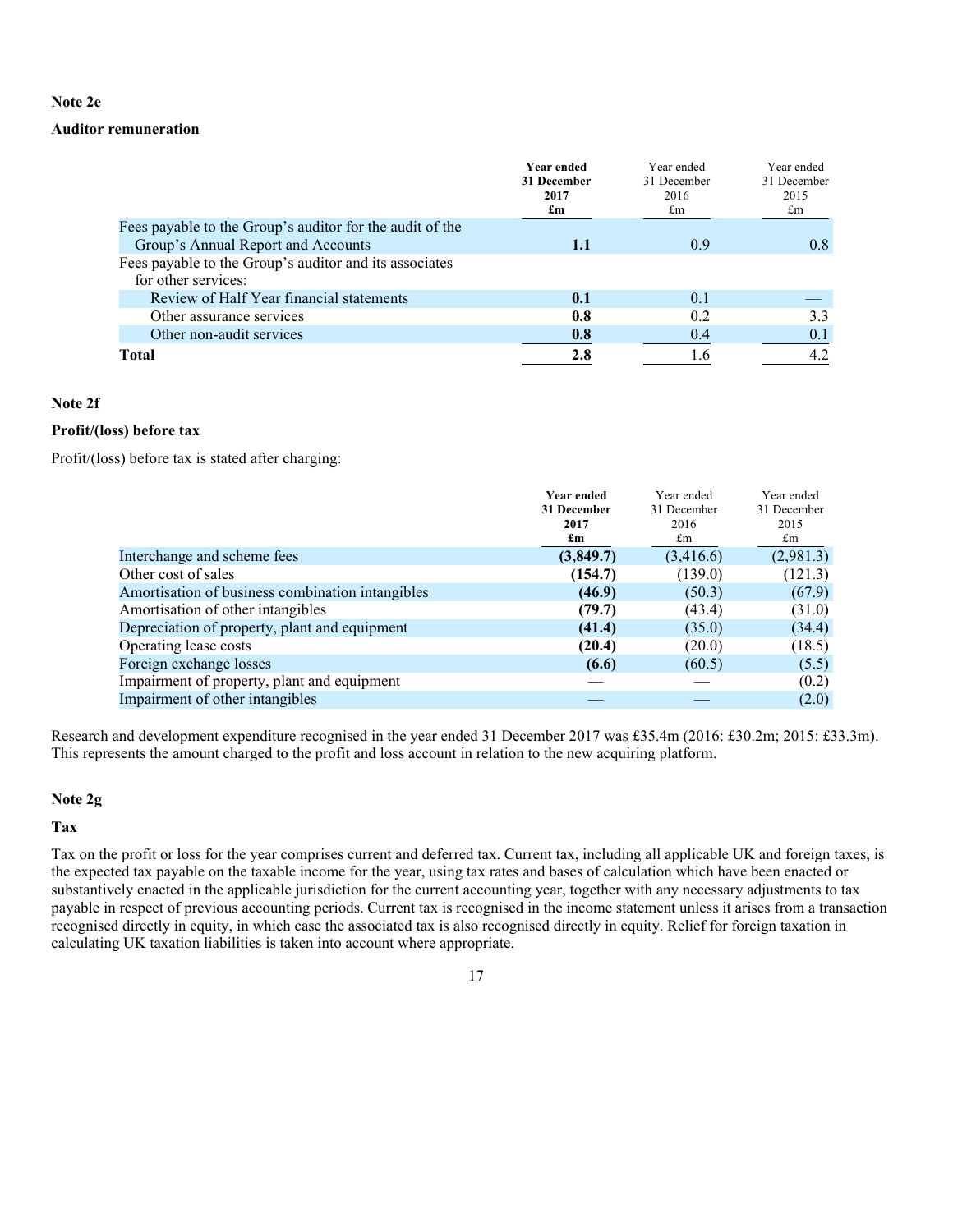#### **Note 2g**

**Tax** (continued)

|                                         | <b>Year ended</b><br>31 December<br>2017<br>£m | Year ended<br>31 December<br>2016<br>£m | Year ended<br>31 December<br>2015<br>£m |
|-----------------------------------------|------------------------------------------------|-----------------------------------------|-----------------------------------------|
| <b>Current taxation</b>                 |                                                |                                         |                                         |
| UK corporation tax charge for the year  | 67.4                                           | 137.3                                   | 5.6                                     |
| Adjustments in respect of prior periods | (23.3)                                         | 1.7                                     | (3.8)                                   |
| Foreign corporation tax charges         | 3.8                                            | 5.2                                     | 0.3                                     |
|                                         | 47.9                                           | 144.2                                   | 2.1                                     |
| <b>Deferred taxation</b>                |                                                |                                         |                                         |
| Charge/(credit) for the year            | 15.1                                           | (1.5)                                   | 37.2                                    |
| Adjustments in respect of prior periods | 9.3                                            | 2.2                                     | 10.2                                    |
| Effect of rate changes                  | (8.6)                                          | (12.3)                                  | (0.6)                                   |
|                                         | 15.8                                           | (11.6)                                  | 46.8                                    |
| Tax charge for the year                 | 63.7                                           | 132.6                                   | 48.9                                    |

The current tax adjustments in respect of prior periods primarily comprises differences arising from the assumptions made in prior year tax accounting compared to the submitted tax returns, principally in respect of R&D claims for the Group which were larger than initially expected and tax relief for capital expenditure not eligible for R&D relief. The deferred tax adjustments in respect of prior periods primarily relates to an election made on submission of tax returns to change the tax treatment of software included within intangible fixed assets.

The Group is mainly exposed to tax in the UK, US and Netherlands. The actual tax charge differs from the expected tax charge computed by applying the average UK corporation tax of 19.25% (2016: 20.00%; 2015: 20.25%) as follows:

|                                                          | Year ended<br>31 December<br>2017<br>£m | Year ended<br>31 December<br>2016<br>£m | Year ended<br>31 December<br>2015<br>£m |
|----------------------------------------------------------|-----------------------------------------|-----------------------------------------|-----------------------------------------|
| Expected tax charge at UK corporation tax rate of 19.25% |                                         |                                         |                                         |
| $(2016: 20.00\%; 2015: 20.25\%)$                         | 48.7                                    | 52.8                                    | 3.9                                     |
| Non-deductible items                                     | 14.6                                    | 11.3                                    | 16.0                                    |
| Visa Europe non-deductible CVR obligations (see Note     |                                         |                                         |                                         |
| 5i)                                                      | 19.7                                    | 75.3                                    | 28.2                                    |
| Adjustments in respect of prior periods                  | (23.3)                                  | 1.7                                     | (3.8)                                   |
| Non-taxable income                                       | (0.3)                                   | (0.8)                                   | (1.4)                                   |
| Effect of different statutory tax rates of foreign       |                                         |                                         |                                         |
| jurisdictions                                            | 2.6                                     | 1.9                                     | (6.3)                                   |
| Effect of current year changes in statutory tax rates    | (8.6)                                   | (12.3)                                  | (0.5)                                   |
| Deferred tax adjustments in respect of prior periods     | 9.3                                     | 2.2                                     | 10.2                                    |
| Deferred tax on intangible assets                        |                                         |                                         | (5.0)                                   |
| Deferred tax assets not recognised                       | 1.0                                     | 0.5                                     | 7.6                                     |
| Actual tax charge for the year                           | 63.7                                    | 132.6                                   | 48.9                                    |

The adjusted effective tax rate (ETR) has decreased from the prior year to 21.6% (2016: 25.1%; 2015: 26.4%). This decrease in ETR represents the continued fall in tax rate for the UK, where the majority of the Group's profits are generated. The ETR remains higher than the UK statutory rate of 19.25% due to profits in overseas territories with higher taxation rates, mainly US (35%) and the Netherlands (25%), along with non-deductible costs, and uncertain tax provisions relating primarily to transfer pricing uncertainties and estimates. The ETR is expected to continue to reduce in future years as a result of the decrease in the UK and US statutory rate.

The effect of different statutory tax rates of foreign jurisdictions includes credit amounts related primarily to the submission of tax returns in material jurisdictions. These submitted tax returns include updated transfer pricing methodology not reflected in the tax provisions previously recorded.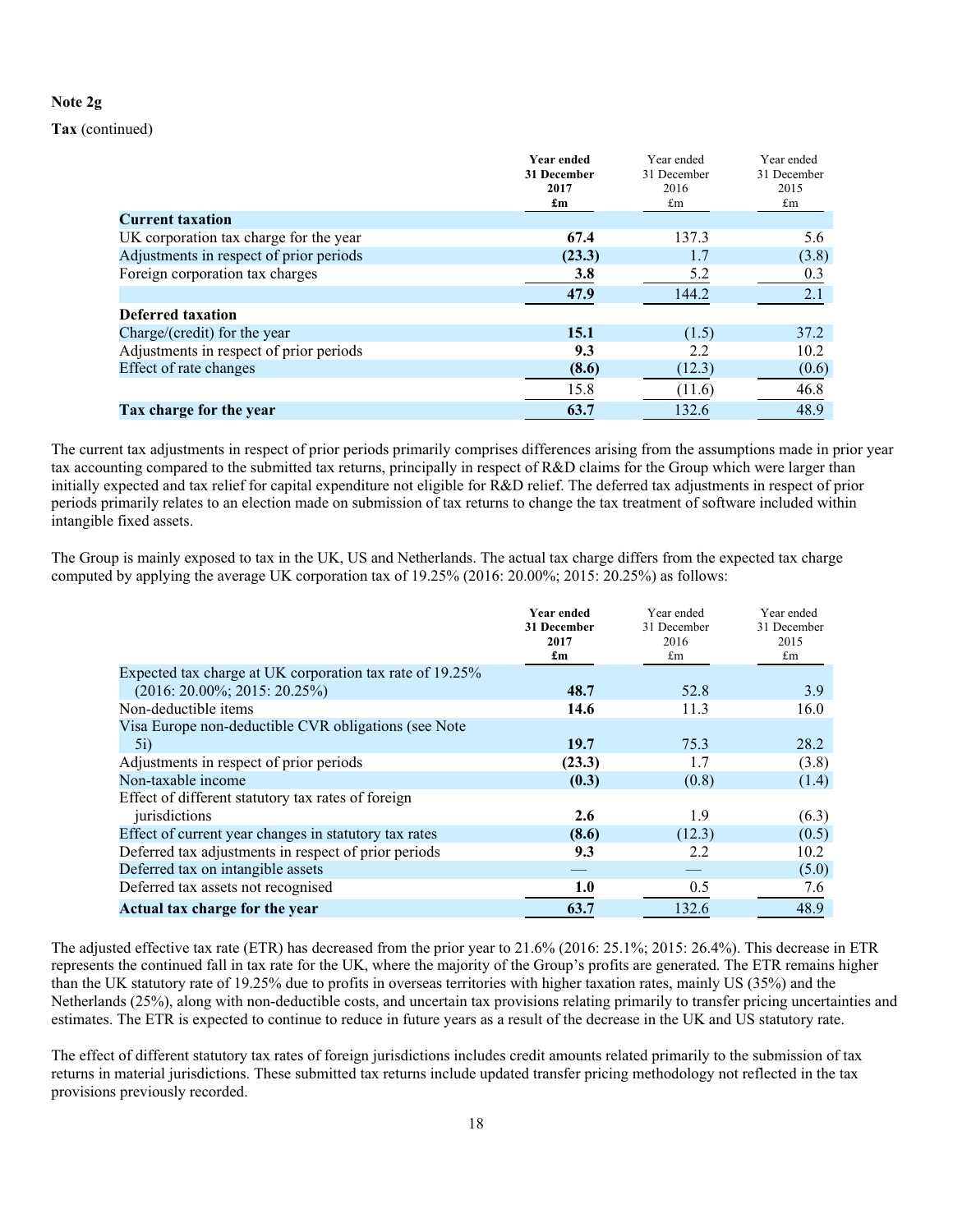#### **Note 2h**

#### **Current tax assets/(liabilities)**

Provisions established for uncertain items are made using a best estimate of the tax expected to be paid, based on a qualitative assessment of all relevant information and management's judgement. The Group reviews the adequacy of these provisions at the end of each reporting period and adjusts them based on changing facts and circumstances.

|                         | 31 December | 31 December |
|-------------------------|-------------|-------------|
|                         | 2017        | 2016        |
|                         | £m          | $\pounds$ m |
| Current tax assets      | 16.9        | 10.5        |
| Current tax liabilities | (49.6)      | (94.5)      |
|                         | (32.7)      | (84.0)      |

#### **Note 2i**

#### **Deferred tax**

Deferred tax is provided on temporary differences between the carrying amounts of assets and liabilities for financial reporting purposes and the amounts used for taxation purposes.

The following temporary differences are not provided for: the initial recognition of goodwill; the initial recognition of assets or liabilities that affect neither accounting nor taxable profit other than in a business combination; and differences relating to investments in subsidiaries to the extent that they will probably not reverse in the foreseeable future. The amount of deferred tax provided is based on the expected manner of realisation or settlement of the carrying amount of assets and liabilities, using tax rates enacted or substantively enacted at the balance sheet date.

A deferred tax asset is recognised only to the extent that it is probable that future taxable profits will be available against which the temporary difference can be utilised.

Deferred tax charges and credits are recognised in the income statement unless they arise from a transaction recognised directly in equity, in which case the associated deferred tax is also recognised directly in equity.

Deferred tax assets and liabilities are analysed in the consolidated balance sheet, after offset of balances within entities and tax jurisdictions, as follows:

|                          | 31 December<br>2017<br>£m | 31 December<br>2016<br>£m |
|--------------------------|---------------------------|---------------------------|
| Deferred tax assets      | 5.2                       | 4.0                       |
| Deferred tax liabilities | (127.2)                   | 112.3                     |
|                          | (122.0)                   | 107.7                     |

The Group has an unrecognised deferred tax asset of £9.6m (2016: £8.1m) which relates to losses carried forward. The deferred tax asset on the tax losses has not been recognised due to uncertainty over future utilisation.

There is also an unrecognised deferred tax asset of £47.3m (2016: £45.6m) in relation to the Loss Share Agreement with respect to the Visa Europe transaction. The deferred tax asset has not been recognised as, depending on the timing of the final resolution on the indemnity position, the availability of tax relief will be conditional on HMRC accepting a concessionary treatment.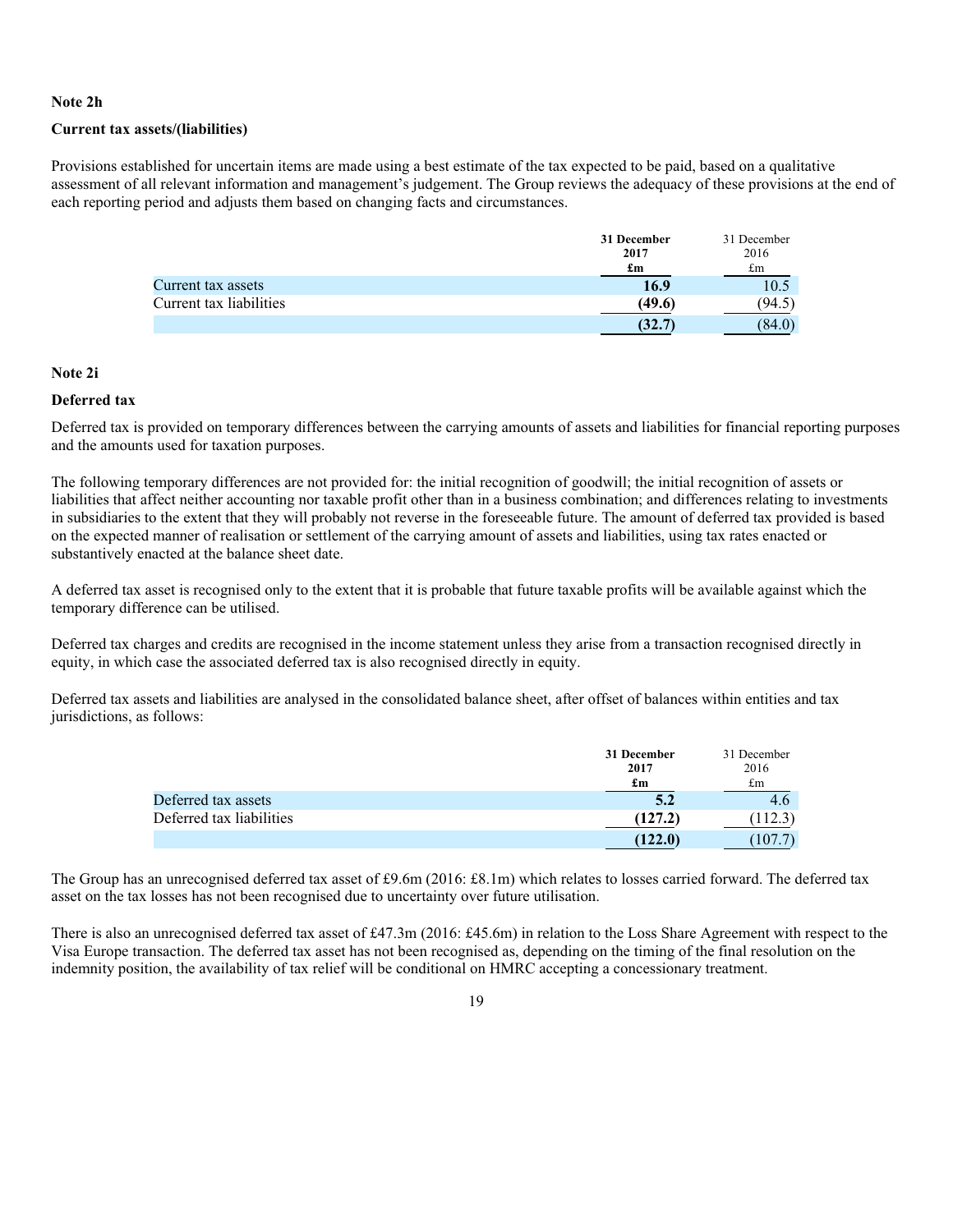#### **Note 2i**

## **Deferred tax** (continued)

Deferred tax assets and liabilities, before offset of balances within entities and tax jurisdictions, are as follows:

|                                                  | Accelerated<br>capital | Provisions/ |                   |              | Visa                          |                      |
|--------------------------------------------------|------------------------|-------------|-------------------|--------------|-------------------------------|----------------------|
|                                                  | allowances<br>£m       | other<br>£m | Intangibles<br>£m | Losses<br>£m | Europe<br>$\pounds$ m         | Total<br>$\pounds$ m |
| At 1 January 2016                                | (8.3)                  | (24.4)      | (99.5)            |              | $\overbrace{\phantom{12333}}$ | (132.2)              |
| Reclassification of deferred tax balances        | (10.2)                 | 16.6        | 18.3              | 14.5         | (39.2)                        |                      |
| Reclassification to current tax                  |                        | 15.1        | 0.1               | (3.5)        |                               | 11.7                 |
| Credit/(charge) to income statement              | 3.8                    | 4.1         | 7.8               | (10.7)       | 6.6                           | 11.6                 |
| Foreign exchange rate impact                     | (2.5)                  | (0.1)       | (1.5)             | 5.3          |                               | 1.2                  |
| At 31 December 2016                              | (17.2)                 | 11.3        | (74.8)            | 5.6          | (32.6)                        | (107.7)              |
| Credit/(charge) to income statement              | 2.0                    | (14.2)      | 12.8              | (1.5)        | (14.9)                        | (15.8)               |
| Foreign exchange rate impact                     | 0.8                    | (0.6)       | 0.8               | 0.5          |                               | 1.5                  |
| At 31 December 2017                              | (14.4)                 | (3.5)       | (61.2)            | 4.6          | (47.5)                        | (122.0)              |
| The deferred tax balance is analysed as follows: |                        |             |                   |              |                               |                      |
| Deferred tax asset                               | 0.8                    | 12.6        |                   | 4.6          |                               | <b>18.0</b>          |
| Deferred tax liability                           | (15.2)                 | (16.1)      | (61.2)            |              | (47.5)                        | (140.0)              |
| At 31 December 2017                              | (14.4)                 | (3.5)       | (61.2)            | 4.6          | (47.5)                        | (122.0)              |

The deferred tax assets in relation to the Visa Europe disposal and the losses have been presented in separate categories from 2016 onwards, resulting in a reclassification of deferred tax balances in the table above.

## **Factors affecting future tax charges**

The main rate of UK corporation tax will reduce from 19% to 17% on 1 April 2020. In addition, reductions in the US corporation tax rate were enacted in 2017 and the main rate of US corporation tax was reduced from 35% to 21% effective from 1 January 2018. Deferred tax on temporary differences and tax losses as at the balance sheet date is calculated at the substantively enacted rates at which the temporary differences and tax losses are expected to reverse.

#### **Note 2j**

#### **Earnings per share**

Basic earnings/(loss) per share amounts are calculated by dividing the profit/(loss) attributable to shareholders of Worldpay Group Limited by the weighted average number of ordinary shares in issue during the financial year.

Diluted earnings/(loss) per share amounts are calculated by dividing the profit/(loss) attributable to shareholders of Worldpay Group Limited by the weighted average number of ordinary shares in issue during the financial year adjusted for the effects of potentially dilutive options. The dilutive effect is calculated on the full exercise of all potentially dilutive ordinary share options granted by the Group, including performance-based options which the Group considers to have been earned.

When a loss is recognised during a financial period, a basic loss per share rather than a basic earnings per share will be recognised. The dilutive effects will not be considered in calculating the diluted loss per share as this would reduce the loss per share.

|                                                   | Year ended<br>31 December<br>2017 | Year ended<br>31 December<br>2016 | Year ended<br>31 December<br>2015 |
|---------------------------------------------------|-----------------------------------|-----------------------------------|-----------------------------------|
| Total profit/(loss) for the year $(fm)$           | 189.2                             | 131.5                             | (29.8)                            |
| Weighted average number of shares for (millions): |                                   |                                   |                                   |
| Basic                                             | 1,987.7                           | 1.988.2                           | 1,690.5                           |
| Diluted                                           | 1,995.8                           | 1,992.8                           | 1,691.0                           |
| Total basic earnings/(loss) per share             | 13.6                              | 6.6                               | (1.8)                             |
| Total diluted earnings/(loss) per share           | 13.5                              | 6.6                               | (1.8)                             |
|                                                   |                                   |                                   |                                   |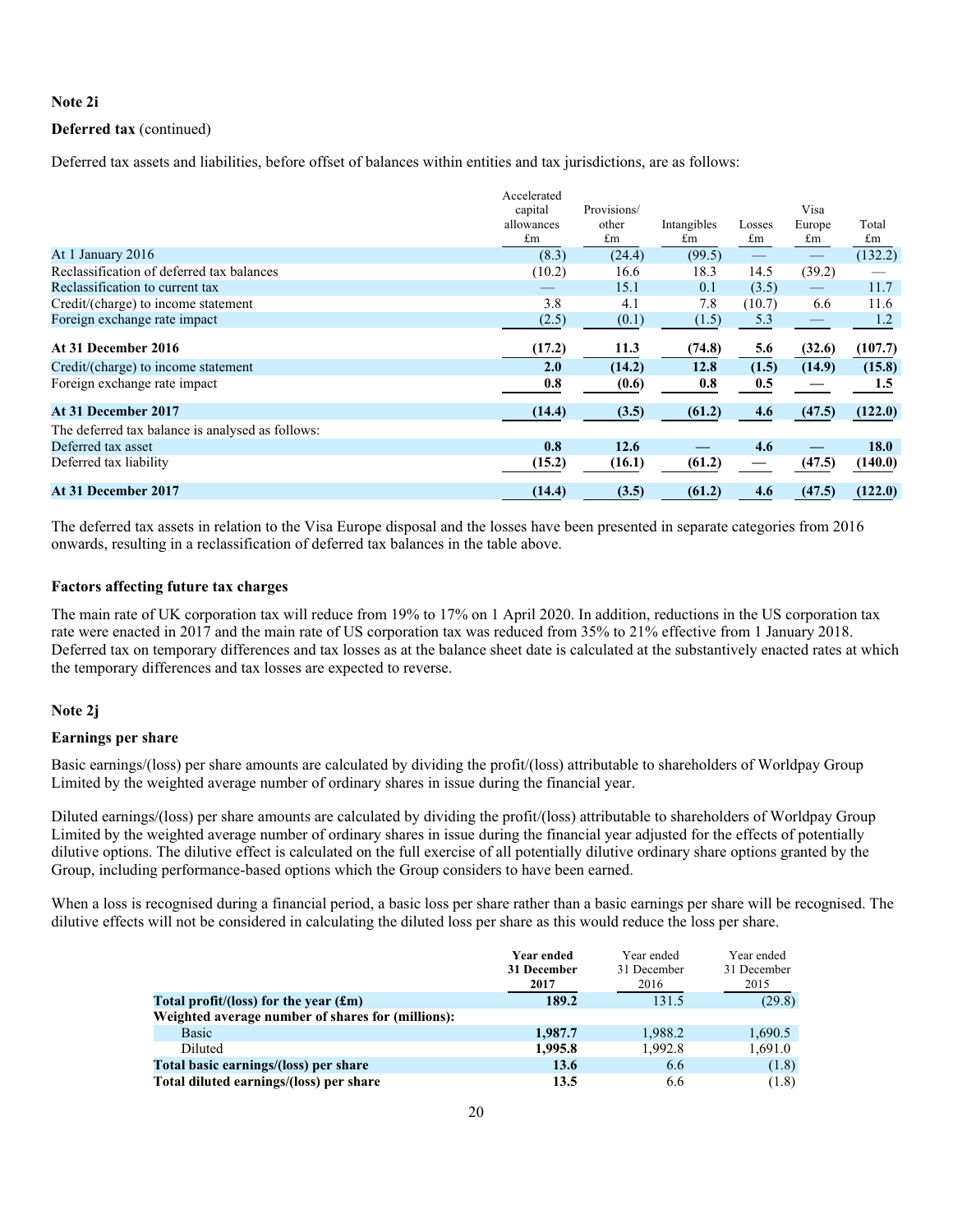#### **Section 3 – Non-current assets**

This section shows assets used by the Group to generate revenue and profits. These assets include customer relationships, brands, computer software and goodwill. The Group's physical assets are also shown in this section.

#### **Note 3a**

#### **Goodwill**

Goodwill arising on the acquisition of a business represents any excess of the fair value of the consideration given over the fair value of the identifiable assets and liabilities acquired, less any non-controlling interest. Goodwill is carried at the cost established at the date of acquisition of the business less accumulated impairment losses, if any, and is not amortised.

|                         | £m      |
|-------------------------|---------|
| Cost                    |         |
| At 1 January 2016       | 1,275.3 |
| Foreign exchange impact | 61.5    |
| At 31 December 2016     | 1,336.8 |
| Foreign exchange impact | (31.0)  |
| At 31 December 2017     | 1,305.8 |
| Net book value          |         |
| At 31 December 2017     | 1,305.8 |
| At 31 December 2016     | 1,336.8 |

Determining whether goodwill is impaired requires an estimation of the value in use of the cash-generating units (CGU) to which goodwill has been allocated. The value in use calculations are performed at least annually and require the Directors to estimate the future cash flows expected to arise from the CGU and a suitable discount rate in order to calculate present value.

The corporate planning process includes the preparation of the annual budget as well as the Group's long-term strategic plan. The strategic plan provides medium to long-term direction for the Group and is reviewed on an annual basis. It includes a five-year outlook for the business including management's view on the future achievable growth in market share and the capital expenditure required to achieve it. The cash flows included in the strategic plan are used for the value in use calculations.

Key assumptions used in the value in use calculation are:

|                  | CAGR           | CAGR          | <b>Terminal growth</b> |                |
|------------------|----------------|---------------|------------------------|----------------|
|                  | in sales       | in costs      | rate                   | Discount rate  |
| 31 December 2017 | $7.1 - 16.4\%$ | $3.4 - 6.9\%$ | $2.0\%$                | $8.0 - 10.0\%$ |
| 31 December 2016 | $6.1 - 16.5\%$ | $4.6 - 8.3\%$ | $2.0\%$                | $8.0 - 10.0\%$ |

The growth rates and discount rates for the WPUK and WPUS CGUs are at the lower end of the ranges, with the Global eCom growth rate and discount rate being at the upper end of the ranges. CAGR is the compound annual growth rate.

The sensitivity of goodwill carrying values to reasonably possible changes in key assumptions has been performed. No changes produce a significant movement in the carrying value of goodwill allocated to a CGU and therefore no sensitivity analysis is presented. Given the low risk of impairment and significant headroom available, the Directors do not believe that the key assumptions by CGU are material to the financial statements and therefore deem it appropriate to disclose the key assumptions at a summary level only.

Should the value in use be lower than the carrying value, the resultant impairment loss is first allocated to goodwill, then to the remaining assets of the CGU pro rata based on their carrying amount. No asset is impaired below its own recoverable amount. The impairment loss is recognised immediately in separately disclosed items in the income statement. Impairment losses on goodwill cannot be reversed in subsequent periods.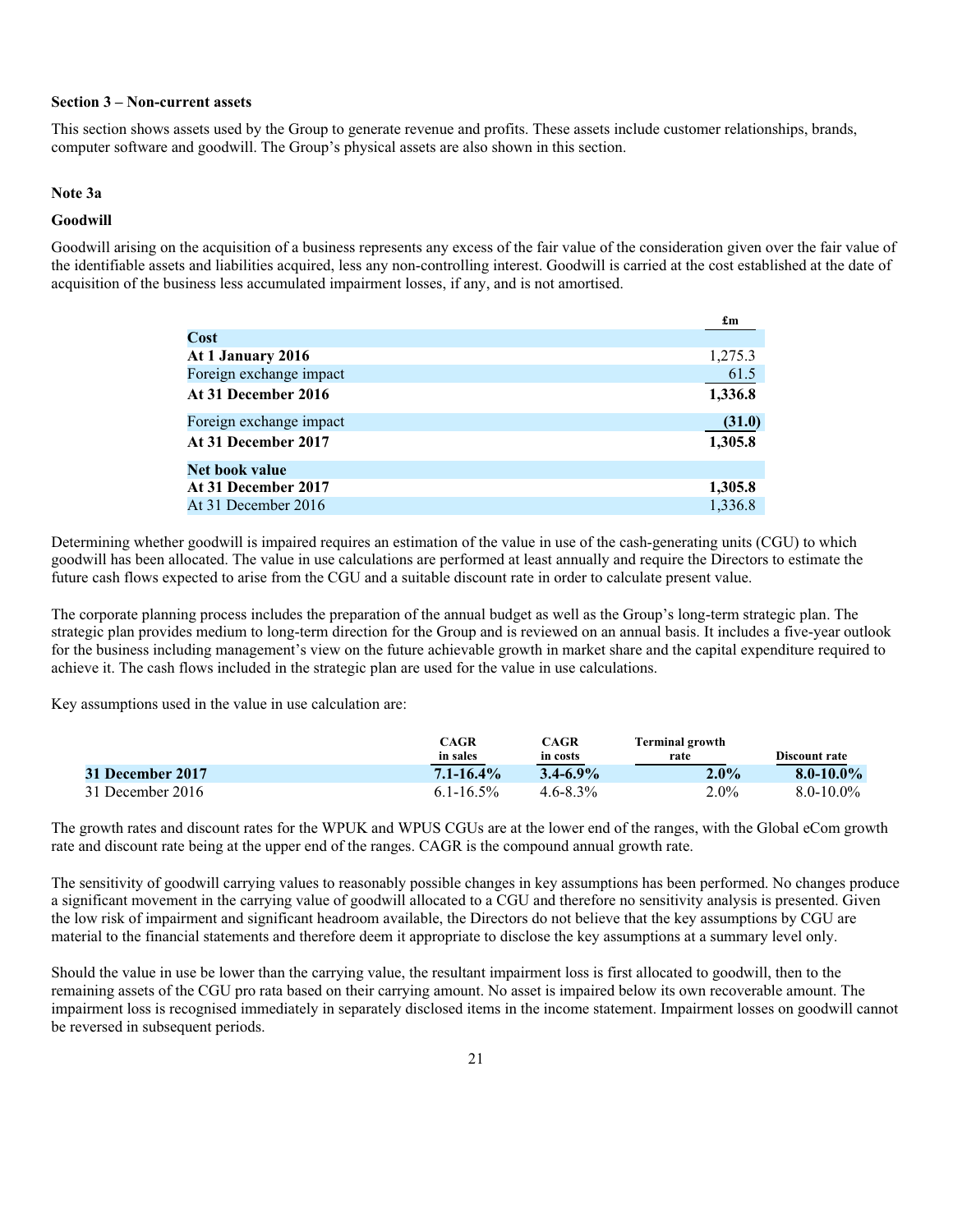#### **Note 3a**

### **Goodwill** (continued)

The carrying value of goodwill allocated to cash-generating units is as follows:

|             | 31 December<br>2017 | 31 December<br>2016 |
|-------------|---------------------|---------------------|
|             | £m                  | £m                  |
| Global eCom | 268.5               | 269.2               |
| <b>WPUK</b> | 716.7               | 716.8               |
| <b>WPUS</b> | 320.6               | 350.8               |
|             | 1,305.8             | 1,336.8             |

## **Note 3b**

#### **Other intangible assets**

Intangible assets acquired in a business combination and recognised separately from goodwill include brands and customer relationships. These are initially recognised at their fair value at the acquisition date. Subsequently, they are reported at cost less accumulated amortisation and impairment losses, if any.

Amortisation is recognised on a straight-line basis over the estimated useful economic life. The estimated useful economic lives and the amortisation method are reviewed at the end of each reporting period, with any changes being accounted for on a prospective basis.

The useful lives applied by the Group are:

| Customer relationships | 3 to 20 years |
|------------------------|---------------|
| <b>Brands</b>          | 7 to 10 years |
| Computer software      | 3 to 10 years |

The weighted average useful life of customer relationships and brands are 13 years and 8 years respectively.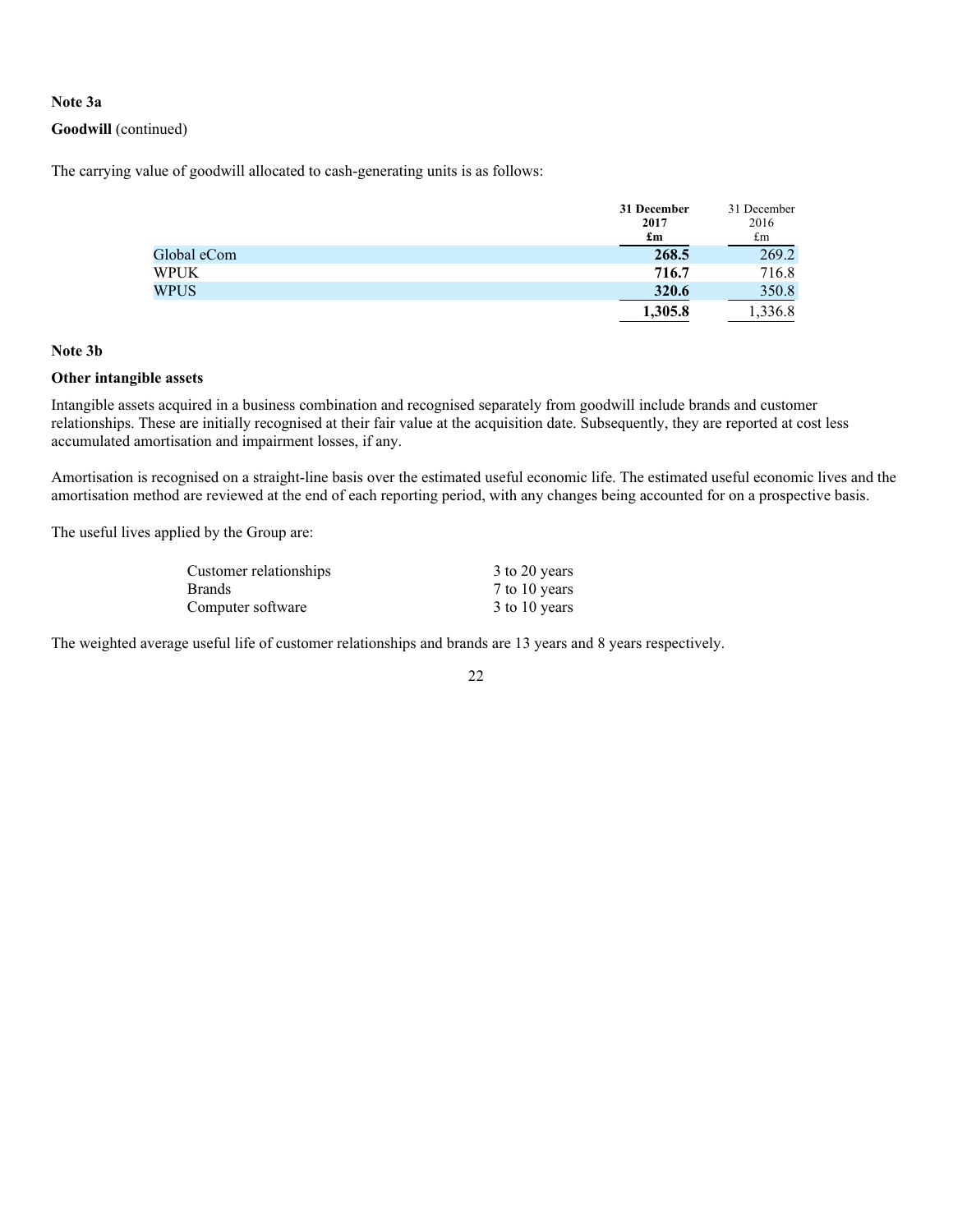#### **Note 3b**

#### **Other intangible assets** (continued)

Development costs that are directly attributable to the design and testing of identifiable and unique software products controlled by the Group are recognised as intangible assets. These costs include directly attributable employee costs. However, any costs incurred in the research phase or as maintenance are expensed as incurred.

|                                             |                                                               | <b>Business combination intangibles</b>    |                            |                                           |
|---------------------------------------------|---------------------------------------------------------------|--------------------------------------------|----------------------------|-------------------------------------------|
|                                             | <b>Customer</b><br>relationships<br>$\mathbf{f}_{\mathbf{m}}$ | <b>Brands</b><br>$\mathbf{f}_{\mathbf{m}}$ | Computer<br>software<br>£m | <b>Total</b><br>$\mathbf{f}_{\mathbf{m}}$ |
| Cost                                        |                                                               |                                            |                            |                                           |
| At 1 January 2016                           | 760.3                                                         | 25.6                                       | 480.7                      | 1,266.6                                   |
| <b>Additions</b>                            |                                                               |                                            | 161.6                      | 161.6                                     |
| Transfer from property, plant and equipment |                                                               |                                            | 8.5                        | 8.5                                       |
| Disposals                                   |                                                               | $\overline{\phantom{a}}$                   | (1.5)                      | (1.5)                                     |
| Foreign exchange impact                     | 31.1                                                          | 2.6                                        | 20.3                       | 54.0                                      |
| At 31 December 2016                         | 791.4                                                         | 28.2                                       | 669.6                      | 1,489.2                                   |
| <b>Additions</b>                            |                                                               |                                            | 134.3                      | 134.3                                     |
| Transfer from property, plant and equipment |                                                               |                                            | 15.1                       | 15.1                                      |
| Disposals                                   | (15.8)                                                        |                                            |                            | (15.8)                                    |
| Foreign exchange impact                     | (5.7)                                                         | (1.4)                                      | (13.0)                     | (20.1)                                    |
| At 31 December 2017                         | 769.9                                                         | 26.8                                       | 806.0                      | 1,602.7                                   |
| <b>Accumulated amortisation</b>             |                                                               |                                            |                            |                                           |
| At 1 January 2016                           | (361.9)                                                       | (13.1)                                     | (172.2)                    | (547.2)                                   |
| Charge for the year                         | (47.5)                                                        | (2.8)                                      | (43.4)                     | (93.7)                                    |
| Disposals                                   |                                                               |                                            | 1.3                        | 1.3                                       |
| Foreign exchange impact                     | (25.7)                                                        | (0.9)                                      | (9.4)                      | (36.0)                                    |
| At 31 December 2016                         | (435.1)                                                       | (16.8)                                     | (223.7)                    | (675.6)                                   |
| Charge for the year                         | (44.7)                                                        | (2.2)                                      | (79.7)                     | (126.6)                                   |
| Disposals                                   | 15.8                                                          |                                            |                            | 15.8                                      |
| Foreign exchange impact                     | 4.1                                                           | 0.2                                        | 8.0                        | 12.3                                      |
| At 31 December 2017                         | (459.9)                                                       | (18.8)                                     | (295.4)                    | (774.1)                                   |
| Net book value                              |                                                               |                                            |                            |                                           |
| At 31 December 2017                         | 310.0                                                         | 8.0                                        | 510.6                      | 828.6                                     |
| At 31 December 2016                         | 356.3                                                         | 11.4                                       | 445.9                      | 813.6                                     |

At 31 December 2017, £103.5m (2016: £291.5m) of intangible assets under the course of construction are shown within computer software. These assets are not yet being amortised.

#### **Note 3c**

#### **Property, plant and equipment**

Property, plant and equipment includes terminals, leasehold improvements and computers and office equipment.

Property, plant and equipment is initially recognised at cost. Cost includes all expenditure directly attributable to bringing the asset to the location and working condition for its intended use. Subsequent measurement of property, plant and equipment is at cost less accumulated depreciation and impairment losses.

Subsequent expenditure is capitalised only when it is probable that it will give rise to future benefits, i.e. maintenance expenditure is excluded but enhancement costs that meet the criteria are capitalised.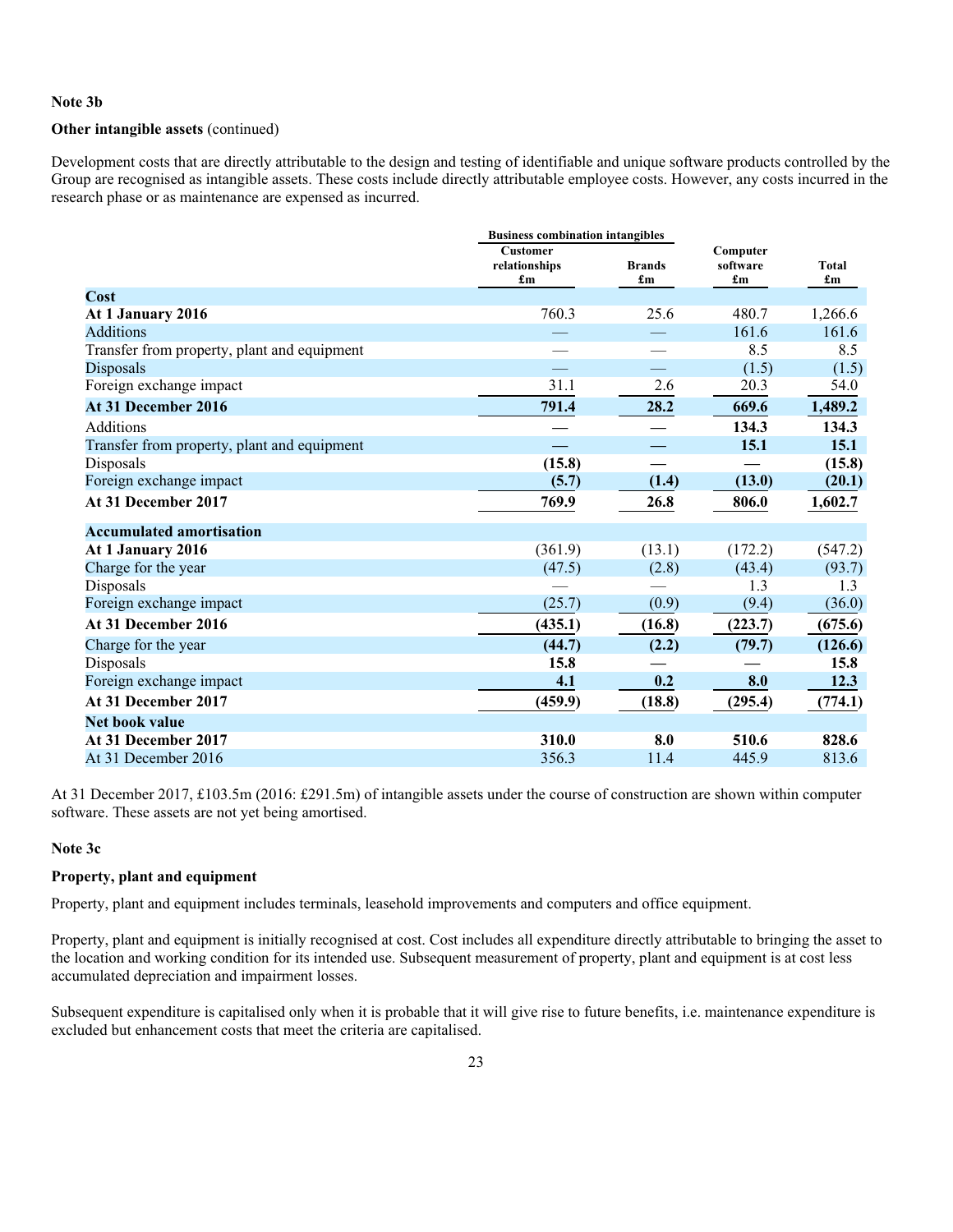#### **Note 3c**

### Property, plant and equipment (continued)

Property, plant and equipment is depreciated to its residual value over its useful life on a straight-line basis. Estimates of the useful life and residual value, as well as the method of depreciation, are reviewed as a minimum at the end of each reporting period. Any changes are classified as a change in accounting estimate and so are applied prospectively.

Depreciation rates for each category of property, plant and equipment are as follows:

| Terminals                      | 3 to 5 years  |
|--------------------------------|---------------|
| Leasehold improvements         | 5 to 20 years |
| Computers and office equipment | 3 to 5 years  |

Depreciation begins when the asset is ready for use and ceases on disposal of the asset, classification as held for sale or the end of its useful life, whichever is the sooner.

The gain or loss on disposal is the difference between the net proceeds received and the carrying amount of the asset.

|                                     | <b>Terminals</b><br>$\mathbf{f}_{\mathbf{m}}$ | Leasehold<br>improvements<br>$\mathbf{f}_{\mathbf{m}}$ | Computers<br>and office<br>equipment<br>$\mathbf{f}_{\mathbf{m}}$ | <b>Total</b><br>$\mathbf{f}_{\mathbf{m}}$ |
|-------------------------------------|-----------------------------------------------|--------------------------------------------------------|-------------------------------------------------------------------|-------------------------------------------|
| Cost                                |                                               |                                                        |                                                                   |                                           |
| At 1 January 2016                   | 87.9                                          | 10.3                                                   | 140.5                                                             | 238.7                                     |
| Transfer to intangible fixed assets |                                               |                                                        | (8.5)                                                             | (8.5)                                     |
| Additions                           | 23.1                                          | 0.9                                                    | 18.3                                                              | 42.3                                      |
| Disposals                           | (9.2)                                         |                                                        | (3.1)                                                             | (12.3)                                    |
| Foreign exchange impact             | 0.2                                           | 0.1                                                    | 7.6                                                               | 7.9                                       |
| At 31 December 2016                 | 102.0                                         | 11.3                                                   | 154.8                                                             | 268.1                                     |
| Transfer to intangible fixed assets |                                               |                                                        | (15.1)                                                            | (15.1)                                    |
| <b>Additions</b>                    | 17.0                                          | 1.6                                                    | 14.9                                                              | 33.5                                      |
| Disposals                           |                                               | (0.6)                                                  | (1.8)                                                             | (2.4)                                     |
| Foreign exchange impact             |                                               | (0.2)                                                  | (3.8)                                                             | (4.0)                                     |
| At 31 December 2017                 | 119.0                                         | 12.1                                                   | 149.0                                                             | 280.1                                     |
| <b>Accumulated depreciation</b>     |                                               |                                                        |                                                                   |                                           |
| At 1 January 2016                   | (56.8)                                        | (4.0)                                                  | (55.6)                                                            | (116.4)                                   |
| Charge for the year                 | (15.4)                                        | (0.9)                                                  | (18.7)                                                            | (35.0)                                    |
| Disposals                           | 9.2                                           |                                                        | 2.9                                                               | 12.1                                      |
| Foreign exchange impact             | (0.2)                                         |                                                        | (3.9)                                                             | (4.1)                                     |
| At 31 December 2016                 | (63.2)                                        | (4.9)                                                  | (75.3)                                                            | (143.4)                                   |
| Charge for the year                 | (19.5)                                        | (0.6)                                                  | (21.3)                                                            | (41.4)                                    |
| Disposals                           |                                               | 0.4                                                    | 1.5                                                               | 1.9                                       |
| Foreign exchange impact             |                                               |                                                        | 0.4                                                               | 0.4                                       |
| At 31 December 2017                 | (82.7)                                        | (5.1)                                                  | (94.7)                                                            | (182.5)                                   |
| <b>Net book value</b>               |                                               |                                                        |                                                                   |                                           |
| At 31 December 2017                 | 36.3                                          | 7.0                                                    | 54.3                                                              | 97.6                                      |
| At 31 December 2016                 | 38.8                                          | 6.4                                                    | 79.5                                                              | 124.7                                     |
|                                     |                                               |                                                        |                                                                   |                                           |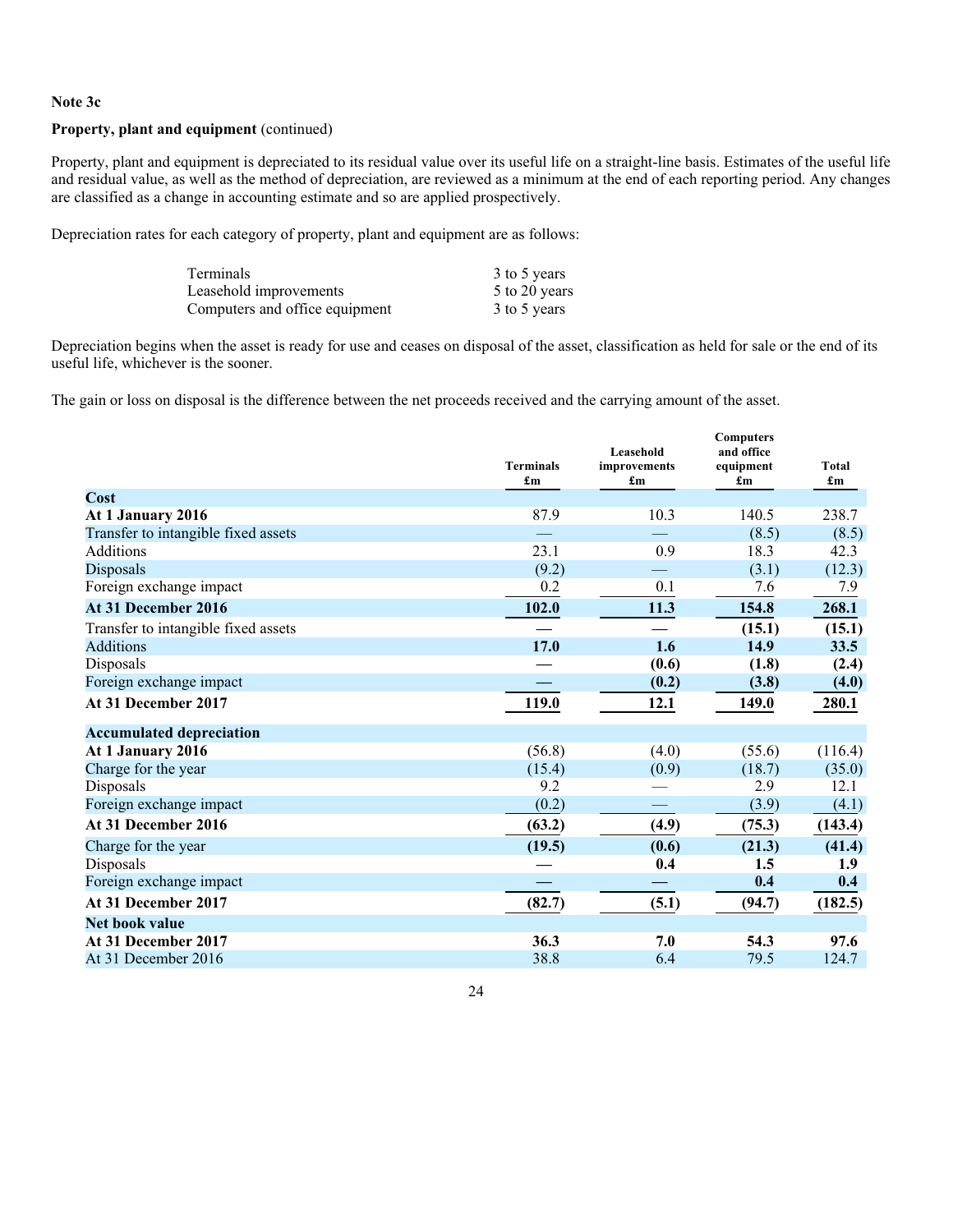#### **Note 3c**

### **Property, plant and equipment** (continued)

When assets under the course of construction become available for use, they are analysed as to whether the initial classification as either computers and office equipment within property, plant and equipment, or computer software within intangible assets remains most appropriate. For assets brought into use in 2017, it was determined that the most appropriate classification was computer software for £15.1m of such assets (2016: £8.5m) and these have been allocated accordingly.

At 31 December 2017, £10.4m (2016: £49.8m) of assets under the course of construction are shown within computers and office equipment. These assets are not yet being depreciated.

The net book value of assets held under finance leases at 31 December 2017 for terminals is £27.2m (2016: £28.4m) and for computers and office equipment is £4.0m (2016: £9.5m).

Terminals are leased by the Group to third-party merchants under operating leases. The future minimum lease rental receivables from operating leases are as follows:

|                          | 31 December | 31 December |
|--------------------------|-------------|-------------|
|                          | 2017        | 2016        |
| Terminal rentals due in: | £m          | £m          |
| Less than one year       | 24.0        | 25.2        |
| One to five years        | 4.2         | ح ت         |
| Total                    | 28.2        |             |

#### **Impairment of non-current assets**

The Group assesses its other intangible assets and property, plant and equipment for indicators of impairment at least annually. If such indicators exist, the recoverable amount of the asset or its CGU when the asset does not generate largely independent cash flows, is estimated. The recoverable amount is the higher of the fair value less costs of disposal and the value in use. Value in use is the present value of the future cash flows from the asset or the CGU, discounted at the appropriate pre-tax rate.

The Group recognises any impairment loss resulting from these reviews in separately disclosed items in the income statement. Impairment losses, except those arising on goodwill, may be reversed in subsequent periods. However, the revised carrying value of the asset may not exceed the carrying value had the original impairment not arisen. An exercise was undertaken to ascertain whether there were any indicators of impairment of the intangible assets and property, plant and equipment. This review determined that there were no indicators of impairment in the year ended 31 December 2017 (the assessment in 2016 also determined no indicators of impairment).

### **Note 3d**

#### **Capital commitments**

As at 31 December 2017, there were commitments for capital expenditure contracted for, but not incurred, of £0.5m (2016: nil), principally relating to computer software.

#### **Section 4 – Trading assets and liabilities**

This section shows the assets used to generate the Group's trading performance and the liabilities incurred as a result.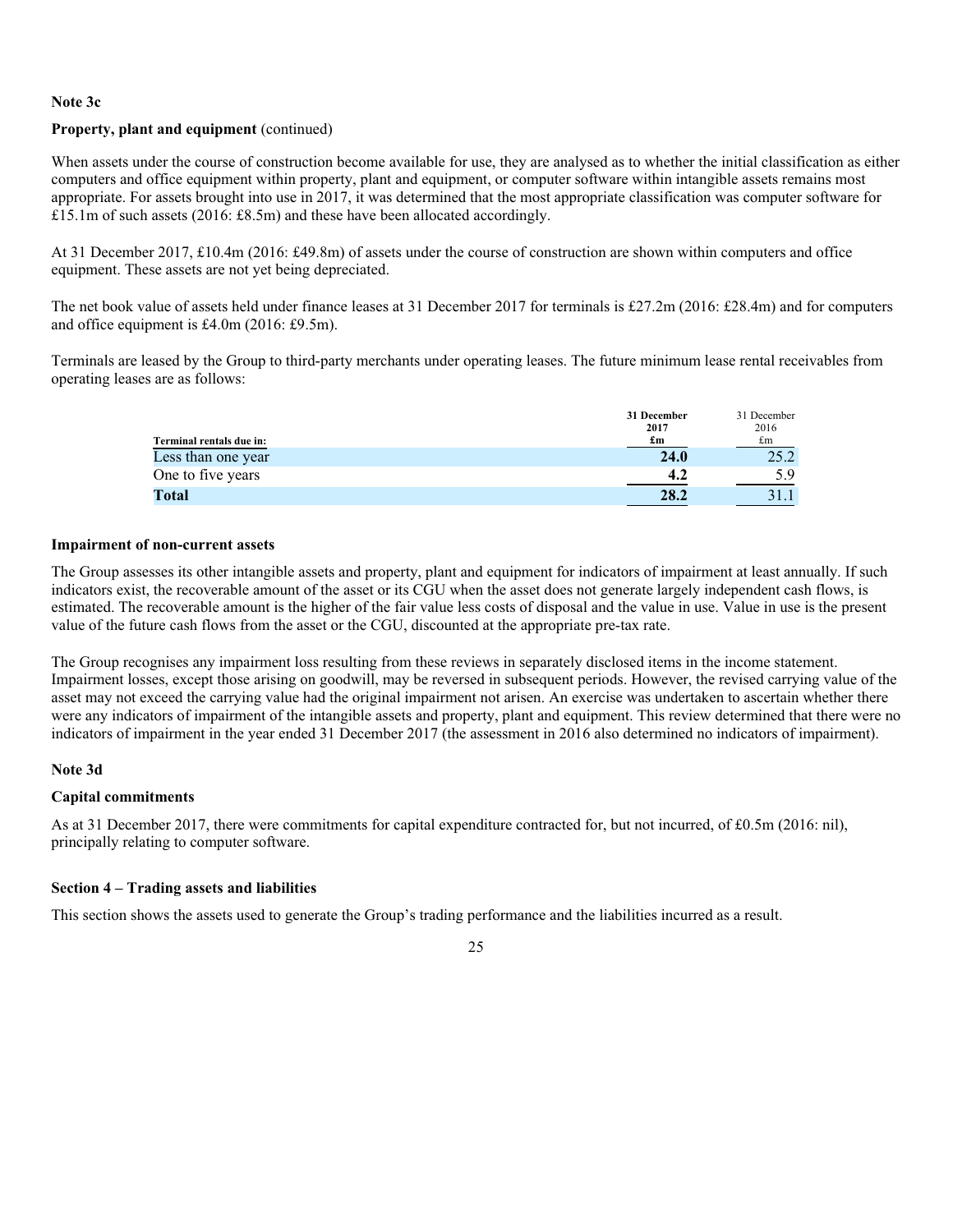#### **Note 4a**

#### **Merchant float, scheme debtors and merchant creditors**

Merchant float, scheme debtors and merchant creditors represent intermediary balances arising in the merchant settlement process.

Merchant float represents surplus cash balances that the Group holds on behalf of its customers, when the incoming amount from the card networks precedes when the funding to customers falls due. The funds are held in a fiduciary capacity. They are excluded from the Group cash flow statement to provide greater clarity over the Group's own cash movements.

Scheme debtors consist primarily of:

- The Group's receivables from the card networks for transactions processed on behalf of customers, where it is a member of that particular network;
- The Group's receivables from the card networks for transactions where it has (by exception) funded customers in advance of receipt of card association funding; and
- Other net receivables from the card networks.

Merchant creditors consist primarily of:

- The Group's liability to customers for transactions that have been processed but not yet funded by the card franchises, where it is a member of that particular network;
- The Group's liability to customers for transactions for which it is holding funding from the sponsoring bank under the sponsorship agreement but has not funded customers on behalf of the sponsoring bank; and
- Merchant reserves and the fair value of the Group's guarantees of cardholder chargebacks. These are amounts held as deposits from customers, either from inception of Worldpay's working relationship with them, or accrued throughout the relationship due to payment issues arising or potential chargebacks.

#### **Note 4b**

#### **Trade and other receivables**

Trade and other receivables are initially recognised at fair value in the year to which they relate. They are subsequently held at amortised cost, less any provision for bad or doubtful debts. Provisions for bad or doubtful debts are presented net with the related receivables on the balance sheet. Trade receivables primarily include amounts due from merchants for services provided to process transactions between the cardholder and an acquiring bank.

|                   | 31 December<br>2017 | 31 December<br>2016 |
|-------------------|---------------------|---------------------|
|                   | £m                  | £m                  |
| Trade receivables | 381.2               | 352.5               |
| Accrued income    | 80.5                | 70.9                |
| Prepayments       | 33.5                | 33.7                |
| Other receivables | <b>22.0</b>         | 16.7                |
| <b>Total</b>      | 517.2               | 473.8               |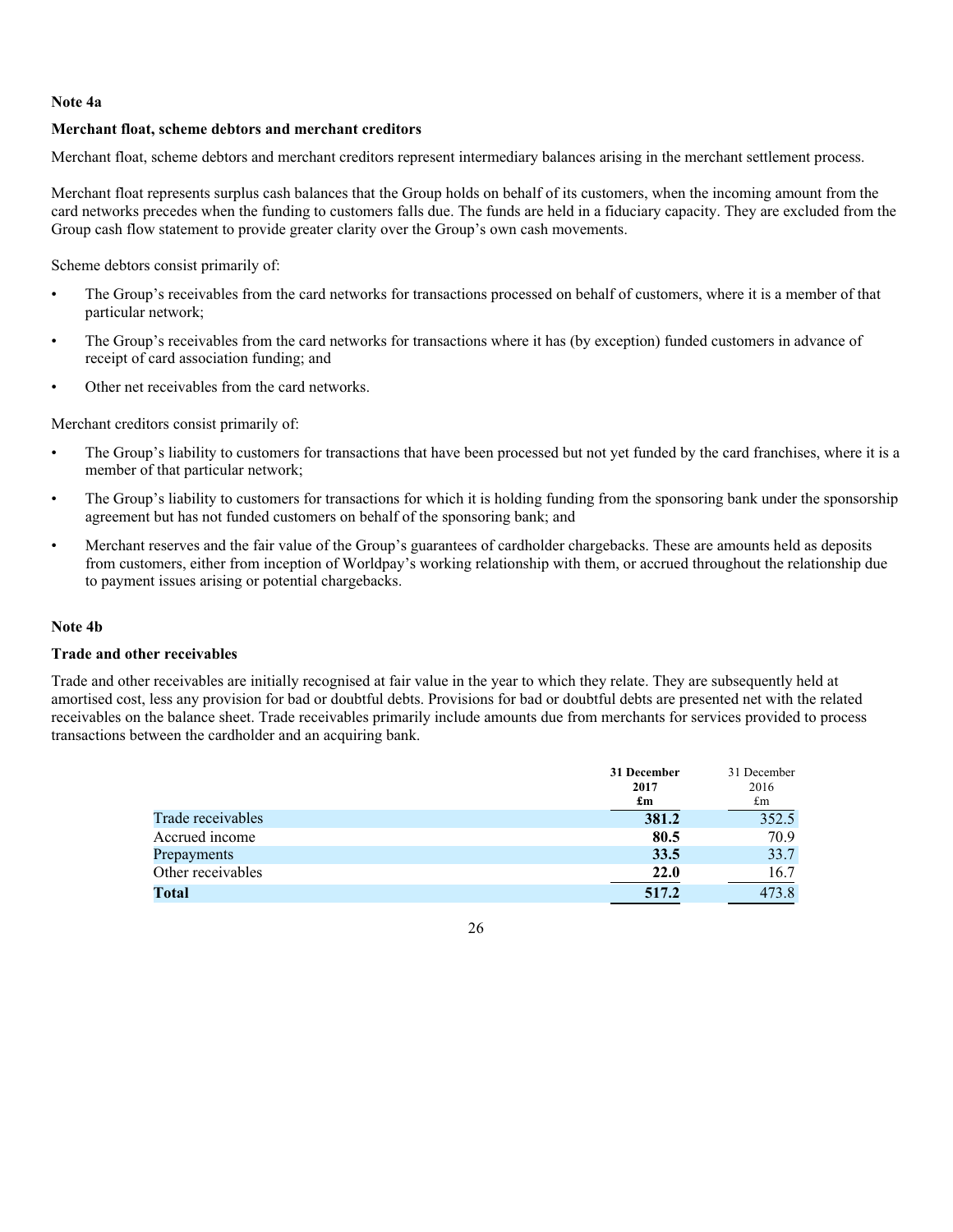### **Note 4b**

## **Trade and other receivables** (continued)

The trade receivables balance can be further analysed as follows:

|                         | 31 December | 31 December |
|-------------------------|-------------|-------------|
|                         | 2017        | 2016        |
|                         | £m          | £m          |
| Gross trade receivables | 434.8       | 387.4       |
| Impairment provisions   | (53.6)      | (34.9)      |
| Net trade receivables   | 381.2       |             |

The movement in the impairment provision can be further analysed as follows:

|                                  | 31 December<br>2017 | 31 December<br>2016 |
|----------------------------------|---------------------|---------------------|
|                                  | £m                  | £m                  |
| <b>At 1 January</b>              | (34.9)              | (38.0)              |
| Additional provision in the year | (23.6)              | (21.4)              |
| Released                         | 2.9                 | 0.6                 |
| Utilised in the year             | 2.1                 | 24.2                |
| Foreign exchange                 | (0.1)               | (0.3)               |
| At 31 December                   | (53.6)              | (34.9)              |

Impaired receivables are analysed as follows:

|                              | 31 December | 31 December |
|------------------------------|-------------|-------------|
|                              | 2017        | 2016        |
|                              | £m          | £m          |
| Cost of impaired receivables | 58.3        | 38.2        |
| Impairment provision         | (53.6)      | (34.9)      |
| Net impaired receivables     | 4.7         |             |

Trade receivables of £58.1m (2016: £55.1m) were between zero and three months past due at the balance sheet date but not considered impaired.

#### **Note 4c**

## **Trade and other payables**

Trade and other payables are recognised initially at fair value in the period to which they relate. They are subsequently held at amortised cost using the effective interest rate method. They are derecognised when payment has been made.

|                   | 31 December               | 31 December |
|-------------------|---------------------------|-------------|
|                   | 2017                      | 2016        |
|                   | $\mathbf{f}_{\mathbf{m}}$ | £m          |
| Trade payables    | 149.8                     | 160.4       |
| Accruals          | 196.7                     | 174.5       |
| Other liabilities | 71.7                      | 92.0        |
| Deferred income   | 7.6                       | 5.6         |
| Total             | 425.8                     | 432.5       |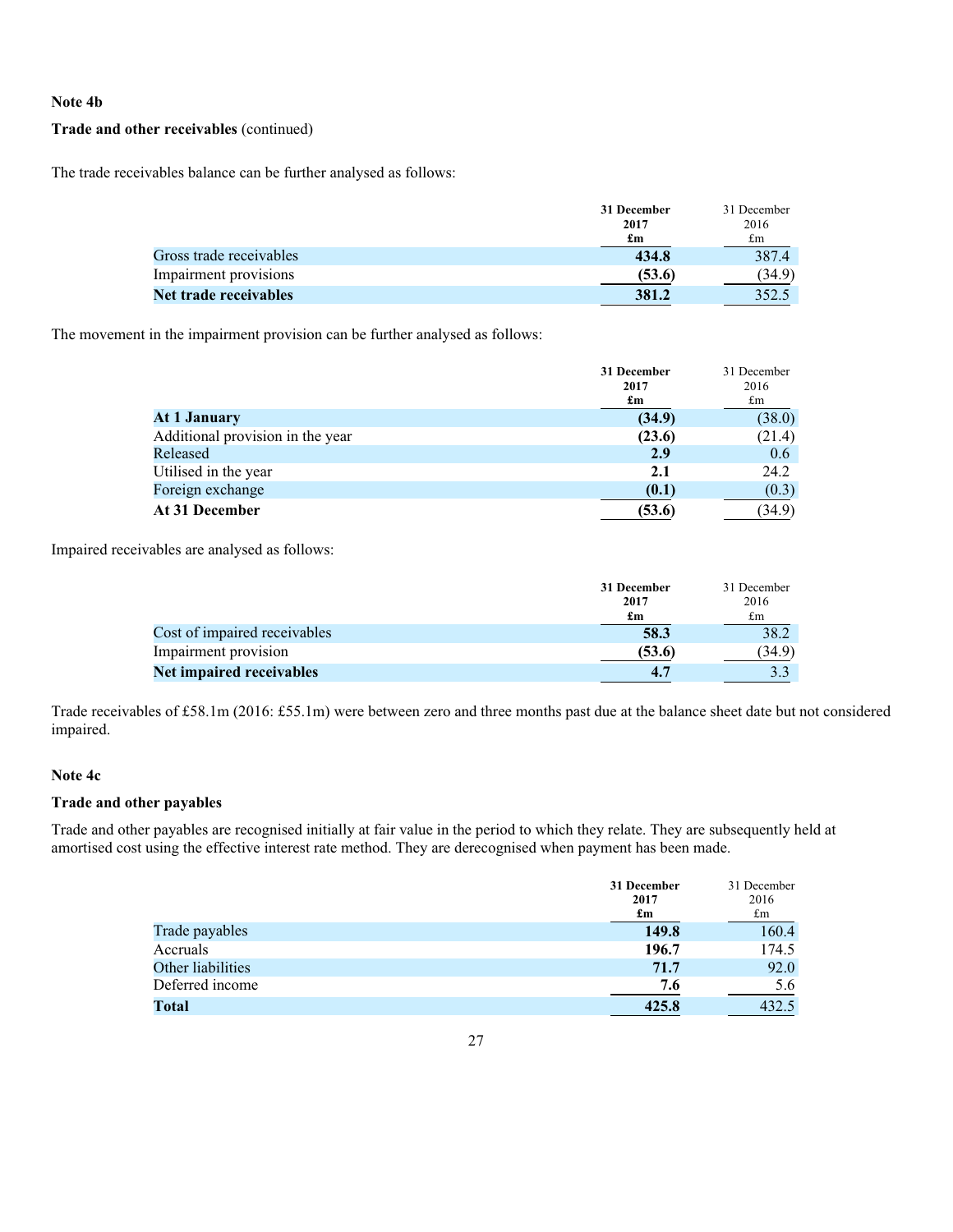#### **Note 4d**

#### **Provisions**

The Group recognises a provision for a present obligation resulting from a past event when it is probable that it will be required to transfer economic benefits to settle the obligation, and the amount of the obligation can be estimated reliably.

Onerous contracts are recognised immediately as a provision. The amount recognised is the excess of the unavoidable costs of the contract over any expected economic benefits arising from the contract. Dilapidation provisions represent the liabilities incurred to date in order to restore the leased properties to their original state at the end of the lease terms.

Restructuring provisions are only recognised when there is a detailed plan of the restructure that has been communicated to those impacted and the proposed restructure is sufficiently imminent to mean that it is unlikely any significant changes will be made to the plan. The provision recognised includes costs that are directly attributable to the restructure and excludes any costs on ongoing activities, such as relocation or training of staff and marketing costs.

|                     | <b>Loss Share</b><br>Agreement<br>$\mathbf{f}_{\mathbf{m}}$ | Merchant<br>potential<br>liabilities<br>$\mathbf{f}_{\mathbf{m}}$ | Reorganisation<br>and restructuring<br>$\mathbf{f}_{\mathbf{m}}$ | Deferred and<br>contingent<br>consideration<br>$\mathbf{f}_{\mathbf{m}}$ | <b>Onerous</b> lease<br>provision and<br>dilapidations<br>$\mathbf{f}_{\mathbf{m}}$ | Other<br>$\mathbf{f}_{\mathbf{m}}$ | Total<br>$\mathbf{f}_{\mathbf{m}}$ |
|---------------------|-------------------------------------------------------------|-------------------------------------------------------------------|------------------------------------------------------------------|--------------------------------------------------------------------------|-------------------------------------------------------------------------------------|------------------------------------|------------------------------------|
| <b>At 1 January</b> |                                                             |                                                                   |                                                                  |                                                                          |                                                                                     |                                    |                                    |
| 2016                |                                                             | (0.1)                                                             | (1.2)                                                            | (2.6)                                                                    | (0.8)                                                                               | (4.0)                              | (8.7)                              |
| Utilised in the     |                                                             |                                                                   |                                                                  |                                                                          |                                                                                     |                                    |                                    |
| year                |                                                             |                                                                   | 0.9                                                              | 2.5                                                                      |                                                                                     | 4.4                                | 7.8                                |
| Released            |                                                             |                                                                   | 0.1                                                              |                                                                          | 0.1                                                                                 | 1.1                                | 1.3                                |
| Additions           | (241.4)                                                     | (2.9)                                                             |                                                                  |                                                                          | (0.6)                                                                               | (0.9)                              | (245.8)                            |
| Foreign             |                                                             |                                                                   |                                                                  |                                                                          |                                                                                     |                                    |                                    |
| exchange            | (27.1)                                                      |                                                                   | (0.2)                                                            | (0.5)                                                                    | (0.1)                                                                               | (0.8)                              | (28.7)                             |
| At 31 December      |                                                             |                                                                   |                                                                  |                                                                          |                                                                                     |                                    |                                    |
| 2016                | (268.5)                                                     | (3.0)                                                             | (0.4)                                                            | (0.6)                                                                    | (1.4)                                                                               | (0.2)                              | (274.1)                            |
| Utilised in the     |                                                             |                                                                   |                                                                  |                                                                          |                                                                                     |                                    |                                    |
| year                |                                                             | 9.6                                                               | 1.2                                                              | 0.1                                                                      |                                                                                     | 0.2                                | 11.1                               |
| Additions           |                                                             | (7.6)                                                             | (0.7)                                                            |                                                                          | (0.4)                                                                               |                                    | (8.7)                              |
| Foreign             |                                                             |                                                                   |                                                                  |                                                                          |                                                                                     |                                    |                                    |
| exchange            | (10.0)                                                      |                                                                   | (0.1)                                                            |                                                                          |                                                                                     |                                    | (10.1)                             |
| At 31 December      |                                                             |                                                                   |                                                                  |                                                                          |                                                                                     |                                    |                                    |
| 2017                | (278.5)                                                     | (1.0)                                                             |                                                                  | (0.5)                                                                    | (1.8)                                                                               |                                    | (281.8)                            |
|                     |                                                             |                                                                   |                                                                  |                                                                          | $210 - 222$                                                                         | $21$ December                      |                                    |

|              | 31 December | 31 December |
|--------------|-------------|-------------|
|              | 2017        | 2016        |
|              | £m          | £m          |
| Current      | (280.1)     | (272.8)     |
| Non-current  | (1.7)       | (1.3)       |
| <b>Total</b> | (281.8)     | 274.1       |

The provision for Loss Share Agreement relates to the Visa Europe transaction. Details can be found in Note 5i.

Merchant potential liabilities are projected chargebacks anticipated to be incurred in future periods in relation to merchant accounts where any related trade receivable balance has already been fully provided (Note 4b). Whilst there is uncertainty over the timing to settle the provision of £1.0m, it is anticipated this will be substantially resolved within the next 12 months.

Contingent consideration is recognised when relevant criteria in the purchase agreements are met. The utilisation of the deferred and contingent consideration provision in the year relates to payments for the acquisition of Cobre Bem which was acquired in a previous period.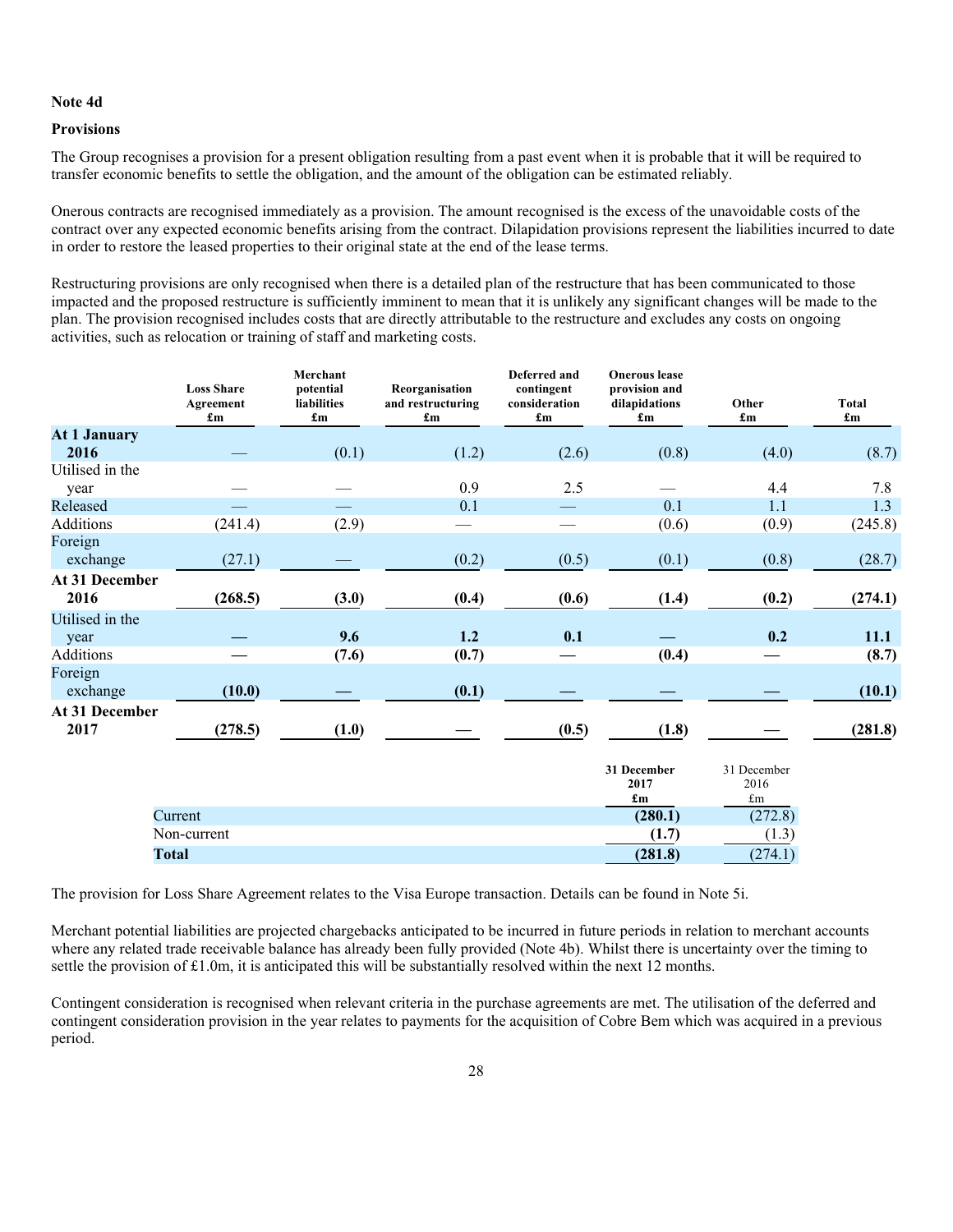#### **Note 4e**

## **Note to cash flow statement**

Cash and cash equivalents comprises cash and demand deposits with banks, together with short-term highly liquid investments that are readily convertible to known amounts of cash and subject to insignificant risk of change in value. Merchant float is excluded from the cash flow statement.

The table below reconciles the profit for the year before tax to cash generated by operations:

|                                                      | <b>Year ended</b><br>31 December  | Year ended<br>31 December       | Year ended<br>31 December |
|------------------------------------------------------|-----------------------------------|---------------------------------|---------------------------|
|                                                      | 2017<br>$\mathbf{f}_{\mathbf{m}}$ | 2016<br>$\mathbf{f}_{\text{m}}$ | 2015<br>£m                |
| <b>Operating activities</b>                          |                                   |                                 |                           |
| Profit before tax                                    | 252.9                             | 264.1                           | 19.1                      |
| <b>Adjustments for:</b>                              |                                   |                                 |                           |
| Amortisation of intangible assets (see Note 3b)      | 126.6                             | 93.7                            | 100.9                     |
| Depreciation of property, plant and equipment        |                                   |                                 |                           |
| (see Note 3c)                                        | 41.4                              | 35.0                            | 34.6                      |
| Foreign exchange losses/(gains)                      | 11.7                              | 5.5                             | (10.1)                    |
| Gain on disposal of investment and subsidiary        | (6.9)                             |                                 |                           |
| Profit on sale of assets                             |                                   |                                 | (0.8)                     |
| Share of results of joint venture and associate (see |                                   |                                 |                           |
| Note 6b)                                             | 1.0                               | 1.5                             | 1.2                       |
| Finance costs                                        | 44.0                              | 10.9                            | 146.6                     |
| Net cash inflow from operating activities            |                                   |                                 |                           |
| before movements in working capital                  | 470.7                             | 410.7                           | 291.5                     |
| Increase in trade and other receivables              | (53.8)                            | (50.7)                          | (9.5)                     |
| Increase in trade and other payables                 | 27.5                              | 33.8                            | 63.2                      |
| (Decrease)/Increase in provisions                    | (2.3)                             | (1.4)                           | 0.5                       |
| Cash generated by operations                         | 442.1                             | 392.4                           | 345.7                     |

## **Proceeds from sale of investment and subsidiary and property**

|                                      | <b>Year ended</b><br>31 December<br>2017<br>£m | Year ended<br>31 December<br>2016<br>$\pounds$ m | Year ended<br>31 December<br>2015<br>$\pounds$ m |
|--------------------------------------|------------------------------------------------|--------------------------------------------------|--------------------------------------------------|
| Proceeds from sale of investment and |                                                |                                                  |                                                  |
| subsidiary (see Note 6b)             | 9.0                                            |                                                  |                                                  |
| Proceeds from sale of property       | 0.6                                            |                                                  |                                                  |
| Proceeds from sale of investment and |                                                |                                                  |                                                  |
| subsidiary and property              | 9.6                                            |                                                  |                                                  |

## **Acquisitions**

|                                               | Year ended<br>31 December | Year ended<br>31 December | Year ended<br>31 December |
|-----------------------------------------------|---------------------------|---------------------------|---------------------------|
|                                               | 2017                      | 2016                      | 2015                      |
|                                               | £m                        | £m                        | £m                        |
| Investment in joint venture (see Note 6b)     | (1.9)                     | (2.0)                     | (3.2)                     |
| Payment for contingent consideration          | (0.3)                     | (2.1)                     | (13.4)                    |
| Investment in equity securities (see Note 6b) | (6.7)                     |                           |                           |
| <b>Acquisitions</b>                           | (8.9)                     | (4.1                      | (16.6)                    |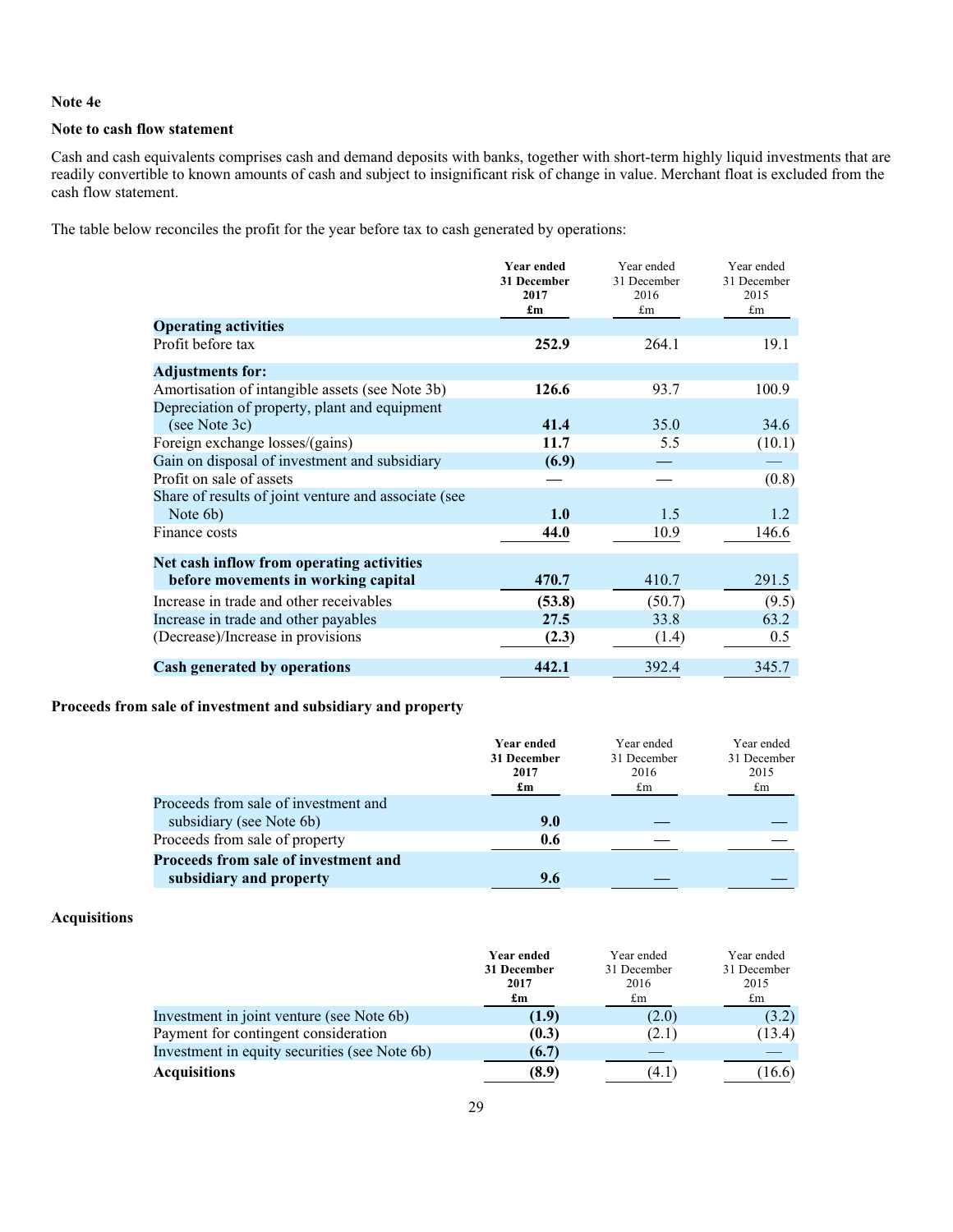# **Section 5 – Financing and equity**

This section details the Group's debt and the related financing costs. It also shows the Group's capital.

#### **Note 5a**

## **Finance income/(costs)**

|                                                 | <b>Year ended</b><br>31 December<br>2017<br>$\mathbf{f}_{\mathbf{m}}$ | Year ended<br>31 December<br>2016<br>$\mathbf{f}_{\text{m}}$ | Year ended<br>31 December<br>2015<br>$\mathbf{f}_{\text{m}}$ |
|-------------------------------------------------|-----------------------------------------------------------------------|--------------------------------------------------------------|--------------------------------------------------------------|
| Finance income – Visa Europe shares             |                                                                       |                                                              | 195.7                                                        |
| Net gain on disposal of financial assets – Visa |                                                                       |                                                              |                                                              |
| Europe                                          |                                                                       | 207.0                                                        |                                                              |
| Fair value gain on Visa Inc. preference shares  | 129.0                                                                 | 4.3                                                          |                                                              |
| Dividend income on Visa Inc. preference shares  | <b>3.0</b>                                                            | 1.7                                                          |                                                              |
| Foreign exchange (losses)/gains                 | (31.2)                                                                | 58.6                                                         |                                                              |
| Finance income – Visa Europe (see Note 5i)      | 100.8                                                                 | 271.6                                                        | 195.7                                                        |
|                                                 |                                                                       |                                                              |                                                              |
| Finance costs – CVR liabilities (see Note 5i)   | (77.0)                                                                | (161.7)                                                      | (140.9)                                                      |
|                                                 |                                                                       |                                                              |                                                              |
| Effective interest on borrowings                | (47.5)                                                                | (51.9)                                                       | (119.8)                                                      |
| Effective interest on finance leases            | (2.0)                                                                 | (1.7)                                                        | (1.1)                                                        |
| Loans notes $-$ interest                        |                                                                       |                                                              | (12.1)                                                       |
| Costs associated with refinancing               |                                                                       |                                                              | (44.7)                                                       |
| Amortisation of banking facility fees           | (5.0)                                                                 | (4.7)                                                        | (11.9)                                                       |
| Fair value gains/(losses)                       |                                                                       | 2.1                                                          | (0.6)                                                        |
| Foreign exchange losses                         | (6.6)                                                                 | (60.5)                                                       | (5.5)                                                        |
| Other finance costs                             | (6.7)                                                                 | (4.1)                                                        | (5.7)                                                        |
|                                                 |                                                                       |                                                              |                                                              |
| <b>Finance costs</b>                            | (67.8)                                                                | (120.8)                                                      | (201.4)                                                      |

### **Note 5b**

## **Net debt**

|                      | Own cash<br>and cash<br>equivalents <sup>1</sup><br>£m | Senior bank<br>borrowings<br>£m | <b>Senior unsecured</b><br>notes<br>£m | <b>Finance leases</b><br>$\mathbf{f}_{\mathbf{m}}$ | Total<br>$\mathbf{f}_{\mathbf{m}}$ |
|----------------------|--------------------------------------------------------|---------------------------------|----------------------------------------|----------------------------------------------------|------------------------------------|
| At 1 January 2016    | 165.3                                                  | (1,195.8)                       | (365.6)                                | (29.2)                                             | (1,425.3)                          |
| Cash flows           | 492.1                                                  | 75.2                            | 15.7                                   | (1.4)                                              | 581.6                              |
| Finance costs        |                                                        | (36.5)                          | (15.4)                                 | (1.7)                                              | (53.6)                             |
| Fair value gains     |                                                        | 1.9                             | 0.2                                    |                                                    | 2.1                                |
| Other non-cash flows |                                                        | (3.9)                           | (0.8)                                  |                                                    | (4.7)                              |
| Exchange movements   | 57.0                                                   | (65.4)                          | (58.3)                                 |                                                    | (66.7)                             |
| At 31 December 2016  | 714.4                                                  | (1,224.5)                       | (424.2)                                | (32.3)                                             | (966.6)                            |
| Cash flows           | 48.3                                                   | 35.1                            | 16.3                                   | 7.2                                                | 106.9                              |
| Finance costs        |                                                        | (31.2)                          | (16.3)                                 | (2.0)                                              | (49.5)                             |
| Other non-cash flows |                                                        | (4.1)                           | (0.9)                                  |                                                    | (5.0)                              |
| Exchange movements   | 5.0                                                    | <b>35.0</b>                     | (15.7)                                 |                                                    | 24.3                               |
| At 31 December 2017  | 767.7                                                  | (1,189.7)                       | (440.8)                                | (27.1)                                             | (889.9)                            |

1 Own cash and cash equivalents at 31 December 2017 includes £368.5m (2016: £401.4m) held in relation to the CVR holders.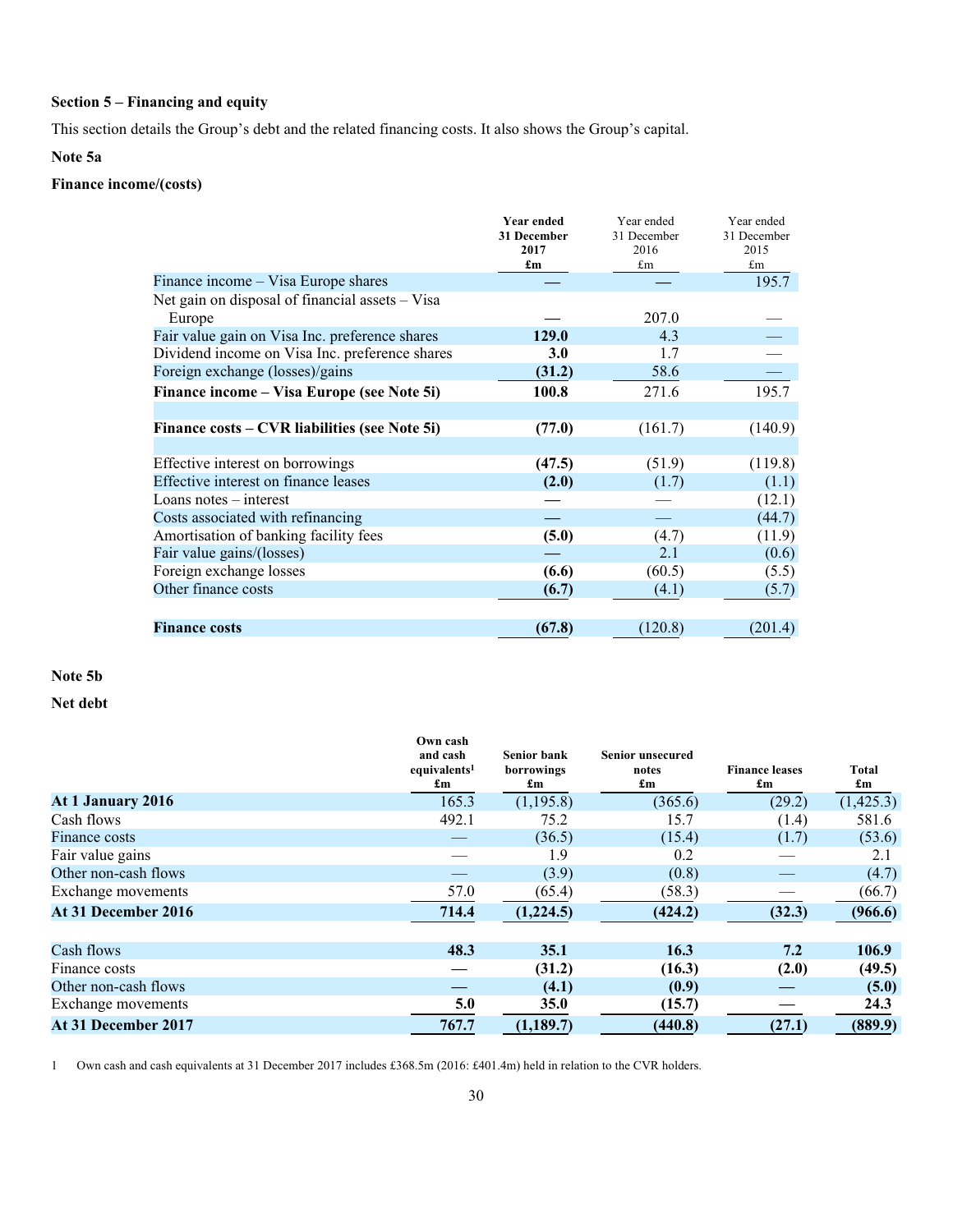#### **Note 5c**

## **Borrowings**

The Group classifies its borrowings between senior bank borrowings and senior unsecured notes. Both are held at amortised cost using the effective interest method.

Borrowing costs directly attributable to the acquisition or construction of a qualifying asset are capitalised to form part of the cost of that asset. Capitalisation starts when the asset is actively being built or prepared for use and suspended when developed activities stop.

Interest accruals and other costs related to borrowings are shown as finance costs in the income statement. The effective interest calculation on senior and subordinated borrowings includes capitalised finance costs.

The Group's borrowings at 31 December 2017 comprised a £248.4m three-year Term Facility (Facility 1), a £900m five-year Term Facility (Facility 2) and €500m 3.75% senior unsecured notes due in 2022. The rates of interest on the term facilities are LIBOR based plus a margin dependent on leverage. The maximum margin for Facility 1 is 2.00% and 2.50% for Facility 2. The Group also has access to a £500m revolving credit facility (RCF) which was increased from £200m in May 2017.

Following the Merger with Vantiv, Inc. the Facility 1 and both Facility 2 debt facilities were all repaid on 16 January 2018 and replaced with unsecured internal loan notes with repayment due in 2025 and interest accruing at 4.58%. The RCF was cancelled and replaced with access to the Worldpay Inc. group RCF.

|                     | <b>Senior bank</b><br>borrowings<br>£m | <b>Senior unsecured</b><br>notes<br>£m | Total<br>$\mathbf{f}_{\mathbf{m}}$ |
|---------------------|----------------------------------------|----------------------------------------|------------------------------------|
| Current             | (9.1)                                  | (2.1)                                  | (11.2)                             |
| Non-current         | (1,215.4)                              | (422.1)                                | (1,637.5)                          |
| At 31 December 2016 | (1,224.5)                              | (424.2)                                | (1,648.7)                          |
| Current             | (253.6)                                | (2.1)                                  | (255.7)                            |
| Non-current         | (936.1)                                | (438.7)                                | (1,374.8)                          |
| At 31 December 2017 | (1, 189.7)                             | (440.8)                                | (1,630.5)                          |

The key terms on the Group's senior bank borrowings are as follows:

|                        | <b>GBP</b>   |            |                |                  |
|------------------------|--------------|------------|----------------|------------------|
| <b>Facility</b>        | $\mathbf{m}$ | CCY        | Repayment type | Coupon rate      |
| Facility 1             | 248.2        | <b>GBP</b> | Bullet         | $LIBOR + 1.50\%$ |
| Facility 2             | 573.7        | <b>GBP</b> | Bullet         | $LIBOR + 2.00\%$ |
| Facility 2             | 370.2        | <b>USD</b> | <b>Bullet</b>  | $LIBOR + 2.00\%$ |
| <b>RCF</b>             | (2.4)        | <b>GBP</b> | Revolver       | $LIBOR + 2.00\%$ |
| Senior unsecured notes | 440.8        | <b>EUR</b> | <b>Bullet</b>  | $3.75\%$         |
| <b>Total</b>           | 1,630.5      |            |                |                  |

Undiscounted cash outflow to repay the Group's borrowings, including future interest payments to the relevant maturity dates, are disclosed below.

| Cash outflow due in: | $\mathbf{f}_{\mathbf{m}}$ |
|----------------------|---------------------------|
| 2018                 | 290.8                     |
| 2019                 | 45.9                      |
| 2020                 | 1,033.0                   |
| 2021                 | 16.6                      |
| 2022                 | 443.8                     |
| <b>Total</b>         | 1,830.1                   |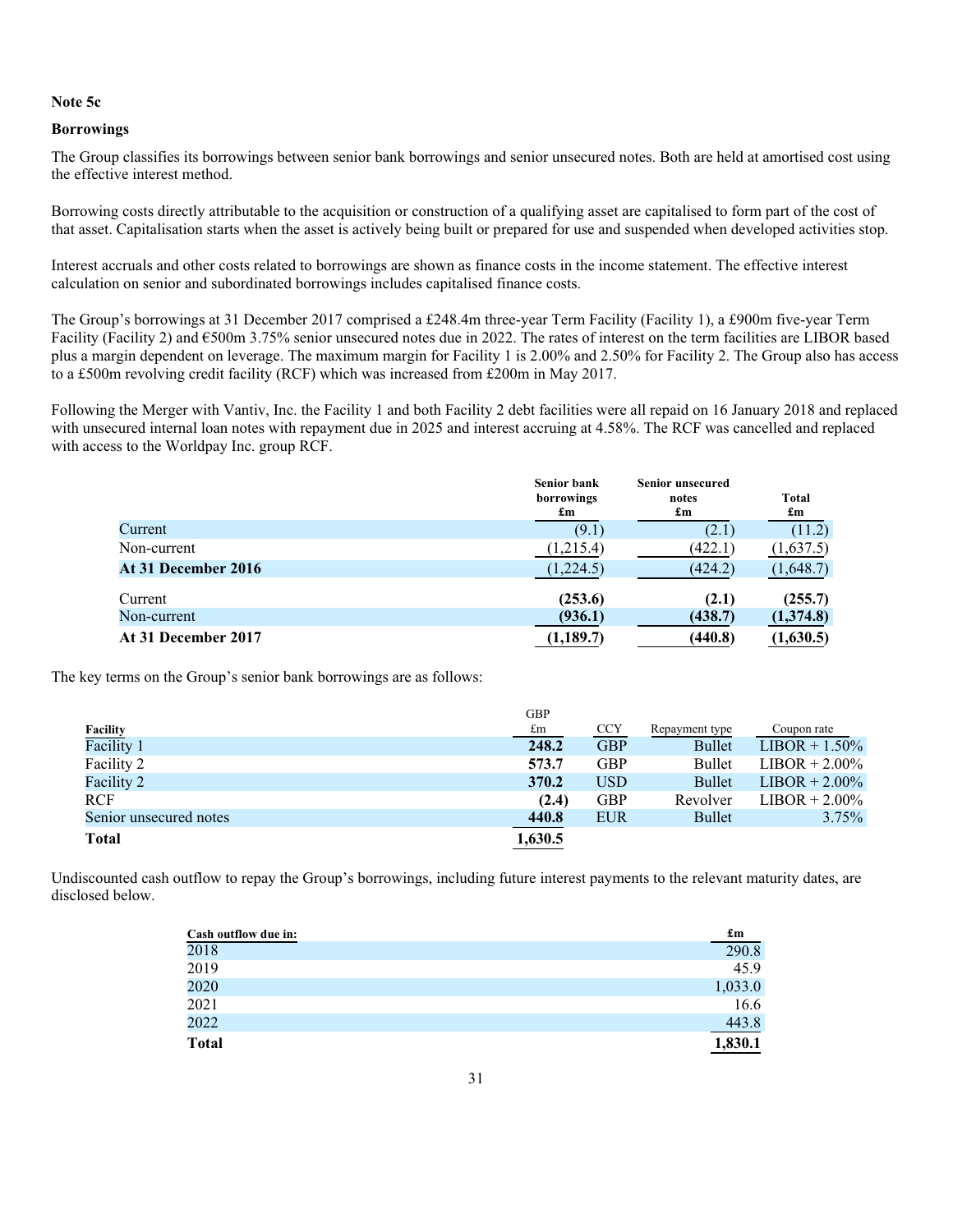#### **Note 5d**

#### **Lease arrangements**

Leases are classified as either operating or finance leases. Classification depends on the substance of the lease transaction rather than the legal form of the lease agreement. Where substantially all of the risks and rewards of ownership lie with the lessee, the lease is classified as a finance lease. All other arrangements identified as leases are considered to be an operating lease.

## **Finance leases**

Where the Group is the lessee of a finance lease, it recognises both the leased asset and a finance lease liability. The asset is amortised or depreciated over its useful life or the lease term, whichever is the shorter. The finance lease liability is unwound over the life of the lease at the rate implicit in the lease.

A sale and leaseback transaction is one where an asset is sold to a third party and immediately leased back. Where the leaseback is a financial lease, the gain or loss is deferred and recognised over the life of the lease on a straight-line basis. For operating leasebacks, profit or loss is recognised either immediately or over the life of the lease, depending on the values of the sale and lease relative to fair value.

Finance lease liabilities are payable as follows:

|                    |                                                  | 2017                                         |                                                            |                                           | 2016           |                                                     |
|--------------------|--------------------------------------------------|----------------------------------------------|------------------------------------------------------------|-------------------------------------------|----------------|-----------------------------------------------------|
|                    | <b>Future minimum</b><br>lease<br>payments<br>£m | <b>Interest</b><br>$\mathbf{f}_{\mathbf{m}}$ | <b>Present value of</b><br>minimum<br>lease payments<br>£m | Future minimum<br>lease<br>payments<br>£m | Interest<br>£m | Present value of<br>minimum<br>lease payments<br>£m |
| Less than one year | 16.5                                             | (0.8)                                        | 15.7                                                       | 14.9                                      | [1.1]          | 13.8                                                |
| One to five years  | 11.8                                             | (0.4)                                        | 11.4                                                       | 19.1                                      | (0.6)          | 18.5                                                |
|                    | 28.3                                             | (1.2)                                        | 27.1                                                       | 34.0                                      | 1.7            | 32.3                                                |

The Group enters into leasing arrangements for certain tangible fixed assets, with the majority of finance leases have a lease term of three years.

For the current financial period the average effective borrowing rate was 3.9% (2016: 4.9%).

Interest rates are fixed at the contract date and all finance lease obligations are denominated in Sterling. All leases are on a fixed repayment basis and no arrangements have been entered into for contingent rental payments.

The Group's obligations under finance leases are secured by the lessors' rights over the leased assets.

#### **Operating lease arrangements**

Operating lease income/expense is taken to the income statement on a straight-line basis. Any lease incentives are spread over the life of the lease.

At 31 December 2017, the Group had obligations to make non-cancellable operating lease payments as follows:

|                    |                                                    | 2017                      |                             | 2016                               |  |
|--------------------|----------------------------------------------------|---------------------------|-----------------------------|------------------------------------|--|
|                    | Land and<br>buildings<br>$\mathbf{f}_{\mathbf{m}}$ | Office<br>equipment<br>£m | Land and<br>buildings<br>£m | Office<br>equipment<br>$\pounds$ m |  |
| Less than one year | 19.9                                               | 0.1                       | 19.6                        | 0.1                                |  |
| One to five years  | 60.4                                               | 0.2                       | 61.3                        |                                    |  |
| After five years   | 55.5                                               |                           | 69.2                        |                                    |  |
| Total              | 135.8                                              | 0.3                       | 150.1                       | 0.1                                |  |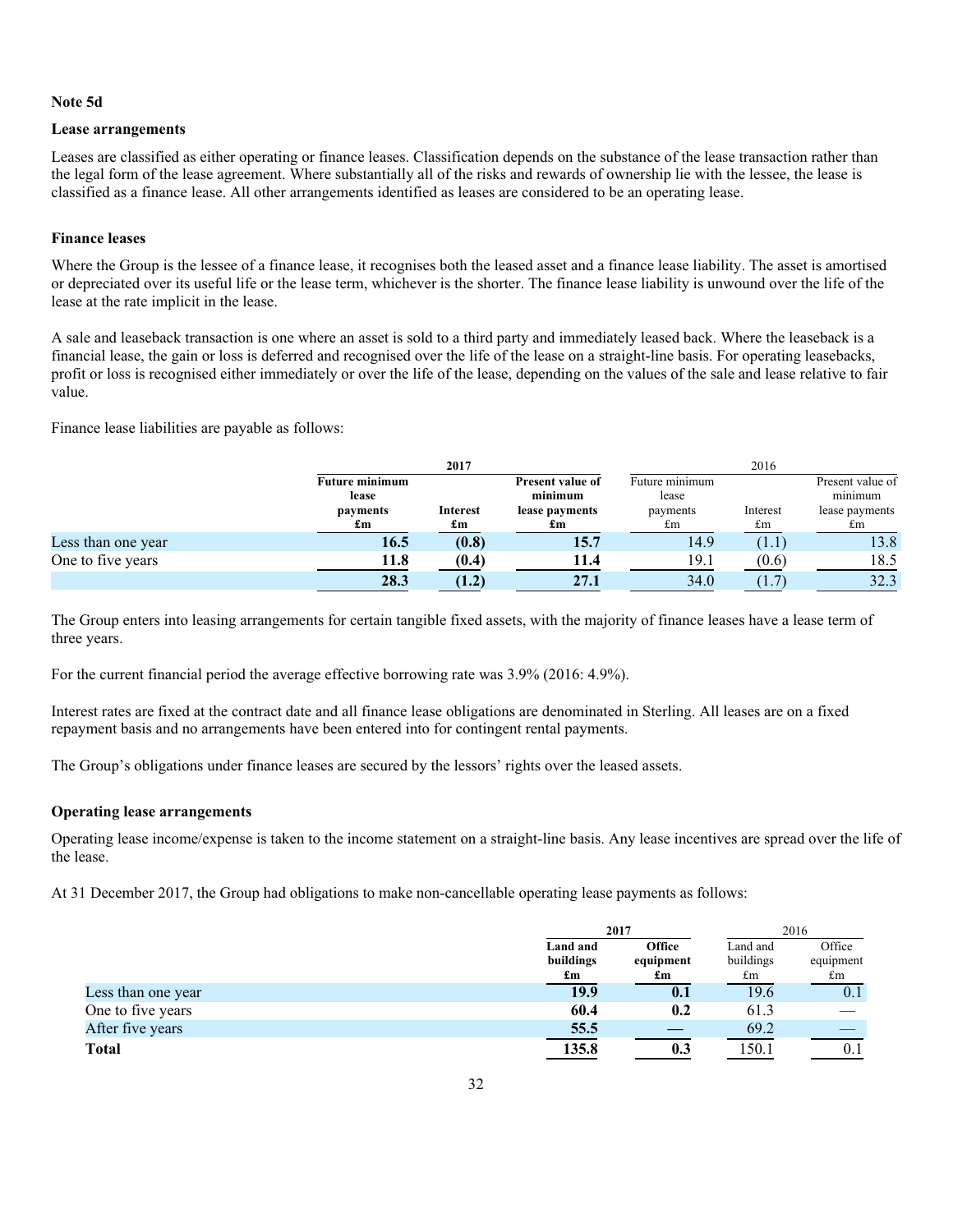#### **Financial instruments**

On initial recognition, financial assets and liabilities are classified into the relevant category and recognised at fair value. Their subsequent measurement, at either fair value or amortised cost, is dependent upon their initial classification.

Amortised cost is calculated using the effective interest rate method. Individual non-derivatives and their treatment are explained in their separate notes.

Financial assets and financial liabilities are offset and the net amount presented in the balance sheet when, and only when, there is a legally enforceable right to set off the recognised amounts. Financial assets are derecognised when the Group transfers the financial asset, or the contractual rights expire. Financial liabilities are derecognised when the obligation is discharged, cancelled or expires.

The Group operates net investment hedges, using foreign currency borrowings. The effective portion of the foreign exchange gain or loss on retranslation of the hedging instrument is taken to the foreign currency translation reserve. Any ineffective portion is recognised immediately in the income statement. If the hedged investment is disposed of then any balance held in reserves is recycled to the income statement.

In the current year, a loss of £7.0m (2016: loss of £21.8m; 2015: loss of £8.2m) was taken to the foreign exchange reserve in relation to net investment hedging.

The Group enters into derivative financial instruments to manage its exposure to interest rate and foreign exchange rate risks, including foreign exchange forward contracts, interest rate swaps and cross-currency swaps. Derivatives are initially recognised at fair value at the date the derivative contracts are entered into and are subsequently re-measured to their fair value at the end of each reporting period. The resulting gain or loss is recognised in the income statement immediately unless the derivative is designated and effective as a hedging instrument, in which event the timing of the recognition in the income statement depends on the nature of the hedge relationship.

The Group's financial assets and liabilities are as follows:

## **Financial assets**

|                                                              | 31 December | 31 December |
|--------------------------------------------------------------|-------------|-------------|
|                                                              | 2017        | 2016        |
|                                                              | £m          | £m          |
| Trade receivables                                            | 381.2       | 352.5       |
| Other receivables                                            | 22.0        | 16.7        |
| Own cash and cash equivalents                                | 767.7       | 714.4       |
| Financial assets – Visa Inc. preference shares (see Note 5i) | 279.5       | 192.1       |
| Deferred consideration – Visa Europe (see Note 5i)           | 49.8        | 48.0        |
| <b>Total</b>                                                 | 1,500.2     | 1,323.7     |

#### **Financial liabilities**

|                                                       | 31 December<br>2017 | 31 December<br>2016 |
|-------------------------------------------------------|---------------------|---------------------|
|                                                       | £m                  | £m                  |
| Trade payables                                        | (149.8)             | (160.4)             |
| Other liabilities                                     | (71.7)              | (92.0)              |
| <b>Finance leases</b>                                 | (27.1)              | (32.3)              |
| <b>Borrowings</b>                                     | (1,630.5)           | (1,648.7)           |
| Financial liabilities – CVR liabilities (see Note 5i) | (379.5)             | (302.5)             |
| <b>Total</b>                                          | (2,258.6)           | (2,235.9)           |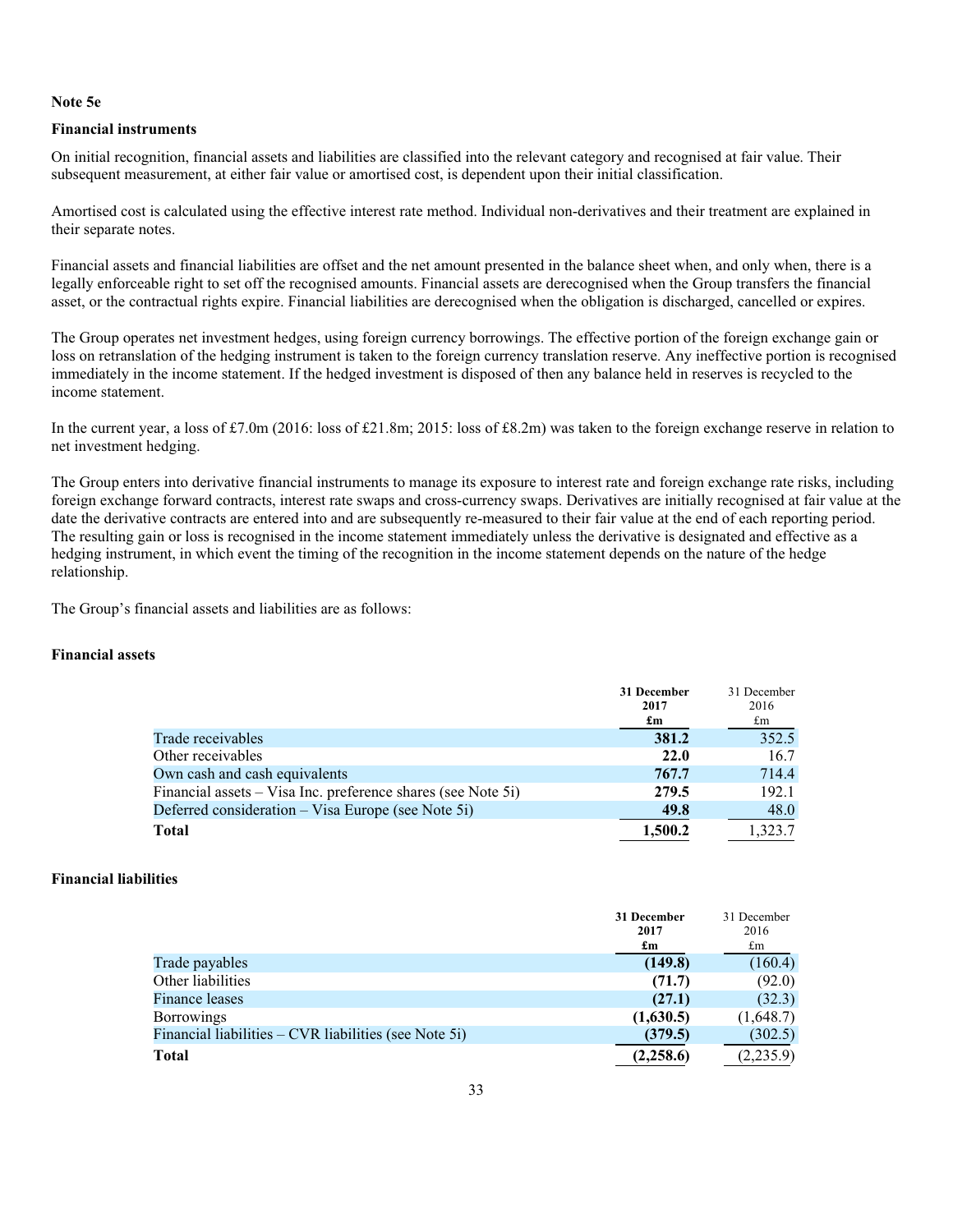## **Financial instruments** (continued)

## **Market risk**

Market risk is the risk that changes in foreign exchange rates and interest rates will affect the Group's income. The objective of market risk management is to manage and control market risk exposures within acceptable parameters.

The Group's activities expose it primarily to the financial risk of changes in foreign currency exchange rates and interest rates. Market risk exposures are measured using sensitivity analysis.

### **Foreign currency risk management**

The Group operates throughout the world, with major operations in the United Kingdom, Europe and the US.

Foreign currency risk is managed at a Group level, focusing on two distinct areas: Group assets and liabilities and customer transactions (relating to the Group's payment business).

#### **Financial assets**

|            | 31 December               | 31 December |
|------------|---------------------------|-------------|
|            | 2017                      | 2016        |
|            | $\mathbf{f}_{\mathbf{m}}$ | £m          |
| <b>GBP</b> | 303.6                     | 258.9       |
| <b>EUR</b> | 570.2                     | 607.1       |
| <b>USD</b> | 593.5                     | 411.5       |
| Other      | 32.9                      | 46.2        |
|            | 1,500.2                   | 323.7       |

## **Financial liabilities**

|            | 31 December | 31 December |
|------------|-------------|-------------|
|            | 2017        | 2016        |
|            | £m          | $\pounds$ m |
| <b>GBP</b> | (899.4)     | (940.1)     |
| <b>EUR</b> | (823.4)     | (730.2)     |
| <b>USD</b> | (482.7)     | (520.3)     |
| Other      | (53.1)      | (45.3)      |
|            | (2,258.6)   | (2,235.9)   |

#### **Customer transactions**

Receipts from the card networks generally match merchant payments in each currency. Where there is a difference in settlement currency, the time between receipt and settlement is generally limited to a small number of days. Given the short-term nature of these balances there is no material gross credit, liquidity, foreign exchange or market risk associated with them. Therefore, these balances, i.e. merchant float, scheme debtors and merchant creditors, are excluded from this note.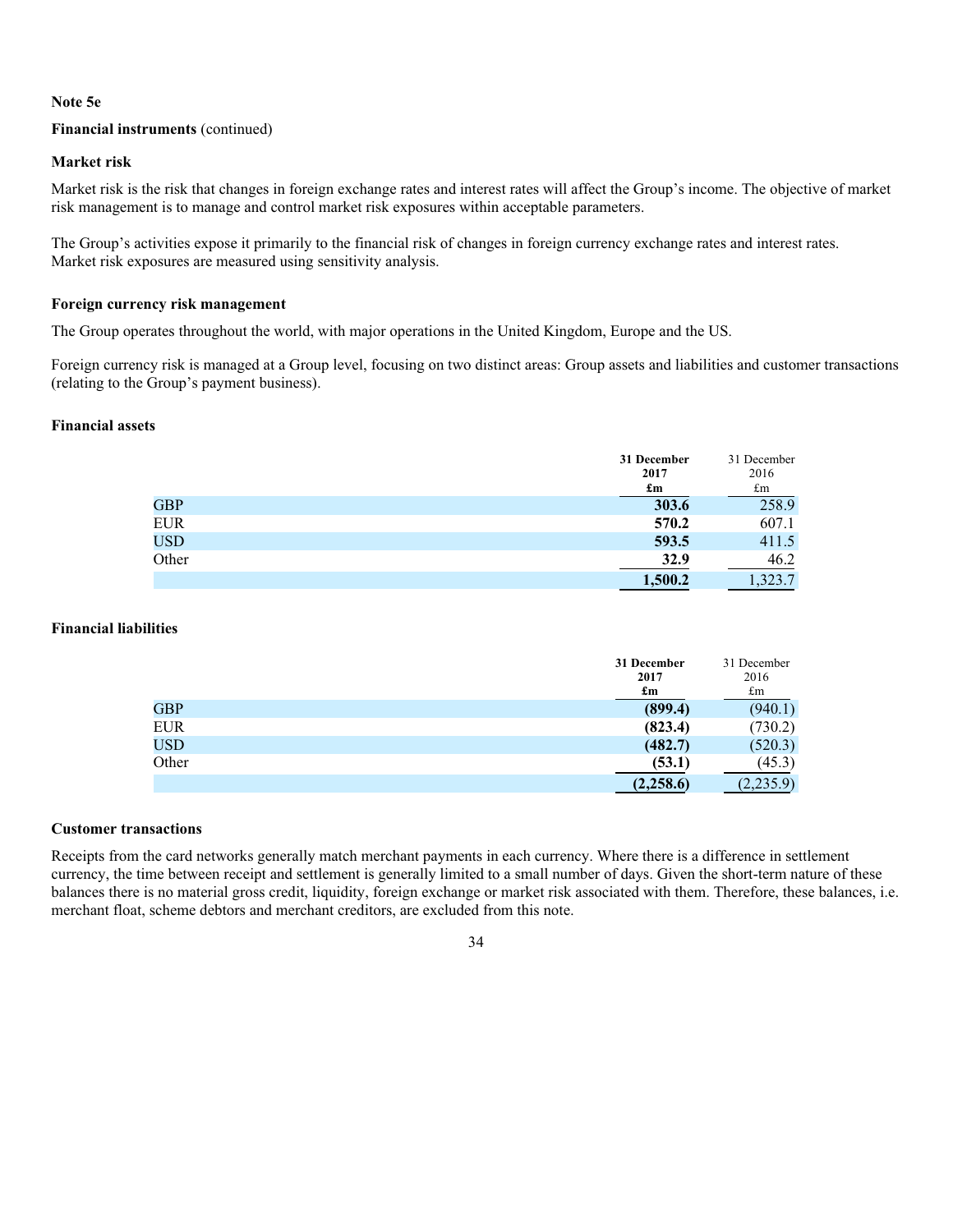#### **Financial instruments** (continued)

### **Foreign currency sensitivity analysis**

The sensitivity analysis below details the impact of a 1% strengthening in the Group's significant currencies against Sterling, applied to the net monetary assets or liabilities of the Group.

| 31 December 2017 (£m)             | <b>EUR</b> | <b>USD</b> | Other             |
|-----------------------------------|------------|------------|-------------------|
| Monetary assets                   | 570.2      | 593.5      | 32.9              |
| Monetary liabilities              | (823.4)    | (482.7)    | (53.1)            |
| Net monetary (liabilities)/assets | (253.2)    | 110.8      | 20.2              |
| Currency impact $(fm)$            | (2.5)      | 1.1        | (0.2)             |
| 31 December 2016 $(\text{fm})$    | <b>EUR</b> | <b>USD</b> | Other             |
| Monetary assets                   | 607.1      | 411.5      | 46.2              |
| Monetary liabilities              | (730.2)    | (520.3)    | (45.3)            |
| Net monetary liabilities          | (123.1)    | (108.8)    | $\frac{0.9}{0.5}$ |
| Currency impact $(fm)$            | (1.2)      | (1.1)      | 0.0               |

The following significant exchange rates versus Sterling applied during the year and the prior year:

|            |      | Average |      | Reporting date |  |
|------------|------|---------|------|----------------|--|
|            | 2017 | 2016    | 2017 | 2016           |  |
| EUR        | 1.14 | 1.23    | 1.13 | 1.17           |  |
| <b>USD</b> | 1.29 | 1.36    | 1.35 | 1.23           |  |

#### **Interest rate risk management**

The Group is exposed to cash flow interest rate risk on borrowings and cash balances held at variable rates and mismatches on maturities between borrowings and cash, resulting in variable interest cash flows.

Cash held at variable rates offsets risk arising from changing interest rates on the Group's borrowings.

Interest rate sensitivity analysis

|                                            | <b>EUR</b>                |                           | <b>GBP</b>                |                           | <b>USD</b>                                       |                           | Other                     |                           |
|--------------------------------------------|---------------------------|---------------------------|---------------------------|---------------------------|--------------------------------------------------|---------------------------|---------------------------|---------------------------|
|                                            | 31 December<br>2017<br>£m | 31 December<br>2016<br>£m | 31 December<br>2017<br>£m | 31 December<br>2016<br>£m | 31 December<br>2017<br>$\mathbf{f}_{\mathbf{m}}$ | 31 December<br>2016<br>£m | 31 December<br>2017<br>£m | 31 December<br>2016<br>£m |
| Own cash and cash                          |                           |                           |                           |                           |                                                  |                           |                           |                           |
| equivalents                                | 546.3                     | 576.8                     | 42.6                      | 36.5                      | 144.9                                            | 64.8                      | 33.9                      | 36.3                      |
| Merchant float                             | 208.0                     | 223.4                     | 754.4                     | 575.8                     | 108.7                                            | (39.4)                    | 81.6                      | 252.3                     |
| <b>Borrowings</b>                          | (440.8)                   | (424.2)                   | (819.4)                   | (819.7)                   | (370.3)                                          | (404.8)                   |                           |                           |
| Net variable rate assets/<br>(liabilities) | 313.5                     | 376.0                     | (22.4)                    | (207.4)                   | (116.7)                                          | (379.4)                   | 115.5                     | 288.6                     |

A 1% increase in interest rates would result in:

- An incremental increase of 0.73% (2016: 0.74%) on debt costs, as the senior unsecured notes have a fixed interest rate of 3.75%.
- An increase of 1.00% in float income arising from cash balances receiving floating rate interest.

The net impacts of the above would be increased costs of £7.4m (2016: £8.3m increase in costs).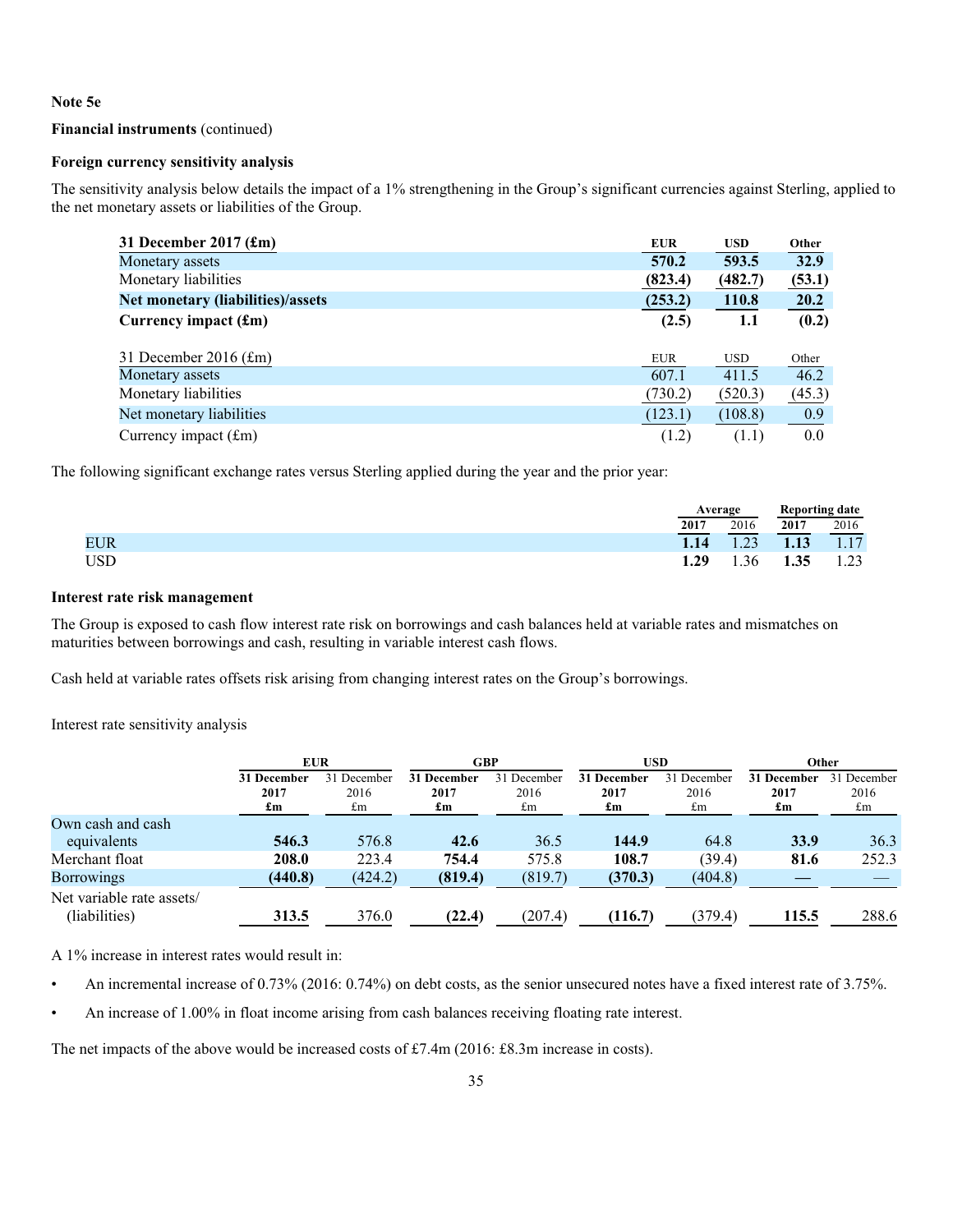### **Financial instruments** (continued)

The Group's Sterling senior bank debt at 31 December 2017 does not have a floor rate (no floor rate as at 31 December 2016).

#### **Credit risk management**

Credit risk arises from the failure of a merchant or partner bank or alternative payments provider to meet its obligations in accordance with agreed terms.

The Group does not believe it has a material credit risk in relation to amounts owed to us by the card networks as our contracts state we are only liable to settle to merchants on our receipt of those funds.

In circumstances where funds to merchants have been settled prior to receipt of those funds from the card networks a credit risk would arise. This risk is deemed to be extremely remote as these funds are generally settled within two days and thus it would require the sudden collapse of at least one significant card issuer without any State intervention.

The Group regularly monitors and assesses counterparty and non-performance risk and our most significant network and bank partners are either State owned or have investment grade ratings.

## **Liquidity risk management**

The Group's liquidity risk management focuses on two distinct areas; own cash and settlement cash for customers (relating to the Group's payment business).

#### **Own cash**

The Group is committed to ensuring it has sufficient liquidity to meet its payables as they fall due.

This is achieved by holding significant cash balances and maintaining sufficient committed headroom. As at 31 December 2017, the Group had own cash balances of £767.7m (2016: £714.4m) of which £368.5m (2016: £401.4m) is held in relation to CVR holders. Available headroom under its revolving credit facility is £500.0m (2016: £200.0m).

## **Settlement cycle**

The Group has a short-term settlement cycle where card networks (predominantly Visa and Mastercard) remit cash and the Group pays merchants from these remittances within three days.

The majority of funds are received prior to remittance to the merchant, resulting in significant cash balances relating to the settlement cycle. The Group has an Intra-Day Agreement Facility of £1.6bn to ensure payments can be processed whilst awaiting card network remittances.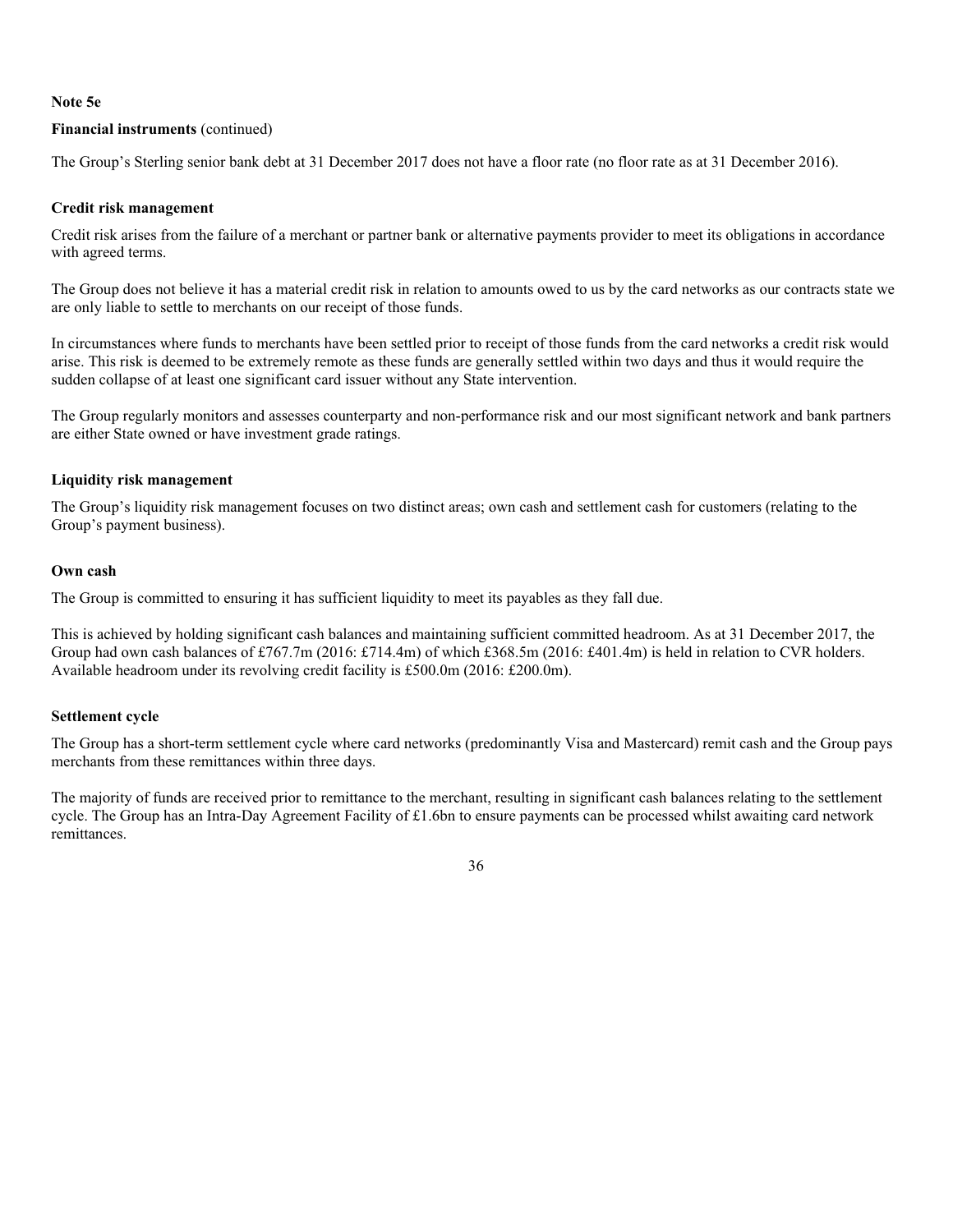## **Note 5f**

## **Share capital**

|                                                        | Nominal value | Number of<br>shares | Par value<br>£m |
|--------------------------------------------------------|---------------|---------------------|-----------------|
| Total ordinary shares in issue at 31 December 2016 and |               |                     |                 |
| at 31 December 2017                                    | 0.03          | 2,000,000,000       | 60.0            |

At 31 December 2017, all ordinary shares are fully paid up at par.

The holders of ordinary shares are entitled to dividends and one vote per share at meetings of the Company.

## **Note 5g**

## **Capital resources**

The Group's capital consists of equity, comprising issued share capital, share premium, capital contribution and retained earnings. The regulated entities within the Group are required to maintain minimum regulatory capital. This ensures the Company has sufficient capital resources for the activities required to undertake payment services.

The capital employed in the Company, together with the reserves, ensure that a buffer to the minimum regulatory capital requirement is achieved.

During the IPO process, £38.1m was received from the former parent companies to fund various share award schemes the Group granted.

The acquisition of Ship Luxco 2 S.à r.l. and its subsidiaries was accounted for using the principles of reverse acquisition accounting. The Merger reserve was calculated as the difference between the cash paid by the Company to acquire Ship Luxco 2 S.à r.l. and its group and the capital of Ship Luxco 2 S.à r.l. on initial acquisition, which occurred in a previous period.

## **Note 5h**

## **Other equity**

The Group introduced a number of share based award schemes in 2017 and 2016 with details of the awards found in Note 2c. In 2017 the Group has started to distribute shares as part of these awards after purchasing its own shares in 2016 in order to hedge the cash outflow upon the vesting of the schemes.

The movement in own shares can be analysed as follows:

|                            | 2017          | 2016       | 2017                      | 2016 |
|----------------------------|---------------|------------|---------------------------|------|
|                            | <b>Number</b> | Number     | $\mathbf{f}_{\mathbf{m}}$ | £m   |
| <b>At 1 January</b>        | 12.364.808    | 9.866.475  | 30.6                      | 23.7 |
| Distribution of own shares | (85, 811)     |            | (0.2)                     |      |
| <b>Additions</b>           |               | 2,498,333  | —                         | 6.9  |
| At 31 December             | 12,278,997    | 12,364,808 | 30.4                      | 30.6 |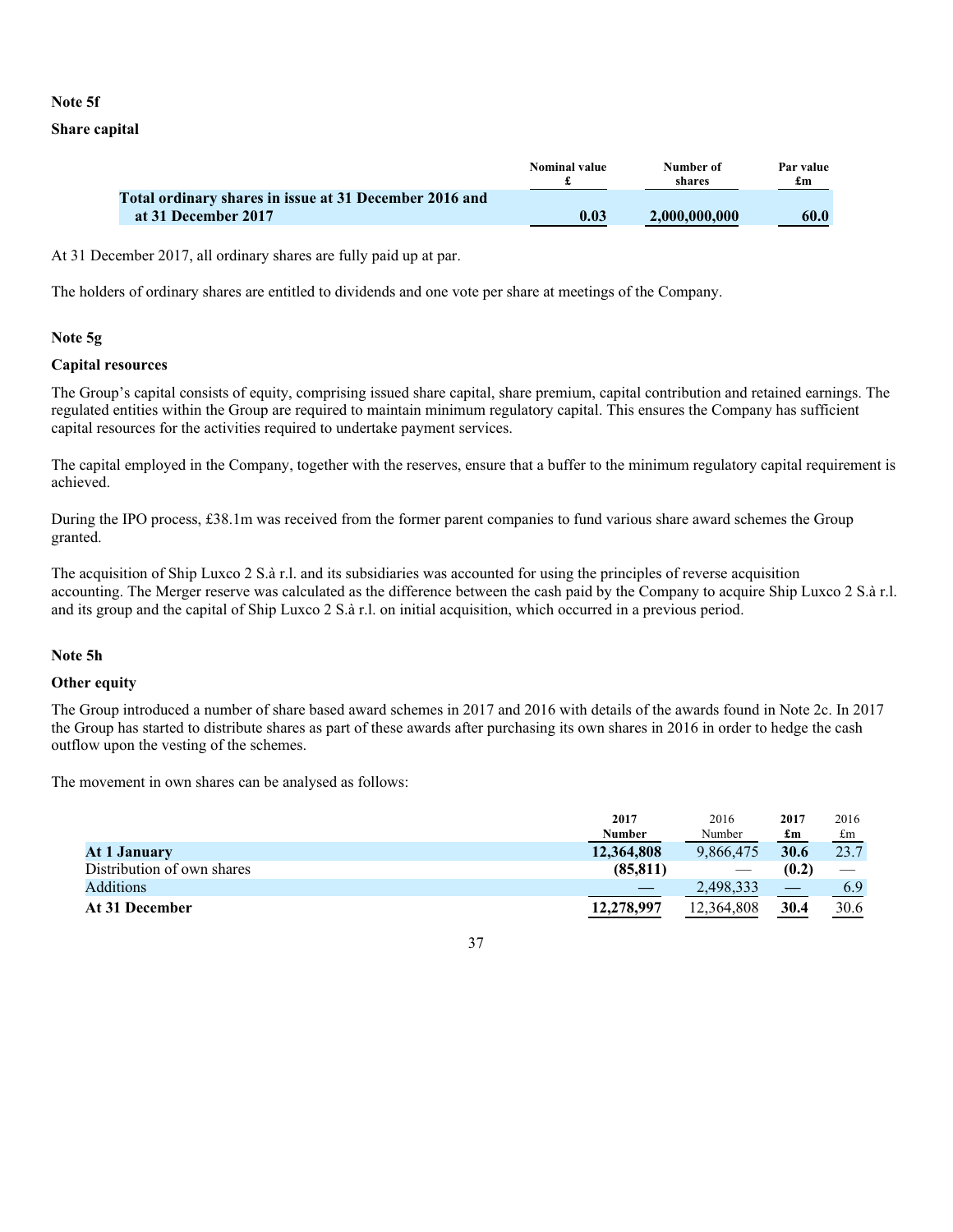#### **Note 5i**

## **Visa Europe**

## **Disposal of Visa Europe shares**

On 21 June 2016, the Group disposed of its interest in Visa Europe to Visa Inc. and received a mixture of cash and non-cash consideration valued at  $\epsilon$ 1,051.3m. The consideration is made up of  $\epsilon$ 589.7m up-front cash,  $\epsilon$ 405.4m of Series B preferred stock in Visa Inc. and €56.2m deferred cash which will be paid in three years. €547.5m of the up-front cash consideration and all of the preferred stock may be reduced by any final settlement of potential liabilities relating to ongoing interchange-related litigation involving Visa Europe. On disposal of the Visa Europe shares, the Group, along with the other former members of Visa Europe, entered into a Litigation Management Deed (LMD). Under this arrangement, potential losses from Visa Europe interchange litigation will be set against the preferred stock, through adjusting the ratio of conversion to ordinary stock. A Loss Sharing Agreement (LSA) entered into by Worldpay, along with the ten other largest UK members of Visa Europe, provides a second level of protection to Visa Inc., capped at the €547.5m of up-front cash consideration.

## **Contingent Value Rights (CVRs)**

The holders of the CVRs (a separate class of shares in the Company) are entitled to 90% of the net post-tax proceeds of the disposal in accordance with the terms of the CVRs (subject to the Company's right of retention), with Worldpay retaining 10% of the net proceeds. The settlement of the CVR liabilities could take up to 12 years depending on the settlement of the claims under the LSA.

The CVRs are non-voting and are not convertible into ordinary shares. Given the nature of the CVRs, they are classified as financial liabilities recognised initially at fair value and subsequently at amortised cost, with the gain or loss recognised in 'Finance costs – CVR liabilities' in the Group's income statement.

#### **Accounting treatment**

#### **Consideration from disposal of Visa Europe shares**

'Own cash and cash equivalents', includes £368.5m (2016: £401.4m) in relation to the CVR holders. The deferred cash consideration has been included in non-current 'Deferred consideration – Visa Europe'. All balances have been revalued to period end rates in the Group balance sheet as at 31 December 2017.

The preference stock received on disposal of our interest in Visa Europe has been recognised as a financial asset under the non-current 'Financial assets – Visa Inc. preference shares' category. It has been recognised at fair value initially and has been classified as fair value through profit and loss. Subsequent movements on the fair value of the preferred stock are recognised in 'Finance income – Visa Europe' and the movement on the CVR liabilities is recognised in 'Finance costs – CVR liabilities' in the Group's income statement. The value of the Visa Inc. preference shares is based on the expected conversion ratio, which will be adjusted by Visa Inc. based on the potential losses from Visa Europe interchange litigation under the LMD. Any excess of the potential losses from Visa Europe interchange litigation under the LSA has been included in 'Provisions' within current liabilities.

When measuring the fair values of the financial asset – Visa Inc. preference shares as well as the LSA liability, the Group uses observable market data as far as possible. Fair values are categorised into different levels in a fair value hierarchy based on the inputs used in the valuation techniques as follows:

- Level 1: Quoted prices (unadjusted) in active markets for identical assets or liabilities.
- Level 2: Inputs other than quoted prices included in Level 1 that are observable for the asset or liability, either directly (i.e. as prices) or indirectly (i.e. derived from prices).
- Level 3: Inputs for the asset or liability that are not based on observable market data (unobservable inputs).

The Visa Inc. preference shares are classified as Level 3 as the valuation is dependent upon both the value of Visa Inc. ordinary shares, which have a quoted price, and the conversion ratio which will be adjusted for potential losses from Visa Europe interchange litigation under the LMD, for which there are no identical transactions with regularly available market prices. The LSA liability is classified as Level 3 due to the lack of identical transactions with regularly available market prices.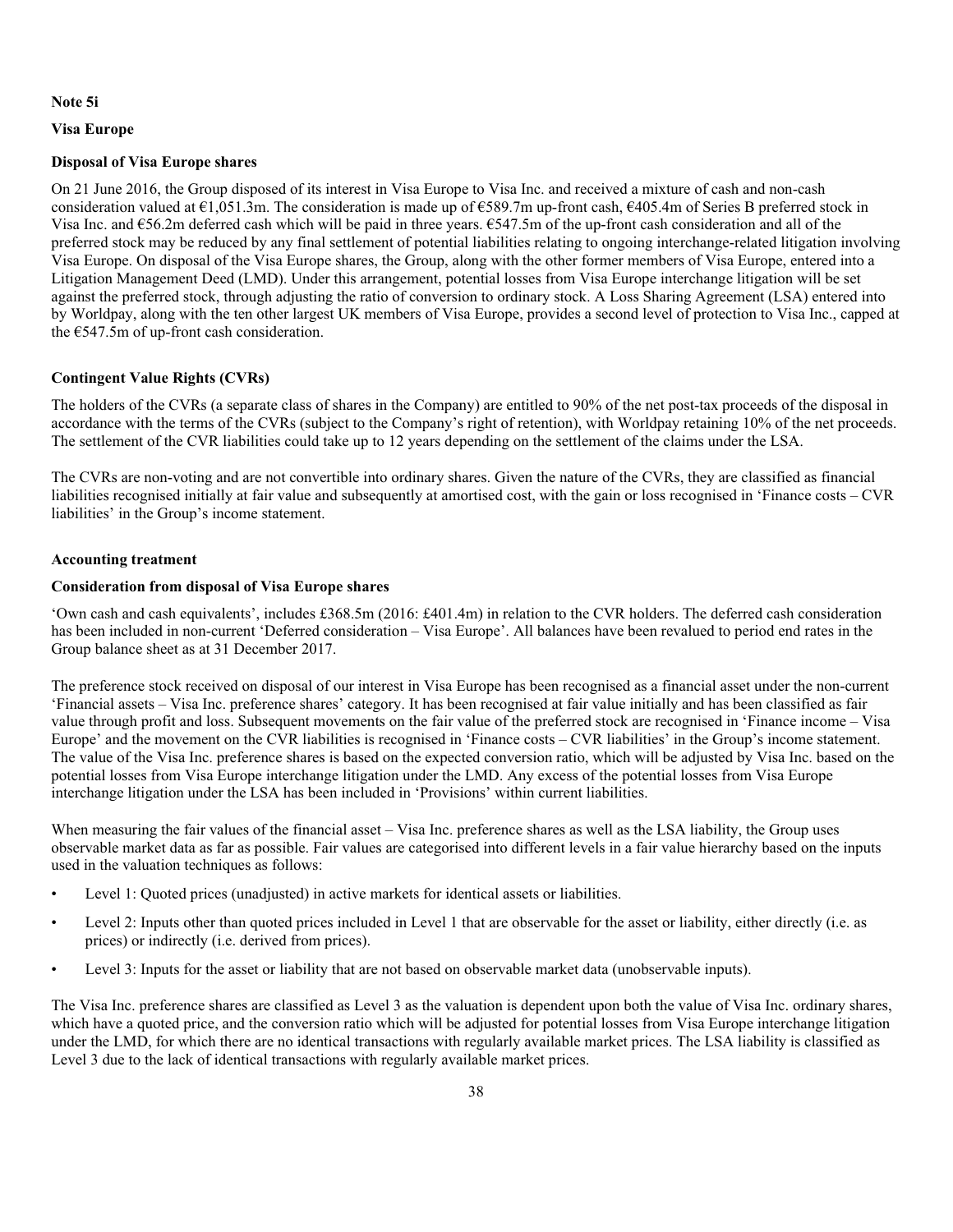### **Note 5i**

## **Visa Europe** (continued)

In order to fair value the Visa Inc. preference shares and the LSA liability as at 31 December 2017, the Directors have considered all new information available to them since the 2016 Annual Report and Accounts was published including public announcements and disclosures made by Visa Inc. The Visa Inc. 10Q for the year ended 30 September 2017 stated that they do not expect the total damages sought in the outstanding claims that have been issued to be less than one billion dollars. The Directors have considered a range of potential outcomes, including the likely value of the potential level of losses from Visa Europe interchange litigation that the Group may be liable for, and calculated a weighted average and have concluded that the estimates and assumptions applied to the LMD and LSA should remain consistent with the prior year.

It is reasonably possible that, if the Visa Europe interchange litigation progresses within the next financial year and more information becomes available about the likely value of the potential losses, changes in assumptions determining the fair value could require a material adjustment to the carrying amount of the Visa Inc. preference shares and the LSA liability. The uncertainties inherent in the determination of the fair value of the Visa Inc. preference shares and the LSA liability will not be resolved until the obligations under the LMD and LSA are extinguished which is dependent upon final resolution of all related claims.

## **CVR liabilities**

The CVR liabilities have been classified as financial liabilities at amortised cost based on a re-estimation of future cash flows, with any changes being recognised in 'Finance costs – CVR liabilities' in the income statement.

### **Conclusion**

Based on the above, the following has been recognised in the Group's financial statements:

|                                                | 31 December<br>2017 | 31 December<br>2016 | 31 December<br>2015 |
|------------------------------------------------|---------------------|---------------------|---------------------|
| <b>Balance sheet</b>                           | £m                  | £m                  | £m                  |
| <b>Non-current assets</b>                      |                     |                     |                     |
| Deferred consideration - Visa Europe           | 49.8                | 48.0                |                     |
| Financial assets – Visa Inc. preference shares | 279.5               | 192.1               |                     |
| <b>Current assets</b>                          |                     |                     |                     |
| Dividend receivable                            | 1.1                 |                     |                     |
| Financial assets Visa Europe shares            |                     |                     | 195.7               |
| Own cash and cash equivalents*                 | 418.0               | 446.5               |                     |
| <b>Current liabilities</b>                     |                     |                     |                     |
| Current tax liabilities                        | (0.7)               | (49.4)              |                     |
| Provisions                                     | (278.5)             | (268.5)             |                     |
| $Financial$ liabilities $-$ CVR liabilities    | (379.5)             | (302.5)             | (140.9)             |
| Deferred tax liabilities                       | (47.5)              | (32.6)              | (39.2)              |
| <b>Net assets</b>                              | 42.2                | 33.6                | 15.6                |

\* Includes £368.5m of cash in relation to the CVR holders (2016: £401.4m).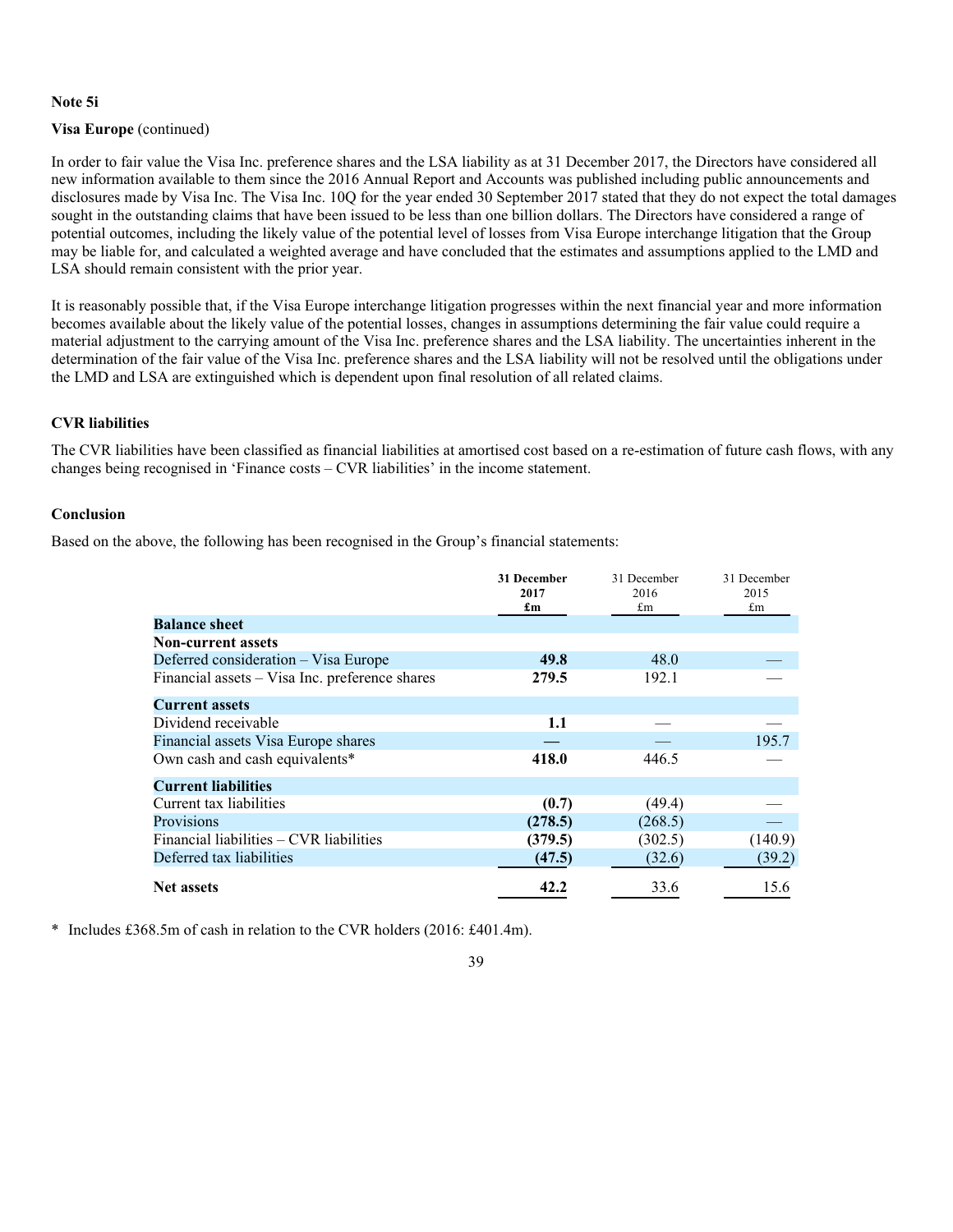## **Note 5i**

**Visa Europe** (continued)

|                                                 | 31 December<br>2017<br>£m | 31 December<br>2016<br>$\pounds$ m | 31 December<br>2015<br>£m |
|-------------------------------------------------|---------------------------|------------------------------------|---------------------------|
| <b>Income statement</b>                         |                           |                                    |                           |
| Finance income – Visa Europe shares             |                           |                                    | 195.7                     |
| Net gain on disposal of financial assets – Visa |                           |                                    |                           |
| Europe                                          |                           | 207.0                              |                           |
| Fair value gain on Visa Inc. preference shares  | 129.0                     | 4.3                                |                           |
| Foreign exchange (losses)/gains                 | (31.2)                    | 58.6                               |                           |
| Dividend income on Visa Inc. preference shares  | <b>3.0</b>                | 1.7                                |                           |
| Finance $costs - CVR$ liabilities               | (77.0)                    | (161.7)                            | (140.9)                   |
| <b>Profit before tax</b>                        | 23.8                      | 109.9                              | 54.8                      |
| Tax                                             | (15.2)                    | (91.9)                             | (39.2)                    |
| <b>Profit after tax</b>                         | 8.6                       | 18.0                               | 15.6                      |

#### **Sensitivity analysis**

The fair value of the 'Financial assets – Visa Inc. preference shares' and the LSA provisions are sensitive to the significant unobservable inputs. At the reporting date a 5% swing in the valuation of the potential losses from Visa Europe interchange litigation under the LMD and the LSA, one of the significant unobservable inputs, holding other inputs constant would result in a change in the valuation of the disposal of £22.5m and an impact on profit after tax of £2.5m (after adjusting for the change in the CVR liabilities of £20.2m).

#### **Section 6 – Group composition – subsidiaries, acquisitions and disposals**

This section shows the Group's subsidiaries, details about subsidiaries the Group has acquired during the year and prior years and details about any subsidiaries that have been disposed of during the year and prior years.

#### **Consolidation**

The consolidated financial statements incorporate the financial statements of Worldpay Group Limited and entities controlled by it (its subsidiaries).

Income and expenses of subsidiaries acquired or disposed of during the year are included in the consolidated statement of comprehensive income from the effective date of acquisition and up to the effective date of disposal, as appropriate.

Total comprehensive income of subsidiaries is attributed to the owners of Worldpay Group Limited and to the non-controlling interests, even if this results in the non-controlling interests having a deficit balance.

The year-end assets and liabilities of the entities are consolidated with those of Worldpay Group Limited and presented in the consolidated balance sheet.

When necessary, adjustments are made to the financial statements of subsidiaries to bring their accounting policies into line with the IFRS policies used by the Group and for any fair value adjustments required on consolidation.

All intra-Group balances, income and expenses and the effect of any intra-Group profits on the balance sheet are eliminated in full on consolidation.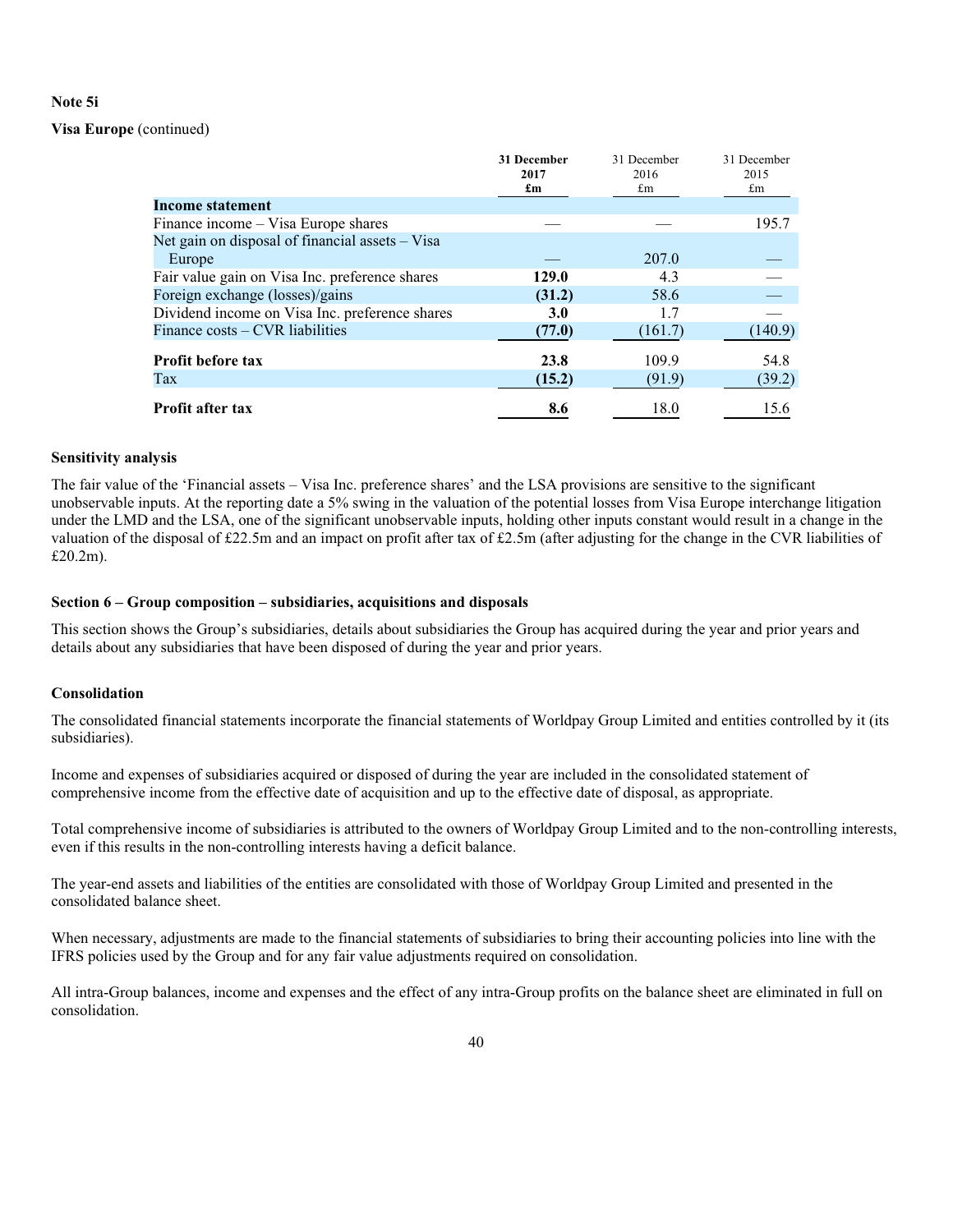### **Investments in subsidiaries**

An entity is classified as a subsidiary of the Group when the Group has control over that entity, either through majority shareholding or other means.

### **Acquisitions**

Acquisitions of businesses are accounted for using the acquisition method. The consideration transferred in a business combination is measured at fair value; it includes cash, other assets transferred and any contingent consideration due to the former owners of the acquiree. Acquisition-related costs are recognised in the income statement as incurred. The identifiable assets acquired and the liabilities assumed are recognised at their fair value as at the acquisition date.

Goodwill is initially measured as the excess of the aggregate of the consideration transferred and any non-controlling interest over the fair value of the net identifiable assets acquired, liabilities assumed plus any existing interest in the business acquired. If the consideration transferred is lower than the fair value of the net assets of the subsidiary acquired, the difference is recognised immediately in profit or loss as a gain on a bargain purchase.

If the initial accounting for a business combination is incomplete by the end of the reporting period in which the combination occurs, the Group reports provisional amounts for the items for which the accounting is incomplete.

Those provisional amounts are adjusted during the following reporting period, or additional assets or liabilities are recognised, to reflect new information obtained about facts and circumstances that existed at the acquisition date that, if known, would have affected the amounts recognised at that date.

### **Disposals**

When the Group ceases to have control, any retained interest in the entity is re-measured to its fair value at the date when control is lost, with the change in carrying amount recognised in profit or loss. The fair value is the initial carrying amount for the purposes of subsequently accounting for the retained interest as an associate, joint venture or financial asset.

In addition, any amounts previously recognised in other comprehensive income in respect of that entity are accounted for as if the Group had directly disposed of the related assets or liabilities. This may mean that amounts previously recognised in other comprehensive income are reclassified to profit or loss.

On 31 May 2017 100% of the share capital of Worldpay Sweden AB with net assets of £0.6m was sold to GVC holdings plc for £1.

## **Non-controlling interests**

Non-controlling interests that are present ownership interests and entitle their holders to a proportionate share of the entity's net assets in the event of liquidation are initially measured at the non-controlling interests' proportionate share of the recognised amounts of the acquiree's identifiable net assets.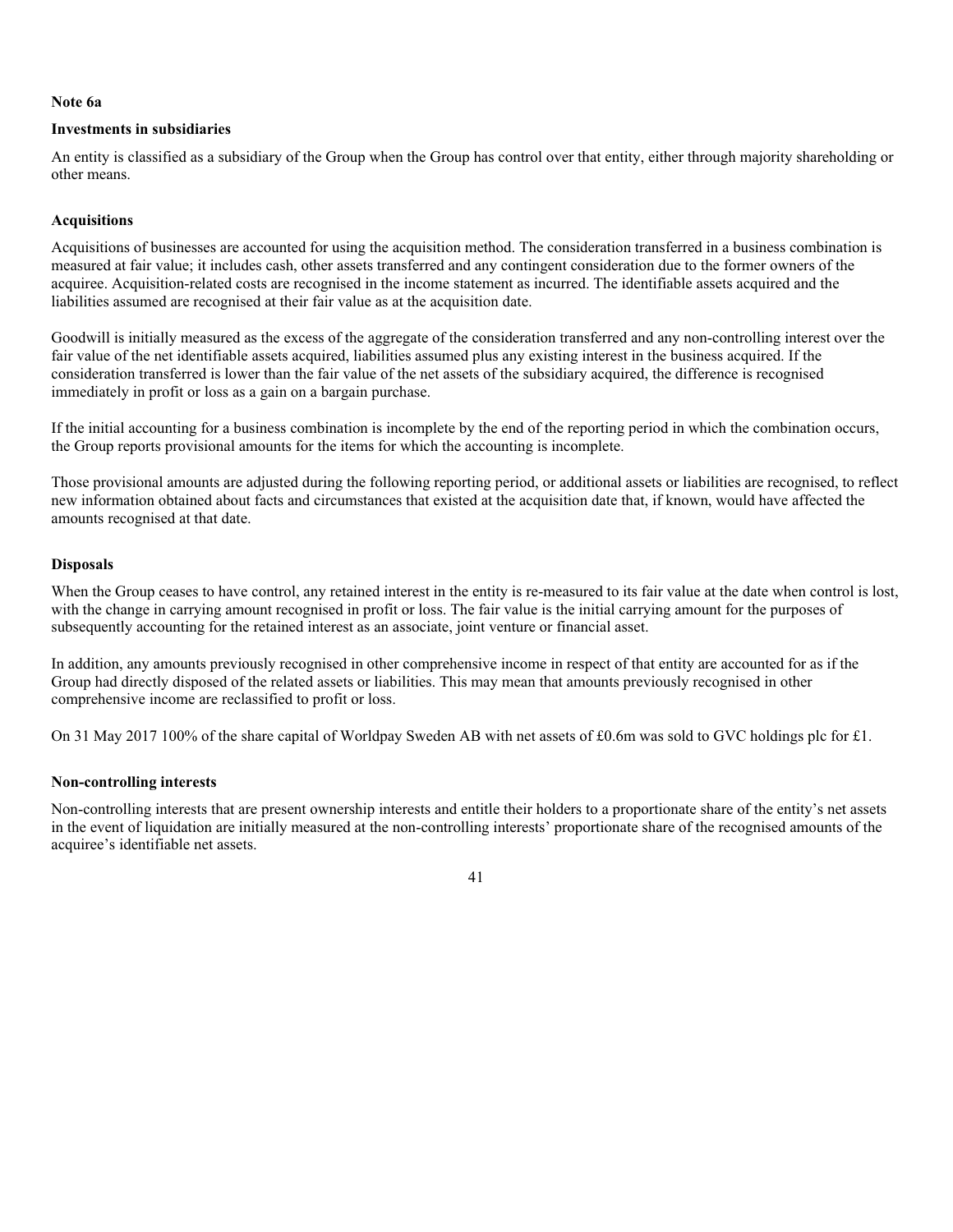# **Investments in subsidiaries** (continued)

The Group has the following subsidiaries:

|                                                         | Country of<br>incorporation | Nature of business                                                               | Registration<br>numbers for UK<br>companies | Ordinary<br>shares held<br>$\%$ |
|---------------------------------------------------------|-----------------------------|----------------------------------------------------------------------------------|---------------------------------------------|---------------------------------|
| <b>UK</b> subsidiaries                                  |                             |                                                                                  |                                             |                                 |
| Worldpay (UK) Limited <sup>1</sup>                      | England                     | Provision of terminal card payment clearing<br>services                          | 07316500                                    | 100                             |
| Worldpay Limited <sup>1</sup>                           | England                     | Provision of online card payment clearing<br>services                            | 03424752                                    | 100                             |
| Payment Trust Limited*1                                 | England                     | Online payments clearing                                                         | 03447368                                    | 100                             |
| Ship Midco Limited*1                                    | England                     | Holding company servicing Group debt                                             | 07330127                                    | 100                             |
| Ship Holdco Limited*1                                   | England                     | Holding company                                                                  | 07329558                                    | 100                             |
| Worldpay Finance plc*1                                  | England                     | Holding company                                                                  | 07392739                                    | 100                             |
| Worldpay eCommerce Limited*1                            | England                     | Holding company servicing Group debt                                             | 07357615                                    | 100                             |
| Worldpay AP Limited <sup>1</sup>                        | England                     | Provision of alternative card payment<br>clearing services                       | 05593466                                    | 100                             |
| YESPay International Limited*1                          | England                     | Provision of innovative all in one solutions<br>for payment processing           | 04509853                                    | 100                             |
| Tayvin 346 Limited* <sup>1</sup>                        | England                     | Support YESpay International Limited                                             | 05671088                                    | 100                             |
| Yes-Secure.com Limited*1                                | England                     | Support YESpay International Limited                                             | 06785381                                    | 100                             |
| Worldpay Latin America Limited*1                        | England                     | Provision of approval technology and other<br>card payment services to merchants | 09086632                                    | 100                             |
| Worldpay Governance Limited*1                           | England                     | Corporate secretary of UK subsidiaries                                           | 10809085                                    | 100                             |
| <b>Overseas subsidiaries</b>                            |                             |                                                                                  |                                             |                                 |
| Worldpay Limited <sup>2</sup>                           | Jersey                      | Holding company                                                                  |                                             | 100                             |
| Ship Luxco 2 S.à r.l. <sup>3</sup>                      | Luxembourg                  | Holding company                                                                  |                                             | 100                             |
| Ship Luxco 3 S.à r.l. <sup>3</sup>                      | Luxembourg                  | Holding company                                                                  |                                             | 100                             |
| WorldPay US, Inc. <sup>4</sup>                          | <b>USA</b>                  | Provision of terminal card payment clearing<br>services and ATM services         |                                             | 100                             |
| Worldpay US Holdco Inc. <sup>5</sup>                    | <b>USA</b>                  | Holding company                                                                  |                                             | 100                             |
| Worldpay Inc. <sup>5</sup>                              | <b>USA</b>                  | Holding company                                                                  |                                             | 100                             |
| Ship US Holdco, Inc. <sup>4</sup>                       | <b>USA</b>                  | Holding company                                                                  |                                             | 100                             |
| Worldpay (HK) Limited <sup>6</sup>                      | Hong Kong                   | Provision of approval technology and other<br>card payment services to merchants |                                             | 100                             |
| Worldpay B.V.7                                          | The<br>Netherlands          | Provision of terminal and online card<br>payment clearing services               |                                             | 100                             |
| YESpay IT services (India) Private Limited8             | India                       | Support YESpay International Limited                                             |                                             | 100                             |
| <b>EBOT IT Services Private Limited9</b>                | India                       | Support YESpay International Limited                                             |                                             | 100                             |
| Enviado Transacciones Sociedad Limitada10               | Spain                       | Support Worldpay AP Limited                                                      |                                             | 100                             |
| Envoy Services Bulgaria Limited <sup>11</sup>           | Bulgaria                    | Support Worldpay AP Limited                                                      |                                             | 100                             |
| Envoy Services South Africa (Pty) Limited <sup>12</sup> | South Africa                | Support Worldpay AP Limited                                                      |                                             | 100                             |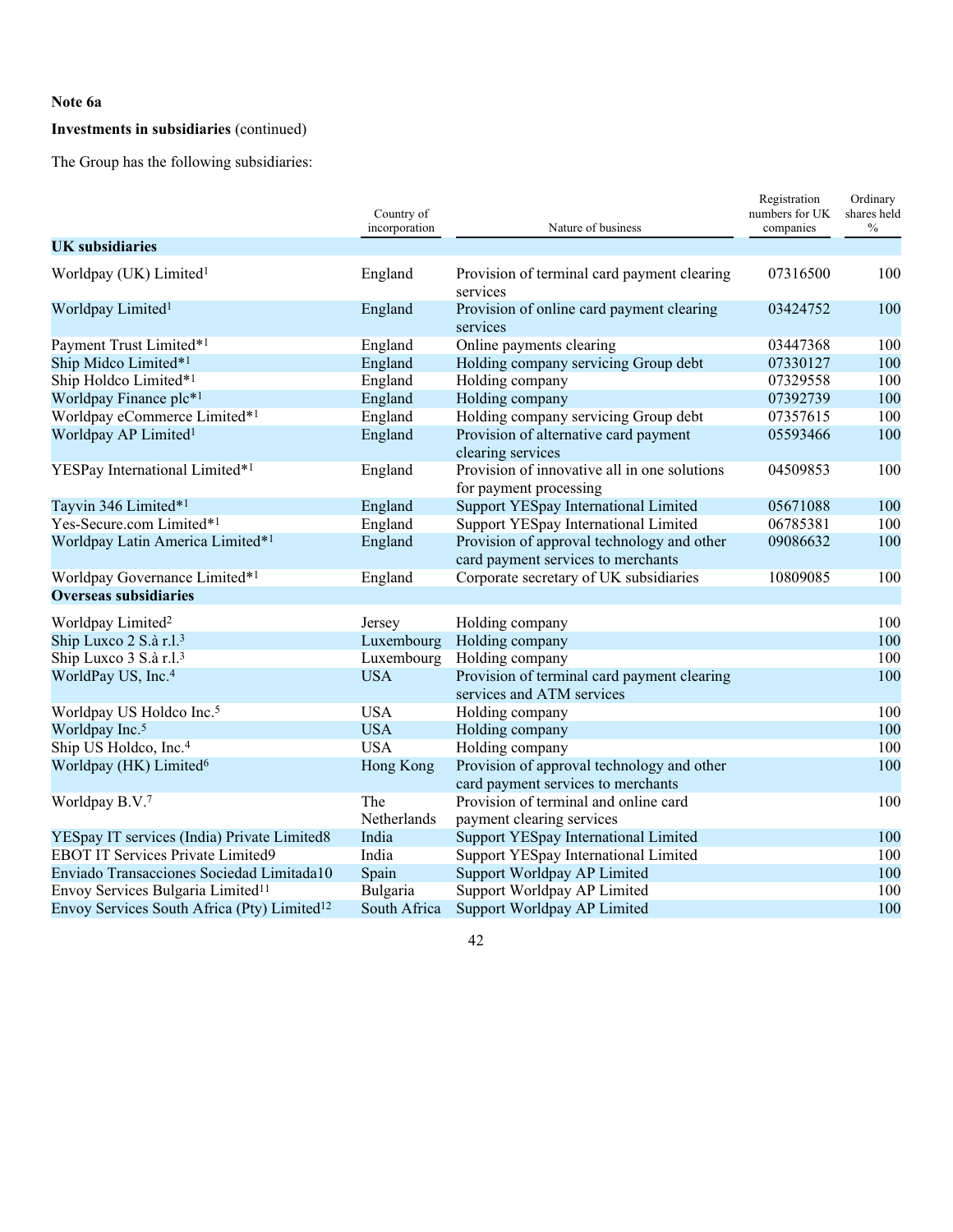#### **Investments in subsidiaries** (continued)

|                                                                       | Country of<br>incorporation | Nature of business                          | Registration<br>numbers for UK<br>companies | Ordinary<br>shares held<br>$\%$ |
|-----------------------------------------------------------------------|-----------------------------|---------------------------------------------|---------------------------------------------|---------------------------------|
| Envoy Services Denmark APS <sup>13</sup>                              | <b>Denmark</b>              | Support Worldpay AP Limited                 |                                             | 100                             |
| Envoy Services Pty Limited <sup>14</sup>                              | Australia                   | Support Worldpay AP Limited                 |                                             | 100                             |
| Canadian Envoy Technology Services Limited <sup>15</sup>              | Canada                      | Support Worldpay AP Limited                 |                                             | 100                             |
| Envoy Services OU <sup>16</sup>                                       | Estonia                     | Support Worldpay AP Limited                 |                                             | 100                             |
| Worldpay Canada Corporation <sup>17</sup>                             | Canada                      | Research and development                    |                                             | 100                             |
| Worldpay Pte <sup>18</sup>                                            |                             | Distribution of Worldpay TM e-commerce      |                                             |                                 |
|                                                                       | Singapore                   | solutions                                   |                                             | 100                             |
| Worldpay K.K. <sup>19</sup>                                           | Japan                       | Provision of card payment clearing services |                                             | 100                             |
| Bibit Payments K.K. <sup>20</sup>                                     |                             | Provision of approval technology and other  |                                             |                                 |
|                                                                       | Japan                       | card payment services to merchants          |                                             | 100                             |
| Bibit Secure Internet Payments Inc. <sup>21</sup>                     |                             | Provision of approval technology and other  |                                             |                                 |
|                                                                       | <b>USA</b>                  | card payment services to merchants          |                                             | 100                             |
| Worldpay S.A.R.L. <sup>22</sup>                                       |                             | Provision of approval technology and other  |                                             |                                 |
|                                                                       | France                      | card payment services to merchants          |                                             | 100                             |
| Bibit Spain S.L. <sup>23</sup>                                        |                             | Provision of approval technology and other  |                                             |                                 |
|                                                                       | Spain                       | card payment services to merchants          |                                             | 100                             |
| Worldpay do Brasil Processamento de                                   |                             | Provision of alternative card payment       |                                             |                                 |
| Pagamentos Ltda <sup>24</sup>                                         | <b>Brazil</b>               | clearing services                           |                                             | 100                             |
| Worldpay Pty Ltd <sup>25</sup>                                        |                             | Provision of terminal card payment clearing |                                             |                                 |
|                                                                       | Australia                   | services                                    |                                             | 100                             |
| Worldpay Holdings Brasil Participacoes Ltda <sup>24</sup>             | <b>Brazil</b>               | Holding company                             |                                             | 100                             |
| Worldpay Marketing Consulting (Shanghai) Co.<br>Limited <sup>26</sup> | China                       | Sales organisation                          |                                             | 100                             |

#### **Registered office:**

- 1 The Walbrook Building, 25 Walbrook, London EC4N 8AF
- 2 44 Esplanade, St Helier, Jersey, JE4 9WG<br>3 4 Rue Jean-Pierre Probst, L-2352, Luxemb
- 3 4 Rue Jean-Pierre Probst, L-2352, Luxembourg
- 4 201 17TH Street NW, Suite 1000, Atlanta GA 30363, USA
- 5 450 Sansome Street, 14 Floor, San Francisco CA 94111, USA
- 6 36/F, Tower Two, Times Square, 1 Matheson Street, Causeway Bay, Hong Kong
- 7 Claude Debussylaan 16, 1082 MD, Amsterdam, Netherlands
- 8 L-2A Hauz Khas Enclave, New Delhi, 110016, India
- 9 9th Floor, STP-I, Crystal IT Park-1, Khandwa Road, Indore (M.P.), 452001, India
- 10 Paseo de la Castellana 8, 5° Dcha, 28046, Madrid, Spain
- 11 2 Tsar Osvoboditel Blvd., 1000 Sofia, Bulgaria
- 12 Block B, Bradford House, 12 Bradford Road, Bedfordview, South Africa
- 13 c/o Beierholn, Gribskovvej 2, 2100 København Ø, Denmark
- 14 c/o TMF Corporate Services (Aust) Pty Limited, Level 16, 201 Elizabeth Street, Sydney NSW 2000, Australia
- 15 c/o TMF CANADA PAYROLL INC., 204-275 Fell Avenue, North Vancouver BC V7P3RS, Canada
- 16 Ahtri tn 6a, T allinna linn, Harju maakond, 10151, Estonia
- 17 1134, Grande Allée Ouest, bureau 600, Québec G1S 1E5, Canada
- 18 80 Raffles Place, #28-03, UOB Plaza, Singapore, 48624, Singapore
- 19 3rd Floor, Sanno Park Tower, 11-1, Nagatacho 2-chome, Chiyoda-ku, Tokyo, Japan
- 20 2579-16 Morigane, Hitachiomiya-shi, Ibarakiken 319-3102, Japan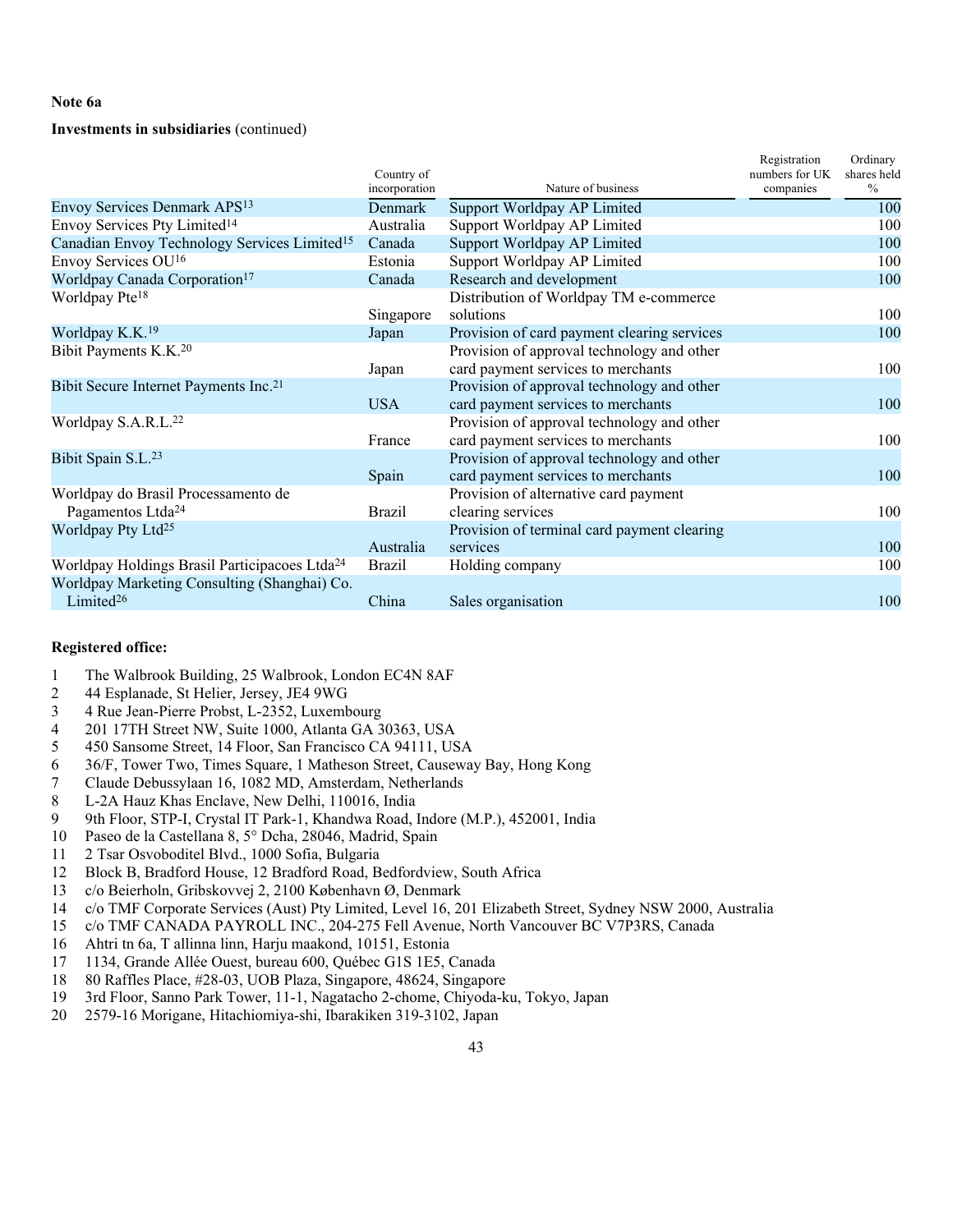#### **Investments in subsidiaries** (continued)

- 21 160 Greentree Drive Ste 101, Dover, Delaware, 19904, USA<br>22 52. rue de la Victoire TMF Pôle, 75009 Paris, France
- 52, rue de la Victoire TMF Pôle, 75009 Paris, France
- 23 Jorge Juan 30, 28001, Madrid, Spain
- 24 Rua Fidêncio Ramos, 302, Conjunto 114, Torre B, Bairro Vila Olímpia, 04551-010, São Paulo, Brazil
- 25 c/o TMF Corporate Services (Aust) Pty Limited, Level 11, 50 Queen Street, Melbourne, Victoria 3000, Australia
- 26 Suite 3601-3605, 36F, Shanghai International Center, Tower 2, No.8 Century Avenue, Pudong, Shanghai PRC, China.
- \* As permitted by s479A of the Companies Act 2006, the Group has taken the advantage of the audit exemption in relation to the individual accounts of these companies.

All significant subsidiary undertakings have 31 December as their financial year ends and all the above companies have been included in the Group consolidation.

The Group also has a joint venture and an investment as disclosed in Note 6b.

#### **Note 6b**

#### **Joint venture and associate and investments**

## **Joint venture and associate**

The joint venture and associate are accounted for using the equity method whereby the interest in the joint venture and associate is initially recorded at cost and adjusted thereafter for the post-acquisition change in the Group's share of net assets less any impairment in the value of individual investments. The Group's income statement includes the Group's share of the profit or loss of the joint venture and associate.

Any excess of the cost of acquisition over the Group's share of the net fair value of the identifiable assets, liabilities and contingent liabilities recognised at the date of acquisition is recognised as goodwill.

The goodwill is included within the carrying amount of the investment and is assessed for impairment as part of that investment.

Pazien Inc. (incorporated in the USA, registered office Corporation Trust Center, 1209 Orange St., in the City of Wilmington, County of New Castle, DE 18801. State of Delaware) is an innovative start-up creating products using transaction data to enable more intelligent routing, automated optimisation and reconciliation for Global eCom merchants. In 2017, the Group increased its shareholding in Pazien Inc. to 63.75% (2016: 58.0%). As we only own 50% of the voting rights we do not have control and so Pazien Inc. is accounted for as a joint venture using the equity method in the Group's financial statements.

The table below sets out the aggregated amounts relating to the joint venture and associate:

|                                                              | 2017                      | 2016            |
|--------------------------------------------------------------|---------------------------|-----------------|
|                                                              | $\mathbf{f}_{\mathbf{m}}$ | £m              |
| <b>At 1 January</b>                                          | 4.3                       | 5.2             |
| <b>Additions</b>                                             | 1.9                       | 2.0             |
| Share of loss                                                | (1.0)                     | (1.5)           |
| Reclassification to Investment                               |                           | (2.7)           |
| Foreign exchange (loss)/gain                                 | (0.6)                     | 1.3             |
| At 31 December                                               | 4.6                       | 4.3             |
| Total assets                                                 | 1.7                       | 1.9             |
| Total liabilities                                            | (0.2)                     |                 |
| <b>Net assets</b>                                            | 1.5                       | $\frac{-}{1.9}$ |
| Group share of net asset                                     | 1.0                       | 1.1             |
| Joint venture and associate revenue                          | 0.6                       | 0.1             |
| Loss for the year                                            | (2.0)                     | (2.5)           |
| Group share of joint venture and associate loss for the year | (1.0)                     | (1.5)           |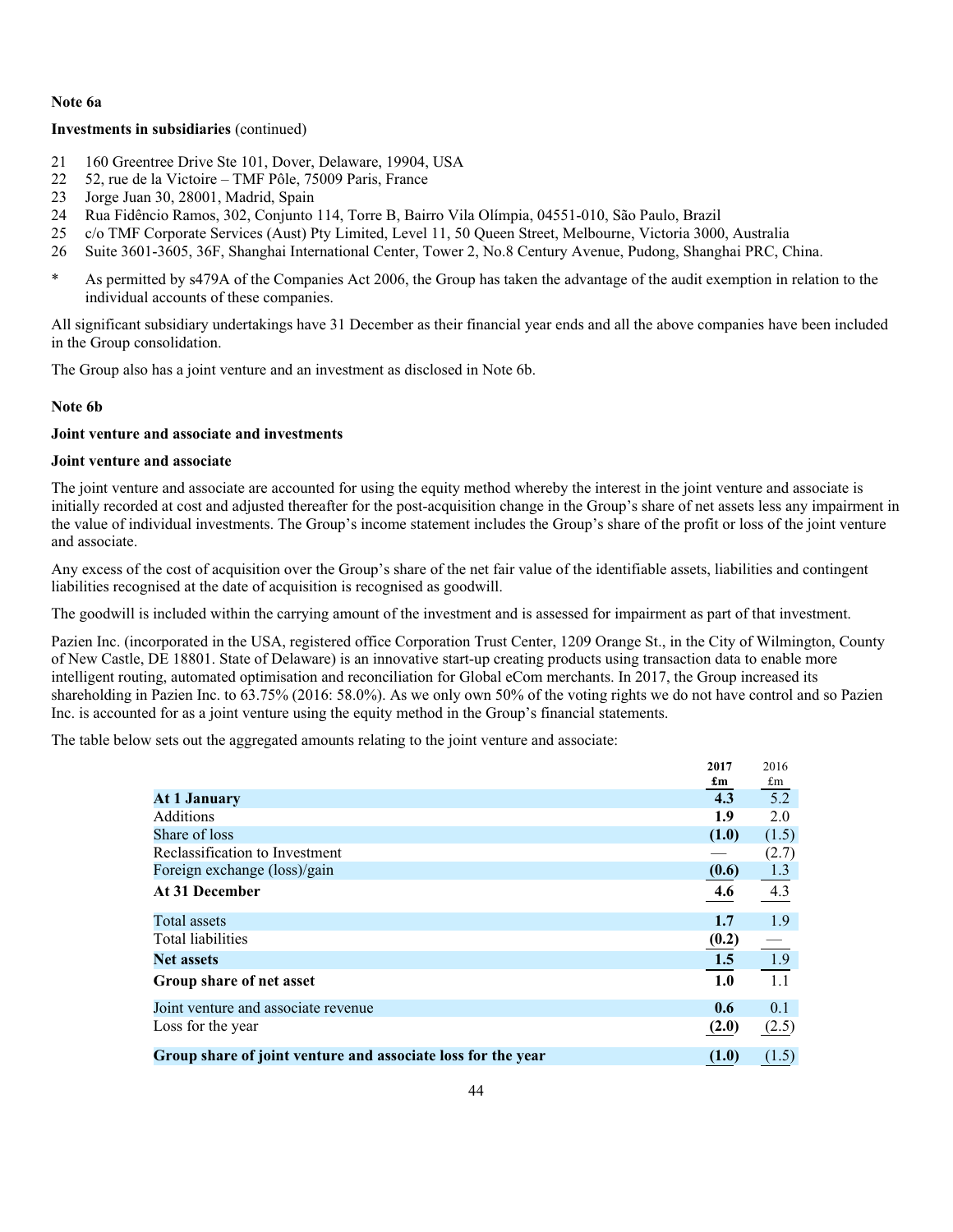#### **Note 6b**

#### **Joint venture and associate and investments** (continued)

Blue Star Sports Holdings, Inc., formerly known as Spay, Inc., is a referral company specialising in the sports sector and was accounted for as an associate until an independent third party invested in this company in 2016. As a result, the Group's shareholding was reduced to 6.5% from 25.0% and our ability to appoint two Board members was replaced with the entitlement to nominate an observer to the Board. The holding in Blue Star Sports Holdings, Inc. was therefore reclassified to an investment.

### **Investment**

Investments are designated as held for fair value through profit and loss. Cost is used in the limited circumstances where an appropriate fair value cannot be estimated for unquoted security investments.

The table below sets out the aggregated amounts relating to investments:

|                                                   | 2017                      | 2016        |
|---------------------------------------------------|---------------------------|-------------|
|                                                   | $\mathbf{f}_{\mathbf{m}}$ | $\pounds$ m |
| <b>At 1 January</b>                               | 3.3                       |             |
| Additions                                         | 6.7                       |             |
| Disposals                                         | (1.7)                     |             |
| Reclassification from Joint Venture and Associate |                           | 2.7         |
| Foreign exchange gain                             | 0.1                       | 0.6         |
| At 31 December                                    | 8.4                       | 3.3         |

During the year an additional investment of £1.7 million was made in Blue Star Sports Holdings Inc. to avoid dilution of the Group's holding. Subsequently, the Group then partially disposed of the investment realising cash of £9.0 million, reducing the investment from 6.5% to 1.47%, resulting in a gain of £7.5m. Tax of £2.8m was charged on the gain on disposal.

In addition, in September 2017, the Group purchased, for £5.0 million, a 9.5 percent interest in Featurespace Limited (which would be reduced to 7.5 percent upon the outstanding options and warrants being exercised), a leading machine learning fraud prevention company based in the UK.

At 31 December 2017, there is a £5.0m investment in Featurespace and £3.3m Blue Star Sports holdings Inc.

## **Section 7 – Other notes**

This section includes disclosure on contingent liabilities and related parties.

#### **Note 7a**

## **Contingent liabilities**

Contingent liabilities primarily comprise guarantees, letters of credit and other contingent liabilities, all of which arise in the Group's ordinary course of business. They are disclosed when the associated outflow of economic benefits is considered possible. The Group's maximum contractual exposure at 31 December 2017 was £60.5m (2016: £62.6m).